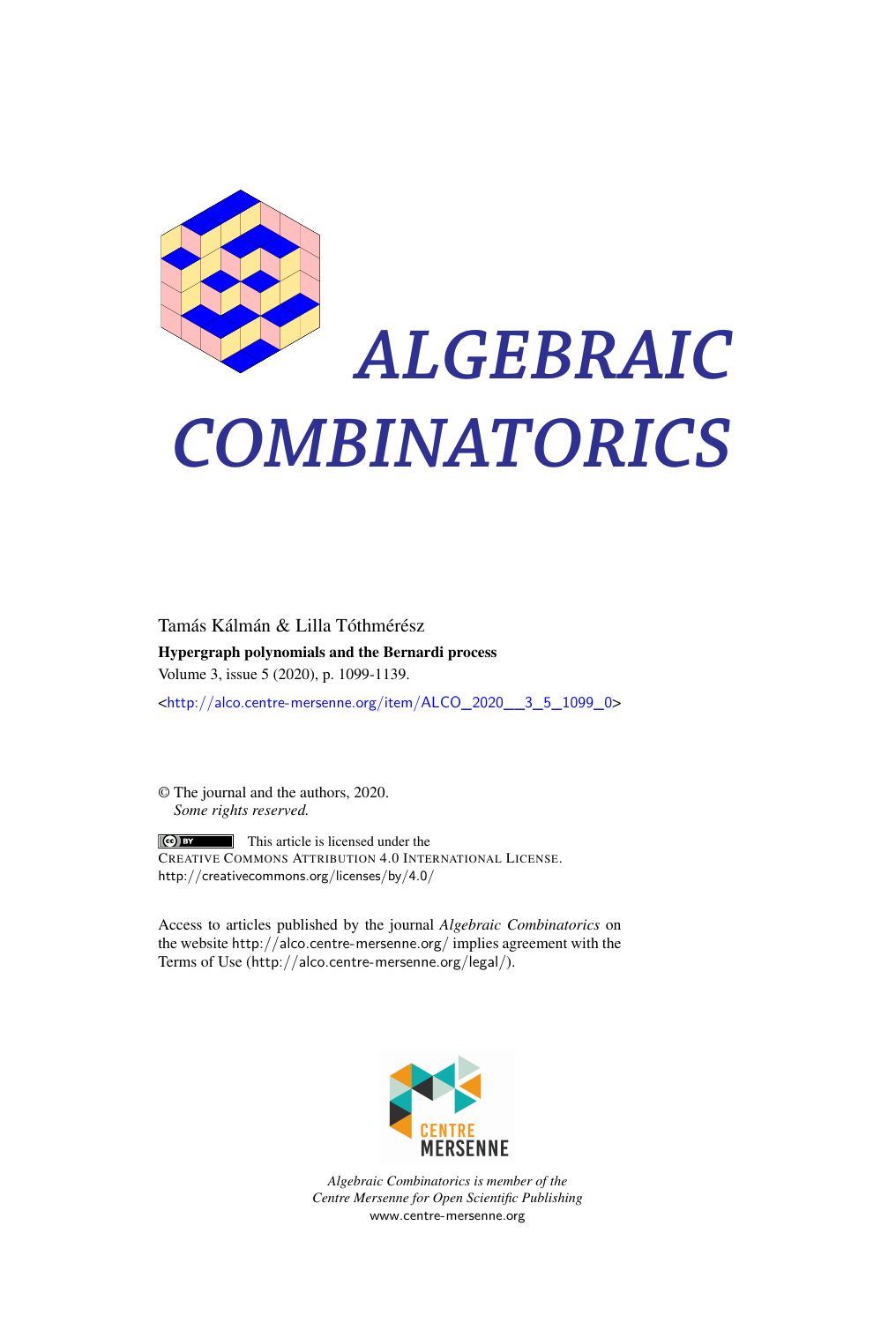

# Hypergraph polynomials and the Bernardi process

## Tamás Kálmán & Lilla Tóthmérész

ABSTRACT Bernardi gave a formula for the Tutte polynomial  $T(x, y)$  of a graph, based on spanning trees and activities just like the original definition, but using a fixed ribbon structure to order the set of edges in a different way for each tree. The interior polynomial *I* is a generalization of  $T(x, 1)$  to hypergraphs. We supply a Bernardi-type description of *I* using a ribbon structure on the underlying bipartite graph *G*. Our formula works because it is determined by the Ehrhart polynomial of the root polytope of *G* in the same way as *I* is. To prove this we interpret the Bernardi process as a way of dissecting the root polytope into simplices, along with a shelling order. We also show that our generalized Bernardi process gives a common extension of bijections (and their inverses), constructed by Bernardi and further studied by Baker and Wang, between spanning trees and break divisors.

#### 1. Introduction

A few years ago a pair of polynomial invariants of hypergraphs was introduced [\[9\]](#page-40-0), which generalize the valuations  $T(x, 1)$  and  $T(1, y)$  of the two-variable graph invariant  $T(x, y)$  due to Tutte [\[16\]](#page-41-0). They are called the interior and exterior polynomials because they are generating functions of "interior and exterior activity." In the case of graphs, activities were associated to spanning trees by Tutte himself in his original definiton of *T*. In the hypergraph case, instead of spanning trees one considers "hypertrees" and their activities, in a spirit very close to [\[16\]](#page-41-0). Hypertrees were introduced in [\[14\]](#page-40-1) (and so named in [\[9\]](#page-40-0)). They generalize characteristic vectors of spanning trees of a graph, preserving some nice polyhedral properties.

Both for graphs and hypergraphs, the computation of individual activities requires fixing an order of the set of edges or hyperedges, respectively, albeit temporarily, because the aggregate polynomials do not depend on it. See Definition [2.3.](#page-5-0) In his remarkable paper [\[3\]](#page-40-2), O. Bernardi removed the fixed order from the definition (in the case of graphs) and replaced it with another kind of auxiliary data: a ribbon structure and a base point. Loosely speaking, for a given spanning tree, he traced the boundary of the neighborhood of the tree and numbered the edges of the graph along the way. He used this order to compute the internal and external activities of the tree. He repeated

*Manuscript received 6th January 2019, revised 27th November 2019, accepted 18th May 2020.*

Keywords. Hypergraph, bipartite graph, ribbon structure, Tutte polynomial, interior polynomial, embedding activity, root polytope, dissection, shelling order, *h*-vector.

Acknowledgements. Tamás Kálmán was supported by consecutive Japan Society for the Promotion of Science (JSPS) Grant-in-Aids, for Young Scientists B (no. 25800037) and for Scientific Research C (no. 17K05244). Lilla Tóthmérész was supported by the National Research, Development and Innovation Office – NKFIH, grant no. 109240, and by the NSF grant DMS-14552.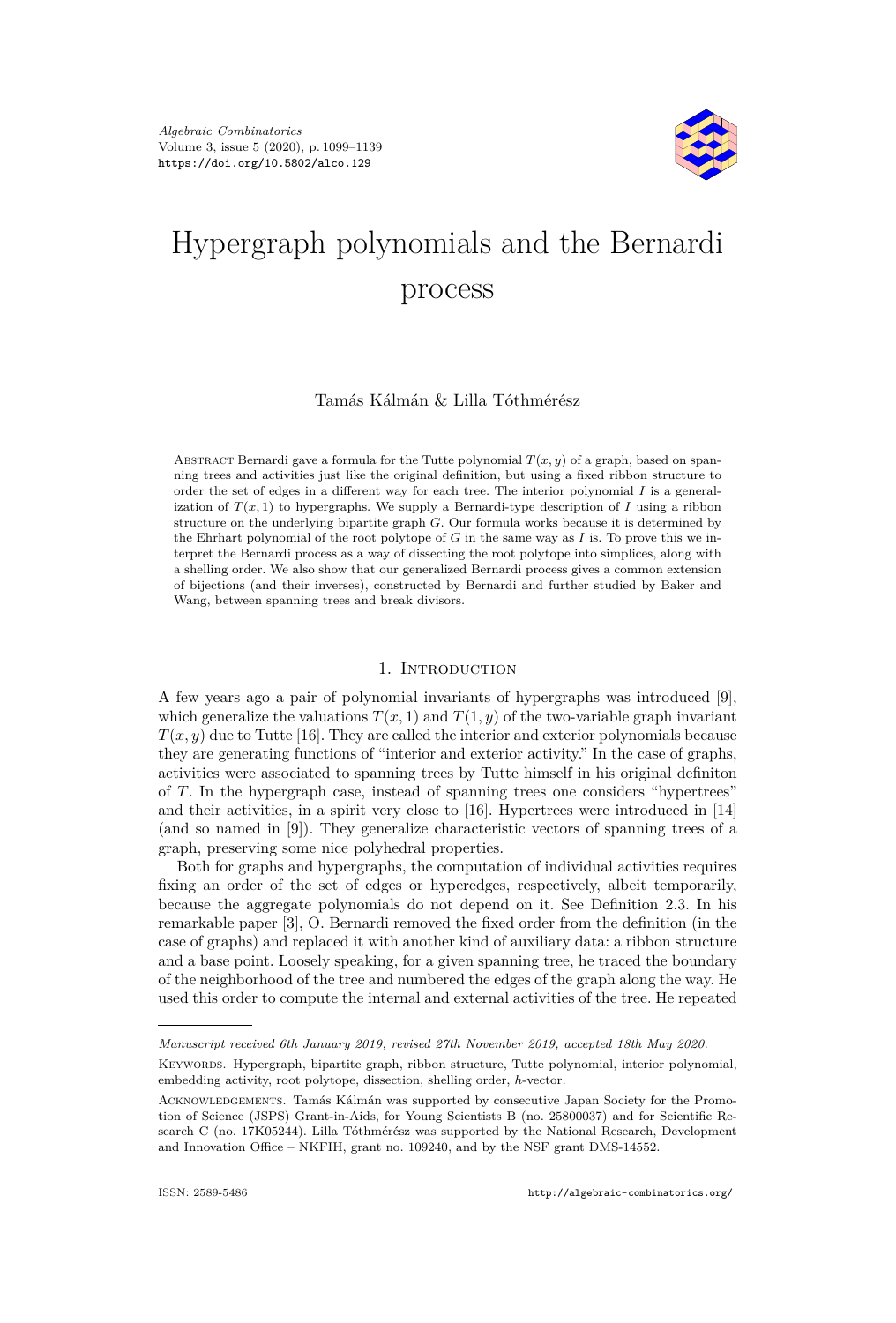this for all spanning trees and organized the information in a two-variable generating function which happens to satisfy the same deletion-contraction formulas as the Tutte polynomial — hence the two agree, regardless of what ribbon structure we use.

In this paper we extend Bernardi's work to the case of the interior polynomial of a hypergraph. A similar formula is conjectured for the exterior polynomial.

Any hypergraph  $\mathcal{H} = (V, E)$  naturally yields a bipartite graph Bip  $\mathcal{H}$  in which one color class corresponds to the vertices of the hypergraph, the other color class to the hyperedges, and edges correspond to containment. We assume  $\text{Bip}\,\mathcal{H}$  to be connected and endow it with a ribbon structure and a base point. (The base point can be thought of as a boundary point of the thickened graph.)

A hypertree is essentially a "possible degree distribution vector" of a spanning tree of Bip  $H$  taken at the elements of  $E$ , cf. Definition [2.2.](#page-4-0) We note that hypertrees of ordinary graphs are exactly the characteristic functions of their spanning trees.

Our first order of business is to define what it means to "trace the boundary of the neighborhood of a hypertree," which turns out to be a process constructing a certain spanning tree that realizes the hypertree. In fact we define two versions of such a "Bernardi process." Contrary to the case of graphs, the fact that the Bernardi process results in a tree is not trivial at all. As a byproduct, we also obtain an order on the set of edges of Bip  $H$  which we then use to order  $E$  as well. Now it makes sense to take the interior and exterior activities, just like in [\[9\]](#page-40-0), of the hypertree with respect to this order. After repeating the procedure for all hypertrees, we write two one-variable generating functions  $\tilde{I}$  and  $\tilde{X}$  for the two "embedding activities." (As to why not a single, two-variable function, see [\[9,](#page-40-0) Remark 5.7], cf. [\[5\]](#page-40-3). There is in fact some new development on this issue [\[4\]](#page-40-4), which we hope to incorporate in future work.)

The main result of the paper is that *the generating function*  $\tilde{I}$  *of internal embedding activities coincides with the interior polynomial*. The interior and exterior polynomials of a hypergraph, *I* and *X*, look similar to each other but their behavior is rather different. For instance, the former is invariant under taking the transpose of the hypergraph but the latter is not. (Here the transpose of the hypergraph  $\mathcal{H} = (V, E)$  is the hypergraph  $\overline{\mathcal{H}} = (E, V)$  with the roles of vertices and hyperedges interchanged.) In other words,  $I$  is an invariant of the bipartite graph  $\text{Bip}\,\mathcal{H}$ . This fact is proven in [\[11\]](#page-40-5) by noting that (essentially) the same polynomial may be obtained as the Ehrhart polynomial of the so called root polytope of  $\text{Bip }\mathcal{H}$ . This depends, among other things, on the basic observation that spanning trees of a bipartite graph correspond to maximal simplices in its root polytope. We exploit the same connection to prove our main theorem. Since we do not have an analogous description for the exterior polynomial, the exterior version of our result remains, for the time being, a conjecture.

The notion of root polytope (Definition [3.1\)](#page-8-0) is due to Hibi and Ohsugi [\[13\]](#page-40-6). Postnikov [\[14\]](#page-40-1) discovered it independently and studied its triangulations to great effect. A consequence of our proof is an unexpected link between Bernardi's and Postnikov's work: *when the Bernardi trees for all hypertrees are translated to simplices in the root polytope, they form a dissection*. (I.e. the simplices fill the polytope and their interiors are mutually disjoint. They typically do not form a triangulation though, cf. Examples [8.1](#page-36-0) and  $8.2$  — that is, some pairs of simplices may not intersect in a common face.) In Section [8](#page-35-0) we will see that this generalizes the well-known triangulation of the product of two simplices by non-crossing trees.

We get an alternative description of the dissection by reinterpreting Bernardi trees as "Jaeger trees," in honor of F. Jaeger's beautiful paper [\[8\]](#page-40-7) in which they appear as the main terms in a certain expansion of the Homfly polynomial. (The overlap between Jaeger's cases and ours is when  $\text{Bip } H$  is embedded in the plane so that the so called median construction can be performed, resulting in a (typically non-planar) ribbon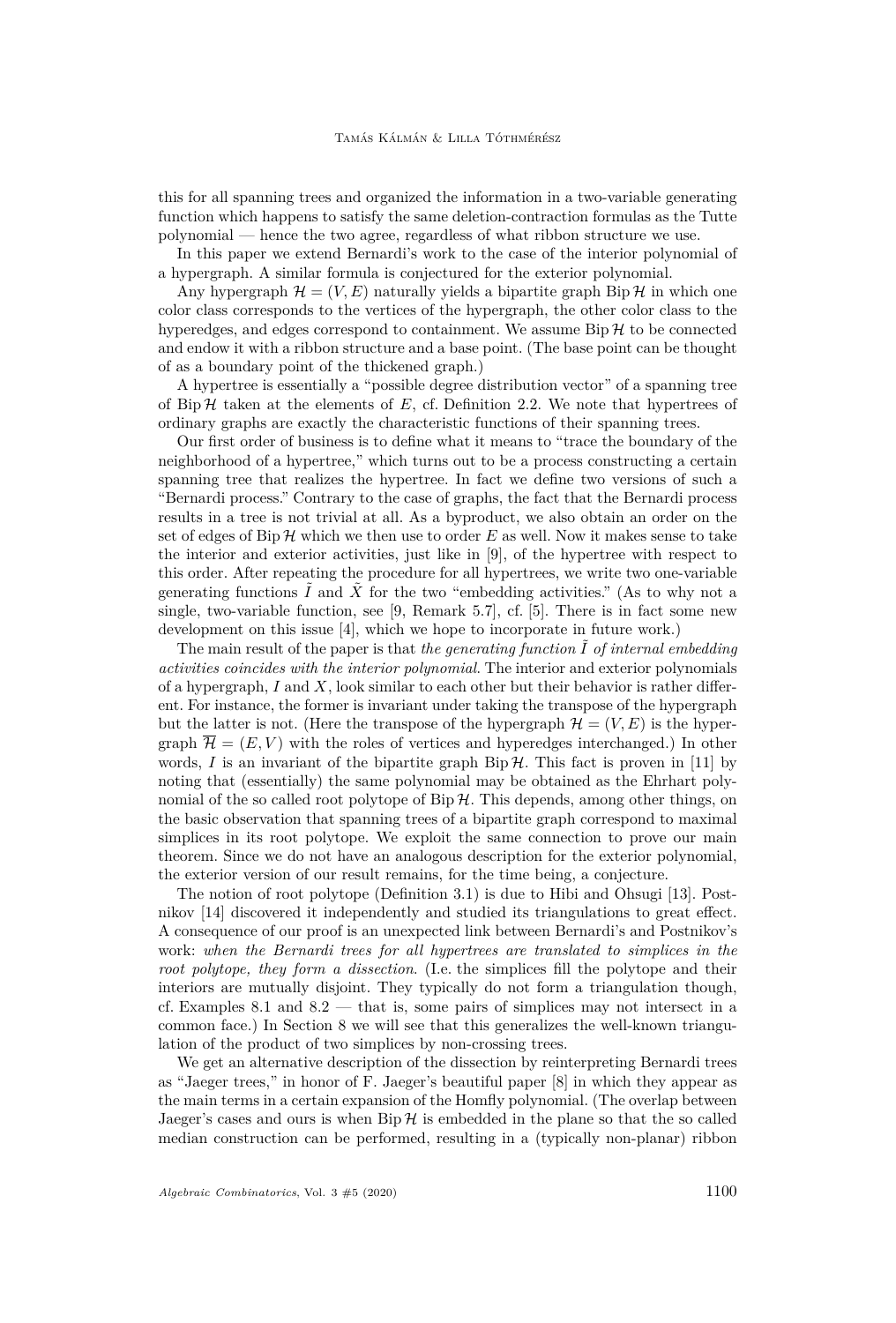structure for the graph, as well as in an alternating link. See Figures [2](#page-12-0) and [9.](#page-35-1)) This description does not refer to hypertrees, instead Jaeger trees are defined by a simple local rule that is obeyed when we trace the boundaries of their neighborhoods. This also leads to the definition of a natural order among Bernardi/Jaeger trees and we prove, as a key step to our main theorem, that *this order is a shelling order of the dissection*.

If  $f: E \to \mathbb{Z}_{\geqslant 0}$  is a hypertree in  $H$ , we may view the "other" degree vector of its Bernardi tree as a hypertree  $\bar{\mathbf{f}}: V \to \mathbf{Z}_{\geq 0}$  in  $\bar{\mathcal{H}}$ . The dissection property, just like in [\[14\]](#page-40-1), implies that this is a bijection between the two sets of hypertrees. In the case of graphs, hypertrees on the vertex set are easily seen to be the duals of the so called break divisors. In this special case, the above bijection-by-dissection agrees with the *bijection between spanning trees and break divisors*, defined by Bernardi [\[3\]](#page-40-2) and studied further by Baker and Wang [\[1\]](#page-40-8). In [\[1\]](#page-40-8) the inverse of Bernardi's bijection is described in a way that is formally different from the original Bernardi algorithm. In hypergraph language (where the transpose is an obvious involution and transpose hypergraphs share the same bipartite graph and root polytope), *the bijection and its inverse are revealed to be of the same nature, defined by the same dissection*.

Finally, we note that our family of dissections of the root polytope (depending on ribbon structure and base point) contains several previously known triangulations. Namely, in addition to the triangulation by non-crossing trees [\[7\]](#page-40-9) (which applies to the root polytope of a complete bipartite graph), the triangulation by duals of arborescences [\[10\]](#page-40-10) (which works in the case of a plane bipartite graph) is also a special case.

We should warn the reader that there are many orders in this paper, of edges, nodes, hyperedges etc. induced by spanning trees, hypertrees etc. This can be cumbersome but we need each for its own technical reason. All of these orders, however, are defined by the same simple principle: some process propagates through the graph and objects are listed in the order in which they are first reached.

The paper is organized as follows. In Section [2](#page-3-0) we set our definitions and summarize some of the necessary background, including Bernardi's embedding activities. Section [3](#page-7-0) surveys Postnikov's work and describes the link from *h*-vectors of shellable dissections of the root polytope of  $Bip\mathcal{H}$  to the interior polynomial of  $\mathcal{H}$ . We define the Bernardi process for hypergraphs in Section [4,](#page-10-0) and establish its well-definedness. In Section [5](#page-20-0) we give the Bernardi-type description of the interior polynomial and state the equivalence of the two definitions (Theorem [5.4,](#page-21-0) our main result), as well as several conjectures. In Section [6](#page-22-0) we define Jaeger trees, prove their basic properties and show that the set of spanning trees arising as outcomes of the Bernardi process is exactly the set of Jaeger trees. We also discuss the connection of our work to that of Baker and Wang [\[1\]](#page-40-8). In Section [7](#page-28-0) we show that Jaeger trees induce a shellable dissection of the root polytope of  $\text{Bip } H$  with a natural shelling order, and we relate the resulting *h*-vector to Bernardi-type activities. This allows us to prove Theorem [5.4.](#page-21-0) In Section [8](#page-35-0) we show how certain previously known triangulations arise from the Bernardi process. Finally, in an appendix we observe that for graphs (i.e. hypergraphs  $H$  where the cardinality of each hyperedge is two), the Bernardi process behaves in a special way in that it induces an activity-preserving bijection between the hypertrees of H and  $\overline{\mathcal{H}}$ .

#### 2. Preliminaries

<span id="page-3-0"></span>2.1. BASICS. A *hypergraph* is an ordered pair  $\mathcal{H} = (V, E)$ , where V is a finite set and *E* is a finite multiset of subsets of *V* . We refer to elements of *V* as *vertices* and to elements of *E* as *hyperedges*. For a hypergraph  $\mathcal{H} = (V, E)$ , let the *underlying bipartite graph* Bip H be the bipartite graph with vertex classes *V* and *E*, where  $v \in V$ is connected to  $e \in E$  if  $v \in e$  in H. In the context of bipartite graphs such as Bip H, instead of vertices, we will call the elements of  $V \cup E$  *nodes*. Specifically, the elements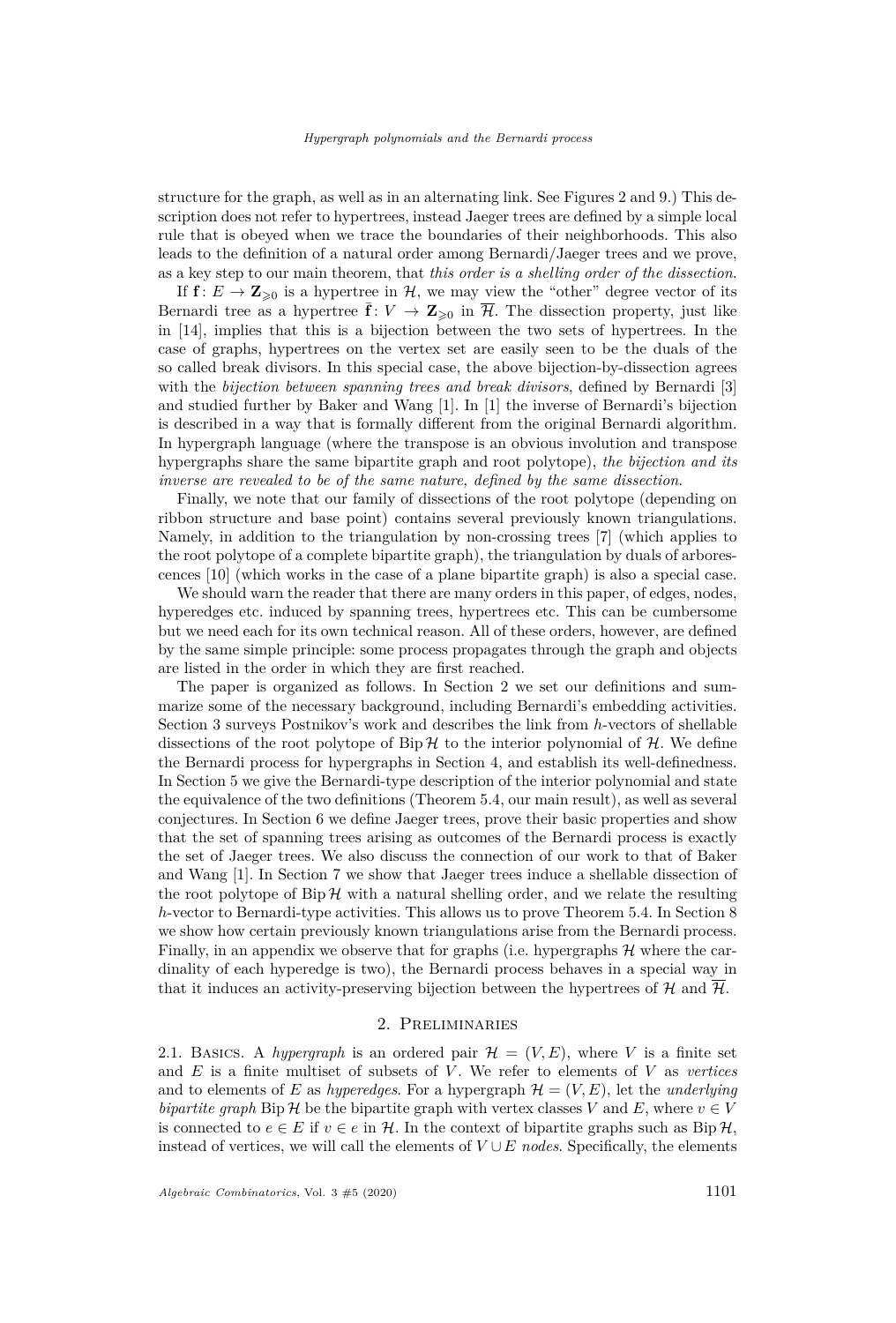of *V* and *E* will be called *violet* and *emerald* nodes, respectively. (In our figures, violet appears as blue and emerald appears as green.) Throughout the paper, we assume that  $H$  is *connected*, which means that  $\text{Bip } H$  is connected.

We also assume that  $\text{Bip}\,\mathcal{H}$  has a ribbon graph structure. Here for a graph *G* without loop edges, a *ribbon structure* is a family of cyclic permutations: namely for each vertex  $x$  of  $G$ , a cyclic permutation of the edges incident to  $x$  is given. For an edge *xy* of *G*, we use the following notations:

- $yx_G^+$ : the edge following *yx* at *y*
- $yx\overline{G}$ : the edge preceding *yx* at *y*
- $xy_G^{\dagger}$ : the edge following *xy* at *x*
- $xy\overline{G}$ : the edge preceding *xy* at *x*.

If the graph *G* is clear from the context, we omit the subscript. We will sometimes need the operation of removing an edge from a ribbon graph. If *G* is a ribbon graph, and  $\varepsilon$  is an edge of *G*, then  $G - \varepsilon$  is the ribbon graph with

$$
xy_{G-\varepsilon}^{+} = \begin{cases} xy_G^{+} & \text{if } xy_G^{+} \neq \varepsilon \\ (xy_G^{+})_G^{+} & \text{if } xy_G^{+} = \varepsilon \end{cases}
$$

for any edge  $xy$  of  $G$ − $\varepsilon$ . More generally, any subgraph of G inherits a ribbon structure from *G* in the obvious way, by restrictions of the cyclic orders.

Throughout the paper, when we consider ribbon structures, we will assume that there is a fixed vertex  $b_0$  of  $G$  that we call the *base vertex* (or *base node*, in cases when *G* is bipartite), and a fixed edge  $b_0b_1$  incident to  $b_0$  that we call the *base edge*.

<span id="page-4-1"></span>Remark 2.1. Ribbon structures may be equivalently described by *ribbon surfaces*, as follows. See Figure [2](#page-12-0) for an example. We consider the graph as a topological space, thicken a small neighborhood of each vertex to a disk, and orient it (hence also orient its boundary) so that the edges incident to the vertex intersect the boundary of the disk in their prescribed cyclic order. (When the vertex has degree three or more, this orientation is uniquely determined once the disk has been constructed.) Then we thicken each edge into a rectangle, attached along two opposite sides to the appropriate disks, so that the orientations extend over the rectangle. Thinking of the two attaching sides of the rectangle as "short" and the other two, running along the edge, as "long," explains the name of the structure. Conversely, if a graph is embedded in an oriented surface, the orientation induces a ribbon structure on it which is equivalent to taking a regular neighborhood of the embedding. Finally, one may equivalently specify the base vertex and the base edge by placing a *base point* on the boundary of the disk centered at  $b_0$ , along the bit running from  $b_0b_1^-$  to  $b_0b_1$ .

Let *G* be a graph, *T* be a spanning tree of *G*, and  $\varepsilon \in T$  be an edge. As *T* is a spanning tree,  $T - \varepsilon$  is a graph with two connected components. We call the set of edges of *G* connecting two vertices from different components of *T* −*ε* the *fundamental cut* of  $\varepsilon$  in *T*, and denote it by  $C^*(T, \varepsilon)$ . Now for an edge  $\varepsilon$  of *G* that is not part of *T*, adding  $\varepsilon$  to *T* creates a unique cycle, which we call the *fundamental cycle* of  $\varepsilon$  with respect to *T* and denote with  $C(T, \varepsilon)$ .

<span id="page-4-2"></span>2.2. The interior polynomial. The following definition plays a central role in our paper.

<span id="page-4-0"></span>Definition 2.2. *Let G be a bipartite graph and E one of its vertex classes. We say that the vector*  $f: E \to \mathbb{Z}_{\geq 0}$  *is a* hypertree *on E if there exists a spanning tree T of G* that has degree  $d_T(e) = \mathbf{f}(e) + 1$  at each node  $e \in E$ *. We denote the set of all hypertrees on*  $E$  *by*  $B_F$ *.*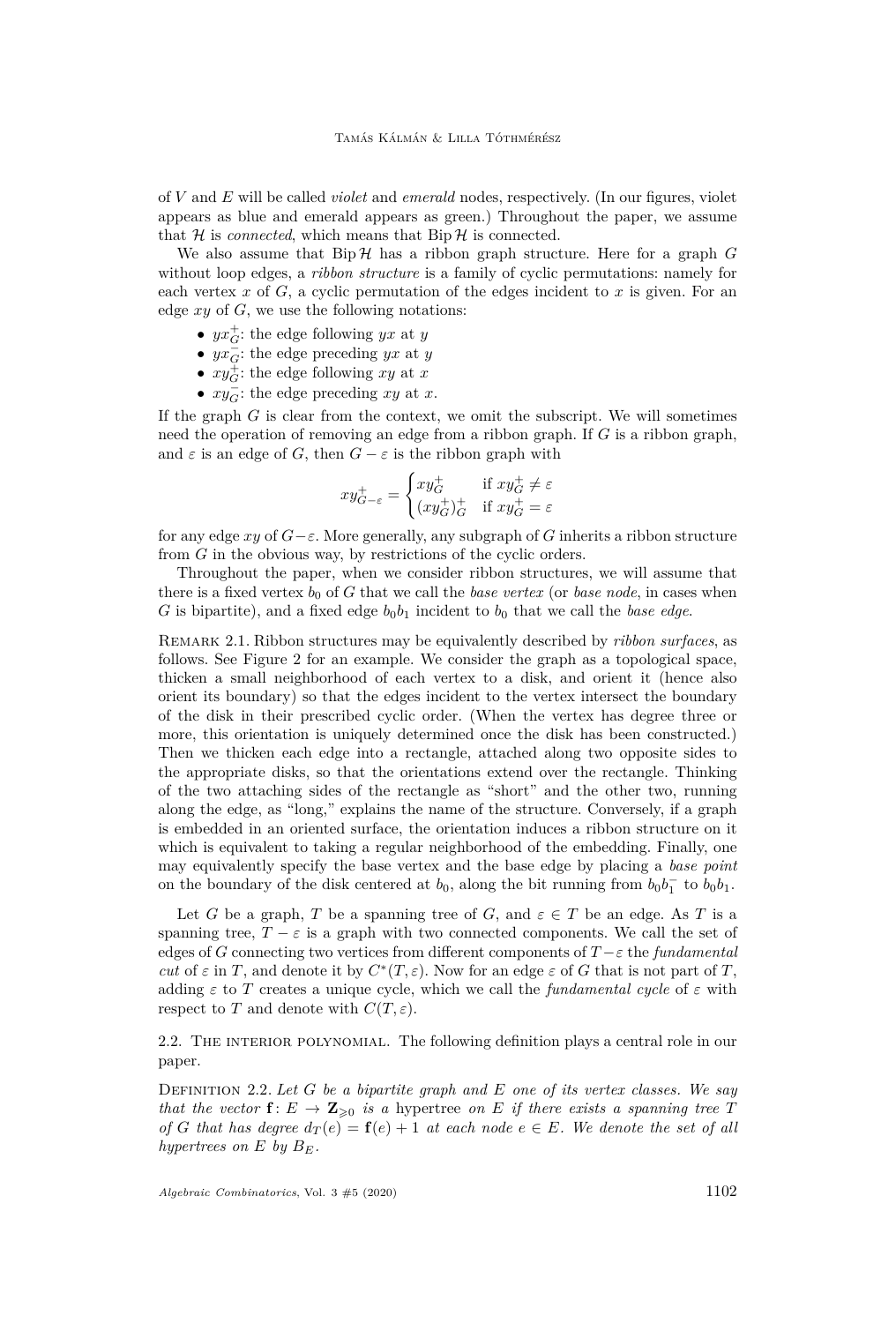Disconnected bipartite graphs have no spanning trees and thus no hypertrees, either. It is slightly more natural to call the objects above hypertrees in the hypergraph  $\mathcal{H} = (V, E)$ , as opposed to in  $G = \text{Bip}\,\mathcal{H}$ , and to denote their set with  $B_{\mathcal{H}}$  instead of *BE*. In that sense, hypertrees generalize (characteristic vectors of) spanning trees from graphs to hypergraphs (cf. [\[9,](#page-40-0) Remark 3.2]). We will often adopt this point of view, even though the wording of Definition [2.2](#page-4-0) suits our current purposes better.

The set  $B_E$  is such that  $(\text{Conv } B_E) \cap \mathbf{Z}^E = B_E$ , where Conv denotes the usual convex hull in  $\mathbb{R}^E$ , cf. [\[9,](#page-40-0) Lemma 3.4]. We will call Conv  $B_E = \text{Conv } B_H$  the *hypertree polytope* of H. In the special case of (characteristic vectors of) spanning trees, hypertrees are exactly the vertices of Conv *BE*, which in that case is known as the spanning tree polytope.

We note that for all hypertrees **f** on *E*, it holds that

$$
\sum_{e \in E} \mathbf{f}(e) = |V| - 1
$$

is independent of **f** [\[9,](#page-40-0) Theorem 3.4]. Hence  $B_F$  and Conv  $B_F$  lie along an affine hyperplane of  $\mathbf{R}^E$ .

For a spanning tree *T* of Bip  $H$ , let  $f_E(T)$  be the hypertree on *E* realized or *induced* by  $T$ , i.e.

$$
\mathbf{f}_E(T)(e) = d_T(e) - 1 \quad \text{for all } e \in E.
$$

Similarly, let  $f_V(T)$  be the hypertree on *V* realized by *T*.

The definition of the interior polynomial is based on hypertrees and a natural generalization of internal activity used in the case of graphs (and matroids). First, if the hypertree  $f \in B_E$  and the hyperedges  $e, e' \in E$  are such that changing the value **f**(*e*) to **f**(*e*) − 1 and the value **f**(*e*<sup> $\prime$ </sup>) to **f**(*e*<sup> $\prime$ </sup>) + 1 results in another hypertree **f**<sup> $\prime$ </sup>, then let us say that **f** and **f**' are related by a *transfer of valence* from *e* to *e*'. Another expression we will use is that  $f$  is such that  $e$  *can transfer valence* to  $e'$ .

<span id="page-5-0"></span>DEFINITION 2.3. Let  $(V, E)$  be a hypergraph with an order on the set  $E$ . A hyperedge  $e \in E$  *is* internally active *for the hypertree* **f***, with respect to the order, if* **f** *is such that e cannot transfer valence to any smaller hyperedge. Let ι*(**f**) *denote the number of internally active hyperedges with respect to* **f** *and call this value the* internal activity *of* **f***.*

We call a hyperedge *internally inactive* for a hypertree if it is not internally active and denote the number of such hyperedges (for a given **f**) by  $\bar{\iota}(\mathbf{f}) = |E| - \iota(\mathbf{f})$ . This value will be called the *internal inactivity* of **f**. Note that  $\iota(\mathbf{f})$  and  $\bar{\iota}(\mathbf{f})$  both depend on the order used on *E*.

<span id="page-5-1"></span>DEFINITION 2.4. Let  $\mathcal{H} = (V, E)$  be a hypergraph so that  $\text{Bip } \mathcal{H}$  is connected. For some *fixed linear order on E we consider the generating function of internal inactivity,*  $I_{\mathcal{H}}(\xi) = \sum_{\mathbf{f} \in B_E} \xi^{\bar{\iota}(\mathbf{f})}$ , and call it the interior polynomial of H. By [\[9,](#page-40-0) Theorem 5.4] *(see also* [\[11,](#page-40-5) Subsection 2.2]*),*  $I_{\mathcal{H}}$  does not depend on the order.

Example 2.5. Any connected bipartite graph serves as the underlying bipartite graph for two hypergraphs, a transpose pair. For the graph that appears in examples throughout the paper (first in Figure [2\)](#page-12-0), both of these hypergraphs have the interior polynomial  $1 + 3\xi + 3\xi^2$ , as computed in [\[9,](#page-40-0) Example 5.6]. In particular, the number of hypertrees on either vertex class is 7.

Note that if we specialize our notion of internal activity to graphs, then external edges of a spanning tree become internally active. This is not the case for the definition used by Tutte and Bernardi, which we review in the next subsection. However, the number of internally inactive edges is the same as the number of "internal, not internally active" edges in the original definition. This subtlety can hardly be avoided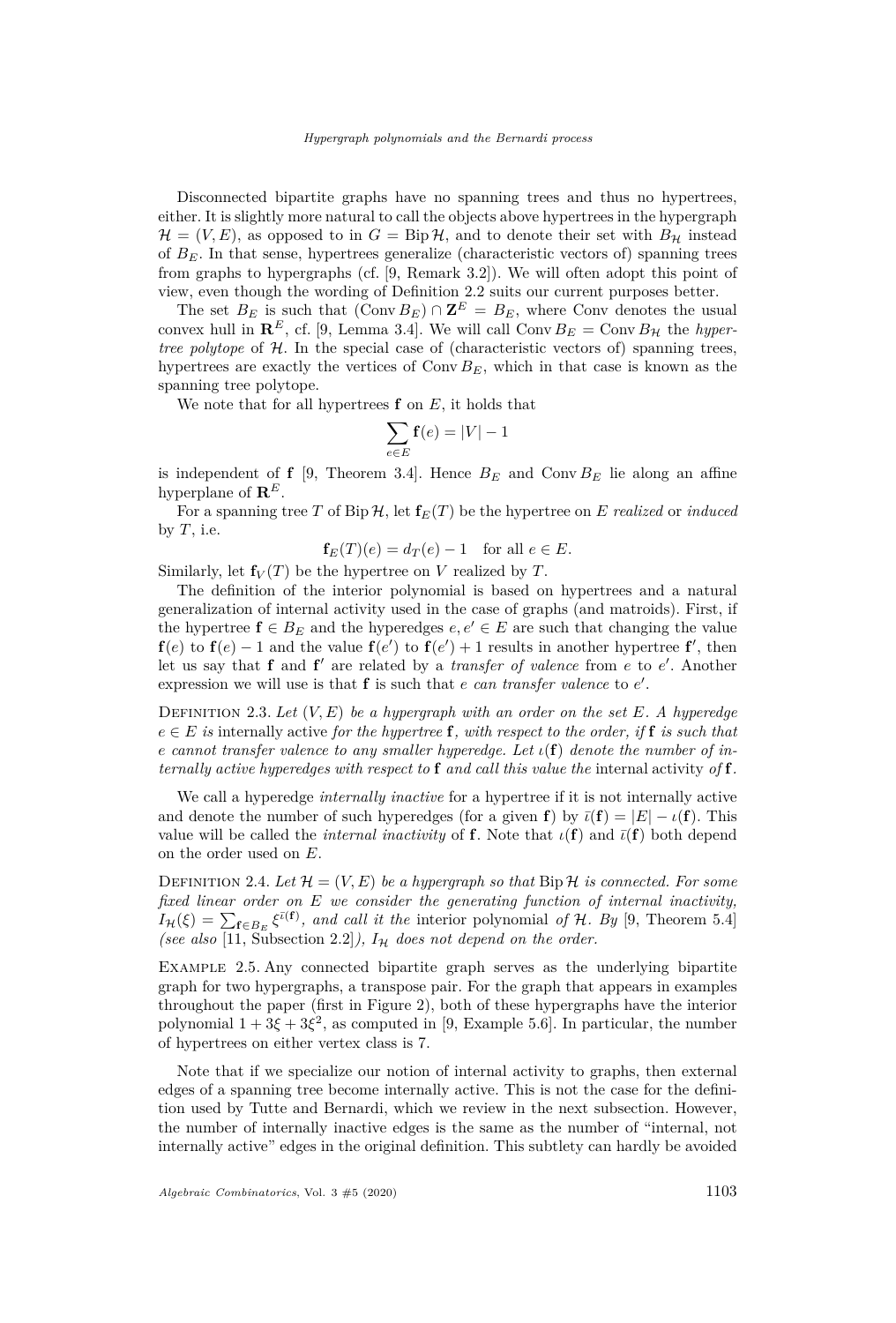because for a hyperedge, there is no natural notion of being inside or outside of a hypertree. Even if we defined "*e* being external to **f**" by  $f(e) = 0$ , the number of such hyperedges *would* depend on **f**.

Also, as opposed to the definition of the Tutte polynomial, in Definition [2.4](#page-5-1) we count inactive hyperedges instead of active ones. But since the number of external edges *is* the same for all spanning trees (namely, the first Betti number  $\beta_1 = |E|$  –  $|V| + 1$  of the graph), all these tweaks in the definition just mirror and shift the distribution of the "classical" internal activity statistic. The precise claim is that if the hypergraph  $H$  happens to be a graph with Tutte polynomial  $T(x, y)$ , then its interior polynomial is

$$
I_{\mathcal{H}}(\xi) = \xi^{|V|-1} T(1/\xi, 1).
$$

We will almost always work in the larger context of hypergraphs and use the notions of Definitions [2.3](#page-5-0) and [2.4.](#page-5-1) Because the difference is so minimal, we will not introduce separate terminology, only separate notation for internal activity in the "usual" sense: for a spanning tree *T* of the graph *G* with vertex set *V* , and an ordering of the set *E* of edges, we let  $i(T) = i(T) - \beta_1(G) = |V| - 1 - \overline{i}(T)$ .

Hypergraphs also have an exterior polynomial invariant. For this paper it is less important but we will indicate its definition and various properties in Section [5.](#page-20-0)

<span id="page-6-2"></span>2.3. The Bernardi process for graphs. In this subsection we recall the Bernardi process for ordinary graphs, as well as the Bernardi-type definition of the Tutte polynomial [\[2,](#page-40-11) [3\]](#page-40-2).

The basic notion in [\[2\]](#page-40-11) is the *tour of a spanning tree*. Let *G* be a ribbon graph, and *T* be a spanning tree of *G*. We specify a base vertex  $b_0$  of *G* and a base edge  $b_0b_1$ incident to  $b_0$ .



<span id="page-6-0"></span>Figure 1. An example of the tour of a spanning tree. Let the ribbon structure be the one induced by the positive orientation of the plane. The edges of the tree are drawn by thick lines, the non-edges by dashed lines. With  $b_0 = v_1, b_1 = v_2$ , we get the tour  $v_1, e_1$ ;  $v_2, e_2$ ; *v*2*, e*5; *v*4*, e*3; *v*3*, e*2; *v*3*, e*3; *v*4*, e*4; *v*4*, e*5; *v*2*, e*1; *v*1*, e*4.

The tour of *T* is the following sequence of vertex-edge pairs: The current vertex at the first step is  $b_0$ , and the current edge is  $b_0b_1$ . If the current vertex is x, the current edge is  $xy$ , and  $xy \notin T$ , then the current vertex of the next step is x, and the current edge of the next step is  $xy^+$ . If the current vertex is x, the current edge is xy, and  $xy \in T$ , then the current vertex of the next step is *y*, and the current edge of the next step is  $yx^+$ . In the first case we say that the tour *skips* xy and in the second case we say that the tour *traverses* it. The tour stops right before when  $b<sub>0</sub>$  would once again become current vertex with  $b_0b_1$  $b_0b_1$  as current edge. See Figure 1 for an example.

<span id="page-6-1"></span>REMARK 2.6. The sequence of current vertex-edge pairs of the tour of a spanning tree can also be described using the topology of the ribbon surface of Remark [2.1.](#page-4-1) Namely, we start from the base point (meant as a boundary point of the surface) and proceed along the boundary in the positive direction. When we reach a vertex of one of the rectangle pieces, then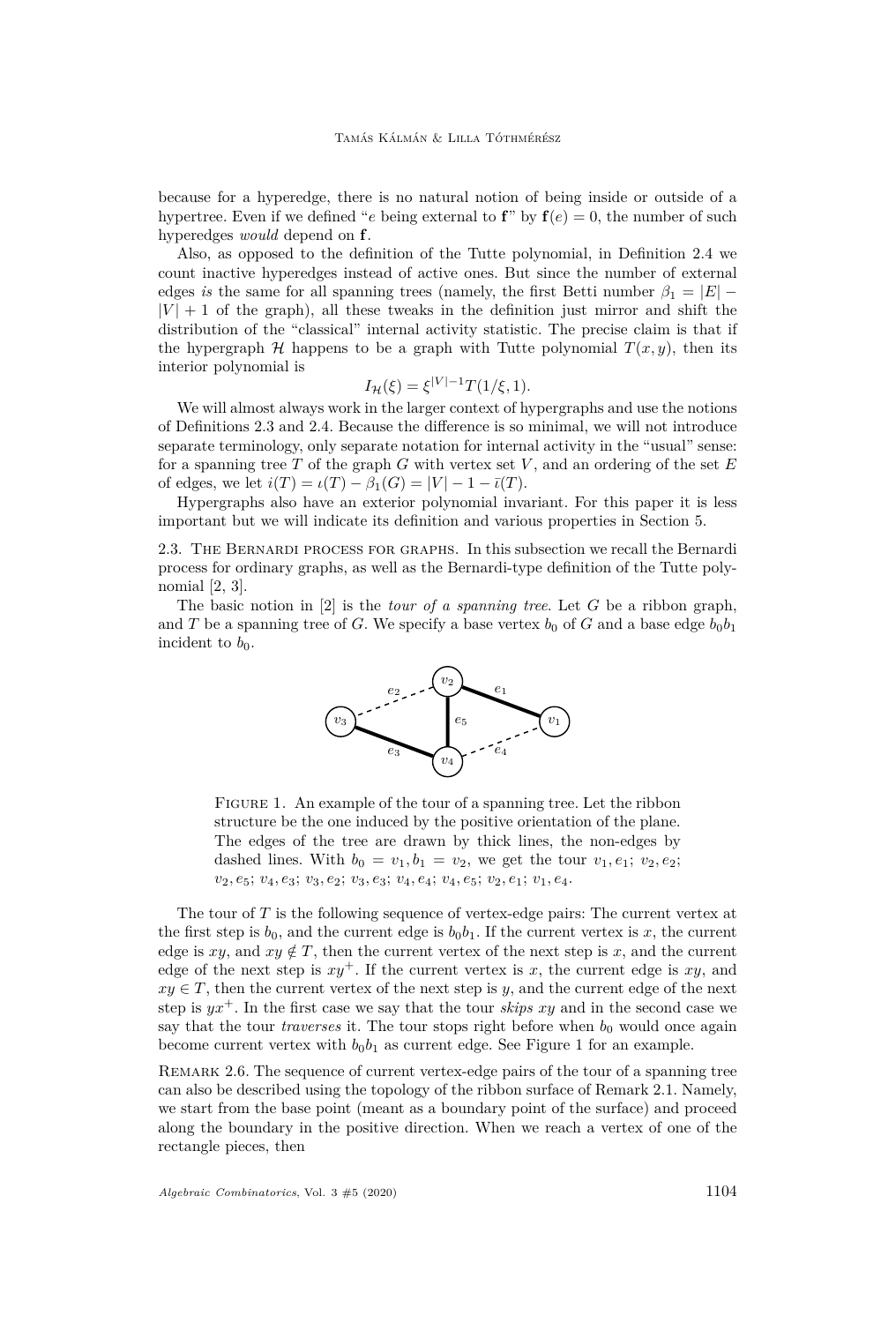- the midpoint of the disk, together with the core of the rectangle, become current, and
- if the edge is in the tree, we proceed along the long side of the rectangle to the next adjacent disk (traversal), and continue along its boundary, or
- if the edge is not in the tree, then we proceed along the short side (skipping the edge), and then on along the boundary of the same disk.

Bernardi proved the following:

<span id="page-7-1"></span>LEMMA 2.7 ([\[2,](#page-40-11) Lemma 5]). In the tour of a spanning tree  $T$ , each edge  $xy$  of  $G$ *becomes current edge twice, in one case with x as current vertex, and in the other case with y as current vertex.*

In other words, the tour of *T* lists the pairs  $(u, \varepsilon)$ , where *u* is a vertex of *G* and  $\varepsilon$  is an edge of *G* incident to *u*, in a linear order from smallest to largest. We will denote this ordering by  $\langle \nabla_T, \nabla \rangle$ , and write  $(u, \varepsilon) \leq T$   $(v, \varepsilon')$  if either  $u = v$  and  $\varepsilon = \varepsilon'$ , or  $(u, \varepsilon) <_T (v, \varepsilon').$ 

Now  $\leq_T$  induces an ordering of the edges of *G*: Let *uv* be smaller than *zw* if  $\min_{\leq T} \{(u, uv), (v, uv)\}\leq T \min_{\leq T} \{(z, zw), (w, zw)\}.$  We denote this order, too by  $\leq_T$ .

The *internal and external embedding activities* of a spanning tree *T* of *G* are defined as the internal and external activities of *T* with respect to the order  $\leq_T$  of edges. Let us denote them by  $ie(T)$  and  $ee(T)$ , respectively. That is,

- $ie(T)$  is the number of edges  $\varepsilon$  of T so that  $\varepsilon$  is the  $\leq_T$ -minimal element of the fundamental cut  $C^*(T,\varepsilon);$
- $ee(T)$  is the number of non-edges  $\varepsilon$  of  $T$  so that  $\varepsilon$  is the  $\leq_T$ -minimal element of the fundamental cycle  $C(T, \varepsilon)$ .

Bernardi gave the alternative definition

$$
T_G(x,y) = \sum_{T \text{ is a spanning tree in } G} x^{ie(T)} y^{ee(T)}
$$

for the Tutte polynomial of a graph. In particular, it follows from his results that this expression does not depend on the ribbon structure, base vertex, or base edge.

The tour of a spanning tree can also be used to give a bijection between spanning trees and so called break divisors. This was done originally by Bernardi [\[2\]](#page-40-11) (not yet using the terminology of break divisors), then further studied by Baker and Wang [\[1\]](#page-40-8). A *break divisor* for a graph  $G = (V, E)$  is a vector  $\mathbf{z} \in \mathbf{Z}^V$  so that  $\mathbf{d} - \mathbf{1} - \mathbf{z}$  is a hypertree on  $V$  in Bip  $G$ , that is the graph obtained from  $G$  by adding a new vertex halfway along each edge. (Here **d** − **1** denotes the vector whose *v*-component is the degree of *v* in *G* minus one for each  $v \in V$ .) Baker and Wang [\[1\]](#page-40-8) proved that given a spanning tree *T*, if one takes its tour and at each vertex, counts the non-edges of *T* that first become current in conjunction with that vertex, the resulting values give a break divisor. Conversely, given a break divisor **z**, one may start a walk on the ribbon graph and whenever an edge is encountered which is such that **z** remains a break divisor in the smaller graph after the edge's removal, cut that edge. By the end of the walk, the remaining edges form a spanning tree.

Said in another way, the Bernardi process on a graph gives a bijection between the sets of hypertrees on *V* and on *E*. Our Bernardi process for hypergraphs generalizes this bijection (see Remark [6.23](#page-28-1) for more detail).

#### 3. The root polytope and its dissections

<span id="page-7-0"></span>The root polytope of a bipartite graph first appeared in the work of Ohsugi and Hibi [\[13\]](#page-40-6) and was defined anew by Postnikov [\[14\]](#page-40-1). For a detailed list of its properties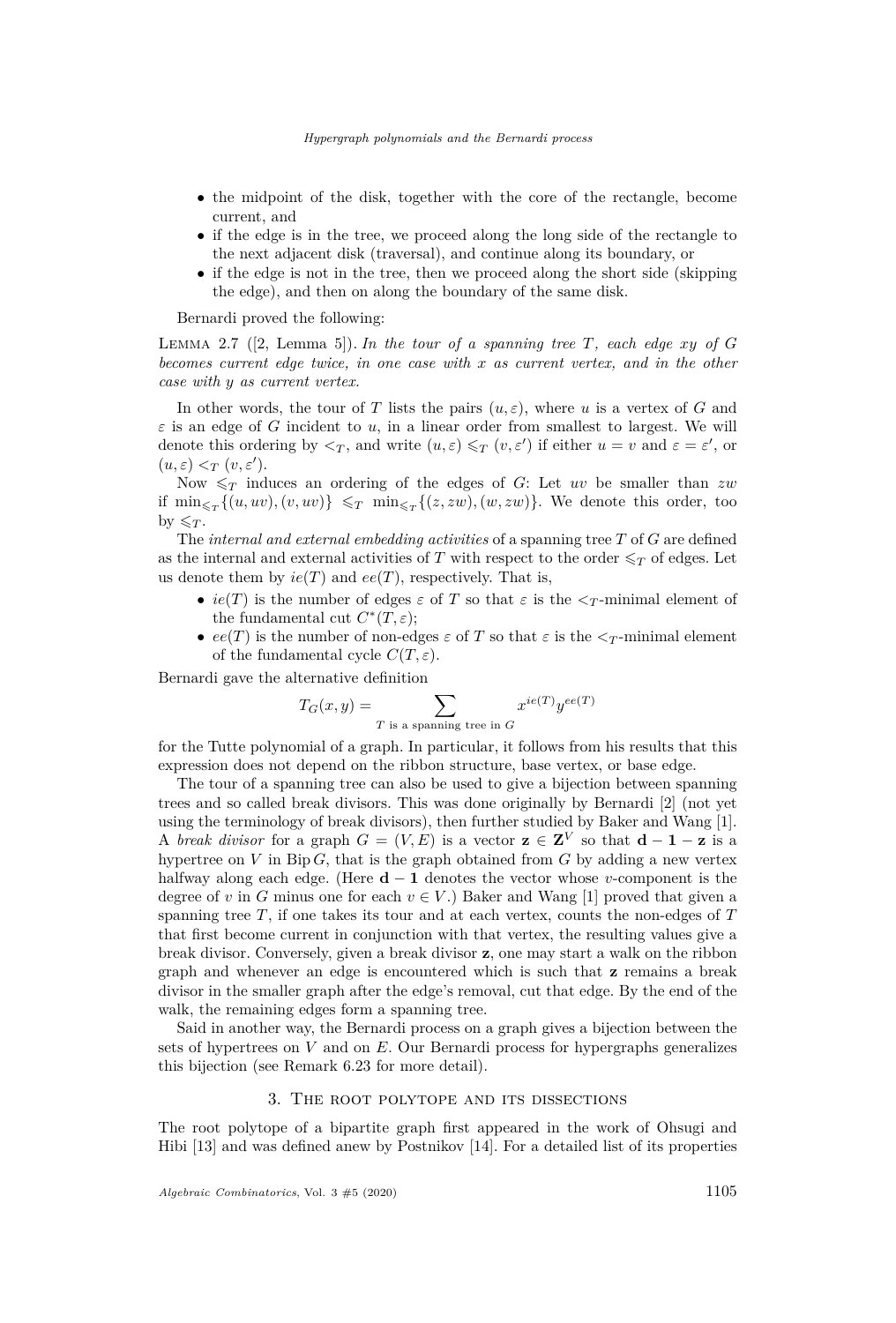we refer the reader to [\[11,](#page-40-5) Section 3] (and to [\[14\]](#page-40-1) for many of the proofs). Here we only repeat the most important points. Let *G* be a bipartite graph with color classes *E* (as in emerald) and *V* (as in violet).

<span id="page-8-0"></span>DEFINITION 3.1. In the Euclidean space  $\mathbf{R}^E \oplus \mathbf{R}^V$  let us write  $\mathbf{x}$  for the standard basis *vector that corresponds to*  $x \in E \cup V$ . The root polytope *of G, denoted by*  $Q_G$ *, is the convex hull of the vectors*  $\mathbf{e} + \mathbf{v}$  *for all edges*  $ev$  *of G.* 

We get an isometric polytope if we replace  $\mathbf{e} + \mathbf{v}$  with  $\mathbf{e} - \mathbf{v}$  in the construction. Note how the definition is inspired by the standard proof that a graphic matroid is representable. However in the theory that Postnikov built it is important that we specifically use real coefficients and examine  $Q_G$  from the point of view of convex geometry. It turns out that the root polytope reflects certain properties of the bipartite graph in a non-trivial and very effective way.

A set of vertices of *Q<sup>G</sup>* is affine independent if and only if the corresponding subgraph of *G* is cycle-free. (Note that vertices of  $Q_G$  and edges of *G* correspond bijectively.) In particular, the dimension of  $Q_G$  is one less than the number of edges in a spanning forest of *G*. In the case when *G* is connected, which we usually assume, a spanning forest is a spanning tree, and the dimension is |*E*|+|*V* |−2. The one-to-one correspondence (for connected *G*)

{ spanning trees of  $G$  }  $\longleftrightarrow$  { maximal simplices of  $Q_G$  }

will be crucial for the rest of the paper. Note that the simplex corresponding to the tree *T* is none other than its root polytope  $Q_T$ .

The maximal simplices of *Q<sup>G</sup>* share the same volume. There is a description [\[14,](#page-40-1) Lemma 12.6] for when two maximal simplices intersect in a common face, given in terms of the corresponding spanning trees: two trees are compatible in this sense if and only if there does not exist a cycle in *G* so that its first, third, fifth etc. edges come from one tree and its second, fourth, sixth etc. edges come from the other. A *triangulation* of the root polytope is a collection of maximal simplices whose union is  $Q_G$  and each pair of which do intersect in a common face. When the second condition is weakened to require only that the interiors of the simplices be disjoint, we get the notion of a *dissection*. The observation on volumes implies that the number of maximal simplices in a dissection of *Q<sup>G</sup>* depends only on *G*. In Examples [8.1](#page-36-0) and [8.2](#page-36-1) we exhibit dissections that are not triangulations.

A thorough look into dissections reveals some spectacular properties. Let us fix a dissection of *Q<sup>G</sup>* and consider the corresponding collection of spanning trees in *G*. We claim that any hypertree (either on  $E$  or on  $V$ ) is realized by exactly one of our chosen trees. (Consequently the numbers of hypertrees on *E* and on *V* are the same.) This is established for triangulations in [\[14\]](#page-40-1), but the same proof applies in general, as follows.

The polytope  $Q_G$  contains the set of *emerald markers* (which form an affine transformation of the set  $B_E$  of hypertrees on  $E$ )

$$
\frac{1}{|V|}B_E + \frac{1}{|E|\cdot |V|}\mathbf{i}_E + \frac{1}{|V|}\mathbf{i}_V
$$

and a similarly defined set of *violet markers*. Here is stands for the characteristic function of a subset *S* of  $E \cup V$ , viewed as a vector in  $\mathbb{R}^E \oplus \mathbb{R}^V$ . Any maximal simplex in  $Q_G$  contains, in its interior, exactly one marker of each color: these are (essentially) the hypertrees on *E* and on *V* realized by the tree that corresponds to the simplex [\[14,](#page-40-1) Lemma 14.9]. If some simplices form a dissection, then it is also true that each marker is contained by a unique simplex. Hence the two sets of markers (that is, the two sets of hypertrees  $B_E$  and  $B_V$ ) are equinumerous with each other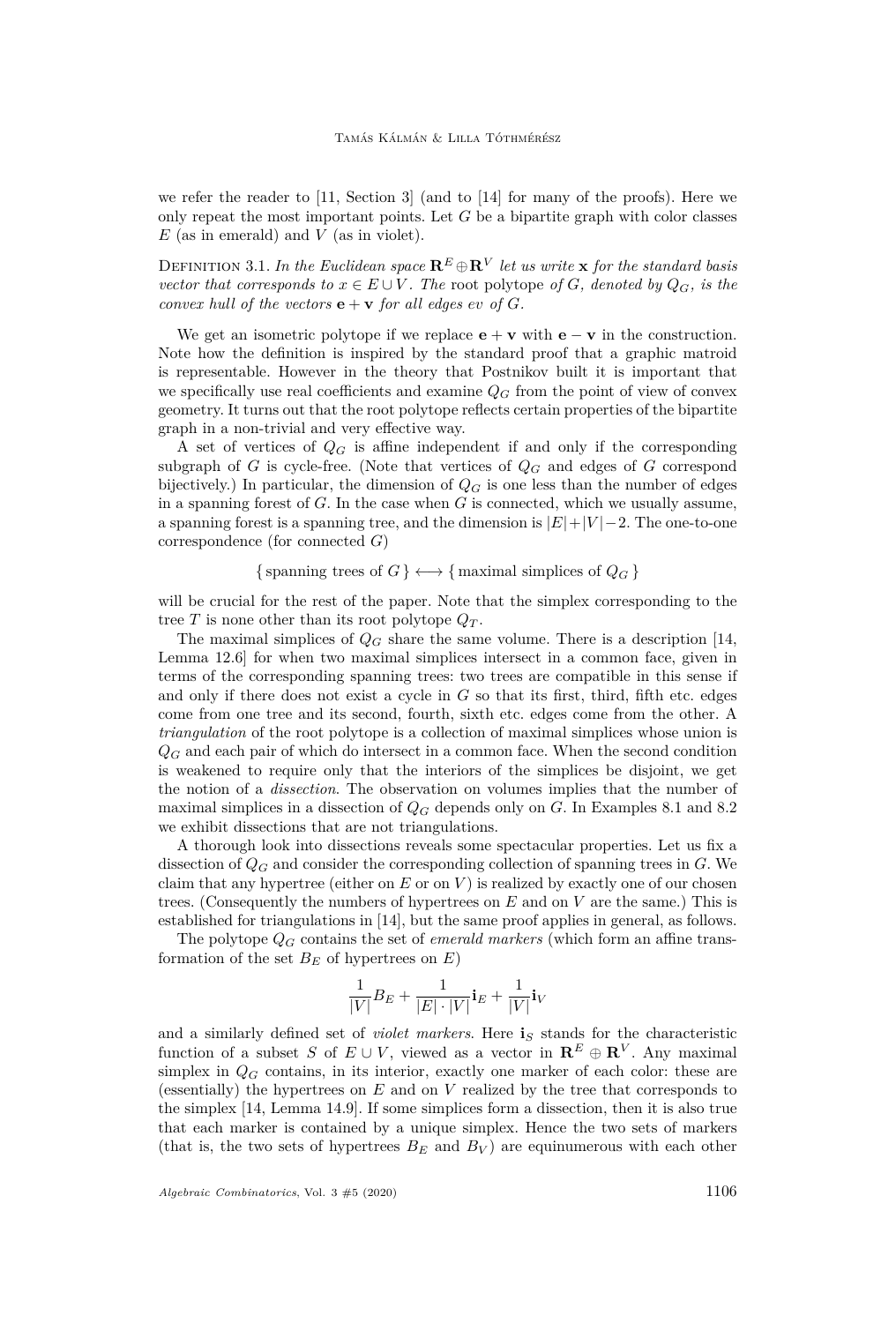and with the set of maximal simplices in our (arbitrary) dissection. In particular, the following holds.

<span id="page-9-2"></span>THEOREM 3.2. Let  $\mathcal{T}$  be a set of spanning trees of a bipartite graph  $G$  such that the *simplices*  $\{Q_T | T \in \mathcal{T}\}\$  *form a dissection of*  $Q_G$ *. Then the mapping assigning*  $\mathbf{f}_V(T)$ *to*  $f_E(T)$  *for each*  $T \in \mathcal{T}$  *is a bijection between*  $B_E$  *and*  $B_V$ *.* 

By [\[11,](#page-40-5) Theorem 3.10], the *h*-vector of any triangulation of  $Q_G$  is equivalent to the Ehrhart polynomial of *QG*. This property, too, extends to dissections, at least in those cases when we are able to define an *h*-vector for such objects. In other words, one is able to generalize [\[11,](#page-40-5) Remark 3.12] as follows.

Let us call a dissection *shellable* if it has a *shelling order*, that is, a total order of the maximal simplices so that, starting from the second one, each maximal simplex *σ* intersects the union of the previous ones in a non-empty union of facets (codimension one faces) of  $\sigma$ . For a dissection with a shelling order, let  $a_i$  denote the number of maximal simplices for which the number of said facets is exactly *i*. We put  $a_0 = 1$ , accounting for the first simplex in the order. Let us define the *h-vector* of the shelling order to be the finite sequence  $(a_0, a_1, \ldots)$ .

The Ehrhart polynomial of  $Q_G$  is the unique polynomial  $\varepsilon_G$  such that for nonnegative integers *k*, we have  $\varepsilon_G(k) = |(k \cdot Q_G) \cap (\mathbf{Z}^E \oplus \mathbf{Z}^V)|$ . If we have a shellable dissection of  $Q_G$  (for a connected *G*), then, putting  $d = \dim Q_G = |E| + |V| - 2$ , the Ehrhart polynomial of *Q<sup>G</sup>* can be expressed as

<span id="page-9-0"></span>(1) 
$$
\varepsilon_G(k) = a_0 \binom{d+k}{d} + a_1 \binom{d+k-1}{d} + \cdots + a_i \binom{d+k-i}{d} + \cdots
$$

The proof of  $(1)$  is based on [\[11,](#page-40-5) Lemma 3.3] and an easy simplex-by-simplex counting argument. Indeed,  $\binom{d+k-i}{d}$  is the number of lattice points in a standard *d*-dimensional simplex of sidelength  $k - i$ , and [\[11,](#page-40-5) Lemma 3.3] says that for our purposes, all maximal simplices in the root polytope (and all their faces) behave just like standard simplices. Now if, in the *k* times inflated root polytope, the lattice points along *i* of the facets of a maximal simplex have already been counted, then what remains to count is the lattice points in a simplex of sidelength not  $k$  but  $k - i$ .

Since the binomial coefficients in [\(1\)](#page-9-0) are linearly independent as polynomials of *k* [\[11,](#page-40-5) Lemma 3.8], from the uniqueness of the Ehrhart polynomial it follows that the *h*vectors of all shelling orders of all shellable dissections of *Q<sup>G</sup>* coincide. (Triangulations have *h*-vectors even when they are not shellable. For triangulations of *Q<sup>G</sup>* by maximal simplices, all their *h*-vectors are the same, too [\[11,](#page-40-5) Theorem 3.10].) Furthermore, [\[11,](#page-40-5) Equation  $(5.1)$ ] (the main theorem of that paper) states that the same coefficient sequence gives the interior polynomial of both hypergraphs  $(V, E)$  and  $(E, V)$  that are induced by *G*:

<span id="page-9-1"></span>THEOREM 3.3. For a connected hypergraph  $\mathcal{H} = (V, E)$ , if the Ehrhart polynomial *ε*Bip <sup>H</sup> *of Q*Bip <sup>H</sup> *can be expressed as*

$$
\varepsilon_{\text{Bip}\,\mathcal{H}}(k) = a_0 \binom{d+k}{d} + a_1 \binom{d+k-1}{d} + \cdots + a_i \binom{d+k-i}{d} + \cdots,
$$

*where*  $d = \dim Q_G = |E| + |V| - 2$ *, then the interior polynomial of*  $H$  *is* 

$$
I_{\mathcal{H}}(x) = a_0 + a_1 x + \cdots + a_i x^i + \cdots.
$$

Both sums in Theorem [3.3](#page-9-1) are of course finite. The largest *i* so that  $a_i \neq 0$  is definitely no more than  $d+1$ ; by [\[9,](#page-40-0) Proposition 6.1] it is in fact at most min{ $|E|$ ,  $|V|$ } -1. For more on the degree of the interior polynomial, see [\[6\]](#page-40-12).

*Algebraic Combinatorics*, Vol. 3  $\#5$  (2020) 1107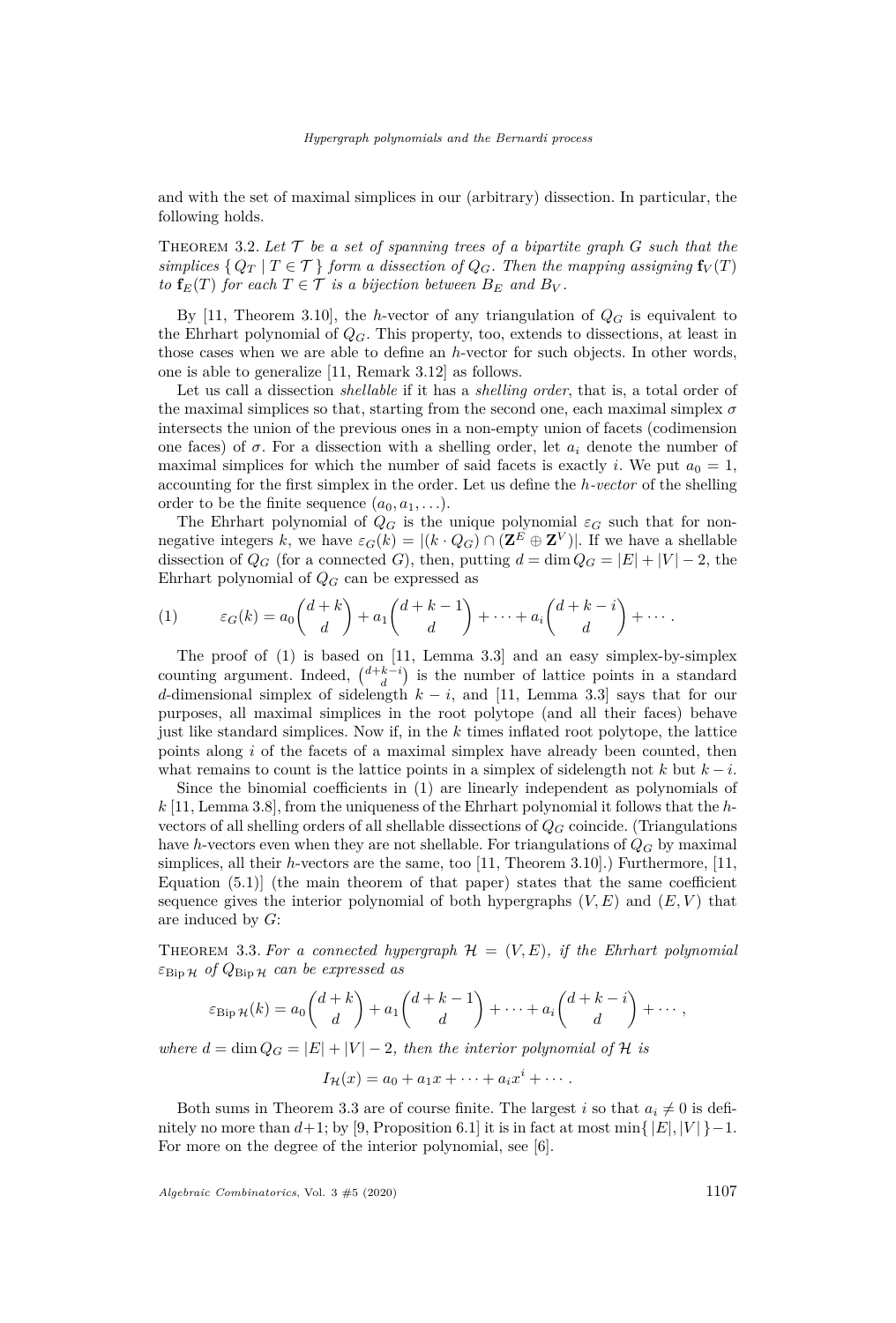K. Kato [\[12\]](#page-40-13) found a concise formulation of Theorem [3.3,](#page-9-1) restating it as a connection between  $I_{\mathcal{H}}$  and the Ehrhart series  $Ehr_{\text{Bip}\,\mathcal{H}}(x) = \sum_{s=0}^{\infty} \varepsilon_{\text{Bip}\,\mathcal{H}}(s) x^s$  of  $Q_{\text{Bip}\,\mathcal{H}}$ . Namely, if  $\text{Bip}\,\mathcal{H}$  is connected, then we have

$$
\frac{I_{\mathcal{H}}(x)}{(1-x)^{|E|+|V|-1}} = \mathrm{Ehr}_{\mathrm{Bip}\,\mathcal{H}}(x),
$$

in other words, the interior polynomial of  $\mathcal{H}$  is in fact the *h*<sup>\*</sup>-vector of  $Q_{\text{Bip}}\mu$ .

#### 4. The Bernardi process for hypergraphs

<span id="page-10-0"></span>In this section we describe two processes, both of which generalize what Bernardi defined for ordinary graphs. Sometimes, in order to distinguish them from Bernardi's original algorithm, we will refer to them as the *hypergraphical Bernardi processes*. In both cases, the input consists of

- <span id="page-10-1"></span>(a) a connected hypergraph  $\mathcal{H} = (V, E)$
- <span id="page-10-3"></span>(b) a ribbon structure for  $\text{Bip}\,\mathcal{H}$ , a base node, and a base edge
- <span id="page-10-2"></span>(c) a hypertree  $f$  in  $H$ , that is, on  $E$ .

Here [\(a\)](#page-10-1) and [\(c\)](#page-10-2) generalize Bernardi's inputs of a connected graph and a spanning tree. There is a slight difference between the graphs *G* and Bip *G* in that the latter is obtained from the former by placing a new vertex halfway along each edge. Bernardi fixed a ribbon structure on *G* and not on Bip *G*, but as the new vertices of Bip *G* are of degree 2, the structure extends uniquely to  $\text{Bip } G$ . Therefore [\(b\)](#page-10-3) above also generalizes what Bernardi used in his approach.

Let us first describe the Bernardi process informally, in terms of a walk on  $\text{Bip}\,\mathcal{H}$ , traversing or cutting edges as we go. We outline two different processes, depending on whether we are allowed to cut edges at their violet or emerald endpoint. (One of the two will be allowed, the other prohibited.) If the walk reaches an edge from the endpoint where we are not allowed to cut, there is no choice but to traverse the edge and continue on the other side. In the other case we will have a choice: either traverse the edge as above, or cut it (remove it from the graph) and continue with the next edge incident to our current node. What governs this choice is whether the values of **f** still define a hypertree after cutting the edge. (That is, whether the smaller graph still has a spanning tree that realizes **f**.) If they do, we cut; otherwise, we keep and traverse. (Note that this is the same principle with which Baker and Wang define their mapping from break divisors to spanning trees.)

We formalize these ideas as follows. Let the base node be  $b_0$  and the base edge be  $b_0b_1$ . See Figure [2](#page-12-0) for an illustration of Definition [4.2.](#page-11-0)

<span id="page-10-4"></span>Definition 4.1 (Bernardi process, hypertree on emerald nodes, cut at violet nodes (ht:*E*, cut:*V* )). *Given is a hypertree* **f** *on E. The process maintains a current edge and a current graph at any moment. At the beginning, the current graph is*  $\text{Bip}\,\mathcal{H}$ . If  $b_0$  *is a violet node, then at the beginning, the current edge is*  $b_0b_1$ . If  $b_0$  *is an emerald node, then the current edge at the beginning is*  $b_1b_0^+$ , and we say that  $b_0b_1$  was traversed *from the emerald direction.*

*In each step, we check whether for the current graph G and the current edge ve, the vector* **f** *is a hypertree on the emerald nodes of G*−*ve. If the answer is yes, let the current graph of the next step be*  $G - ve$  *and the current edge be*  $ve_G^+$ *. We say that*  $ve$ *was* removed *or* deleted *from the graph. If the answer is no, let the current graph of the next step be G*, and let the current edge of the next step be  $we^+_G$ , where  $ew = ev^+_G$ . *In this case we say that ve is traversed from the violet direction and ew is traversed from the emerald direction.*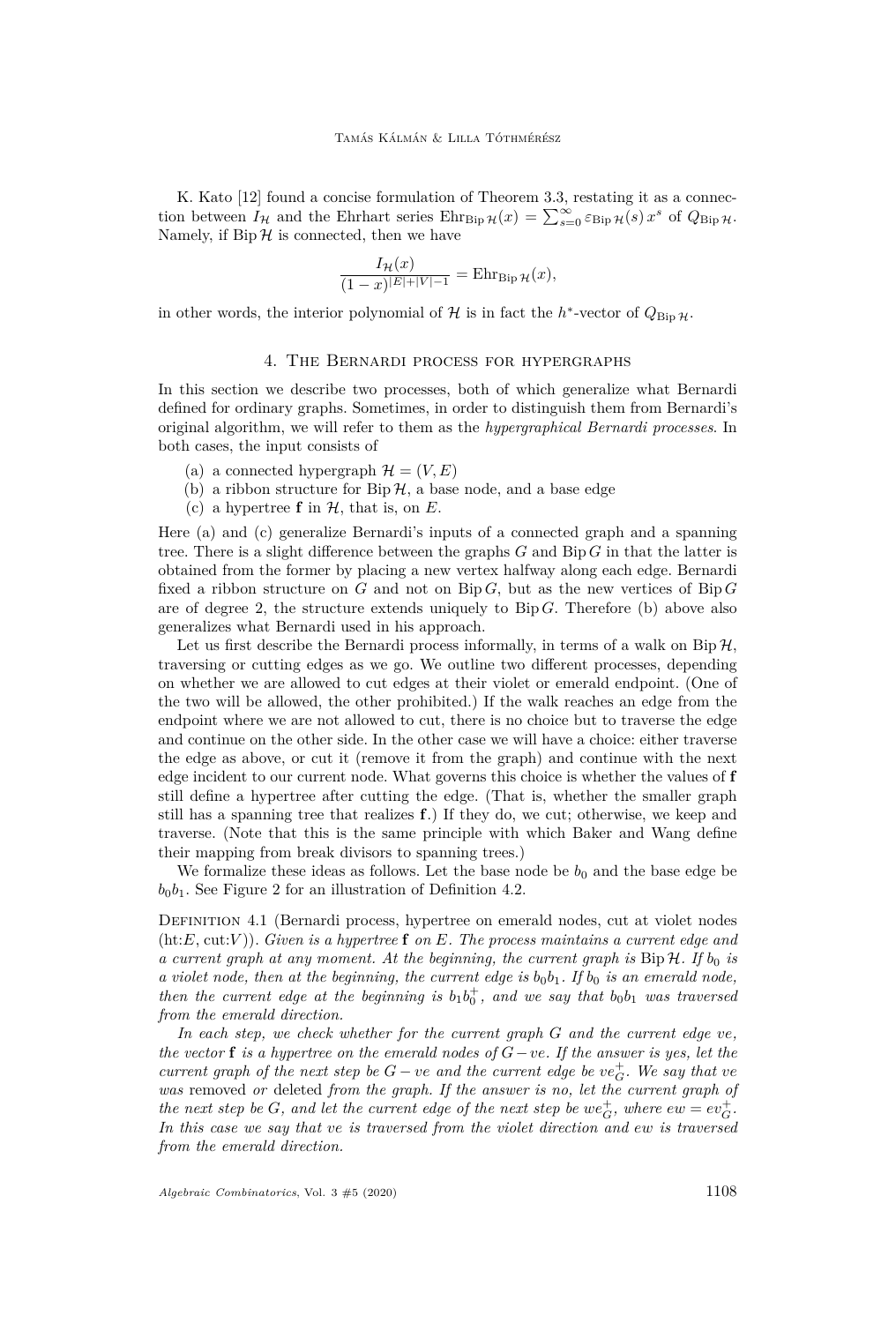*The process stops right before when an edge would be traversed for the second time from the same direction.*

<span id="page-11-0"></span>Definition 4.2 (Bernardi process, hypertree on emerald nodes, cut at emerald nodes (ht:*E*, cut:*E*)). *Given is a hypertree* **f** *on E. The process maintains a current edge and a current graph at any moment. At the beginning, the current graph is* Bip H*. If*  $b_0$  *is an emerald node, then at the beginning, the current edge is*  $b_0b_1$ *. If*  $b_0$  *is a violet node, then the current edge at the beginning is*  $b_1b_0^+$ *, and we say that*  $b_0b_1$  *was traversed from the violet direction.*

*In each step, we check whether for the current graph G and the current edge ev, the vector* **f** *is a hypertree on the emerald nodes of G*−*ev. If the answer is yes, let the current graph of the next step be*  $G - ev$  *and the current edge be*  $ev_G^+$ *. We say that*  $ev$ *was* removed *or* deleted *from the graph. If the answer is no, let the current graph of the next step be G, and let the current edge of the next step be*  $dv_G^+$ *, where*  $vd = ve_G^+$ *. In this case we say that ev is traversed from the emerald direction and vd is traversed from the violet direction.*

*The process stops right before when an edge would be traversed for the second time from the same direction.*

In both cases the current graphs form a decreasing sequence. We say that an edge was *kept* by the process if it was examined as a current edge, and was not removed from the current graph. If an edge  $\varepsilon$  is kept then "**f** cannot be realized without it" in the current graph, that is,  $\varepsilon$  is part of any spanning tree realizing **f** in the current graph and hence in all subsequent current graphs, too. In particular, once an edge is kept, it can never get removed — the decision of keeping is final, just like the decision of removal.

We say that an edge has been *traversed* by the process if it has been traversed either from the violet direction or from the emerald direction. Traversed edges form an increasing sequence of subgraphs of  $Bip\mathcal{H}$ . In fact, the graph of traversed edges will always be a subgraph of the current graph, but for this we have yet to show that traversed edges never get removed (cf. Lemma [4.11\)](#page-18-0). The problem of course is with the edges *ew* of Definition [4.1](#page-10-4) and *vd* of Definition [4.2,](#page-11-0) which our walk traverses without examining them as current edges. It turns out that even if they are previously unexamined edges, later they will be examined and kept, but these facts are not obvious from the definition. For now, let us reinforce that even if a traversed edge was later removed, we would still count it as traversed.

<span id="page-11-1"></span>Example 4.3. Let *G* be the plane bipartite graph shown in Figure [2,](#page-12-0) with the three emerald (green) nodes forming the color class *E* and the four violet (blue) ones the color class  $V$ . We will refer to the elements of  $E$  as top, left, and right. A ribbon structure is chosen so that at emerald nodes the cyclic order of the incident edges is clockwise, whereas at violet nodes it is counterclockwise. In the first panel of Figure [2](#page-12-0) we show (using a particular embedding in 3-space) the associated ribbon surface that was described in Remark [2.1.](#page-4-1) Also indicated (in the lower left) is the base point; equivalently, our base node is the left emerald node and our base edge is the vertical one on the left.

The numbers 0*,* 1*,* 2 written over the emerald nodes form a hypertree on *E*. In panels 2–11 we show how the (ht:*E*, cut:*E*) Bernardi process operates with this input. At first there is just the hypertree and the process is at the base point.

In the first step, which is probably the most interesting one in this example, the base edge is current. The hypertree calls for a realization (a tree) of degree  $1+1=2$ at the base node, so one might expect that the first of the three incident edges will be removed. However if we did that, then in the remaining graph, all four edges of the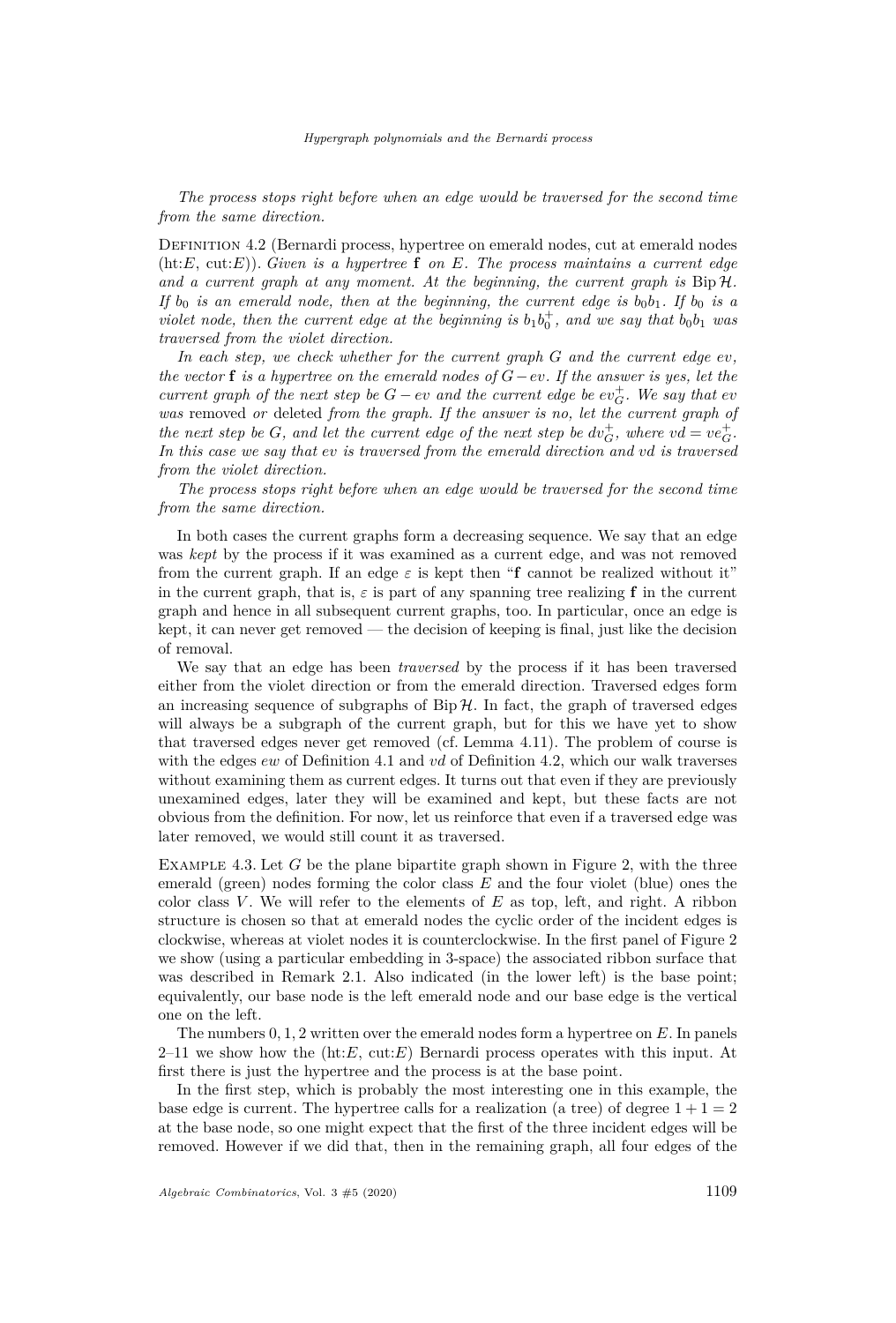Tamás Kálmán & Lilla Tóthmérész



<span id="page-12-0"></span>FIGURE 2. The (ht:*E*, cut:*E*) Bernardi process, run on a hypergraph (with ribbon structure) and the indicated hypertree. The last panel shows the outcome of the (ht:E, cut:V) process on the same hypertree.

bottom rhombus would be "wanted" by the hypertree: the left two to make the base node degree 2, and the right two to make the right emerald node degree  $2 + 1 = 3$ . In other words, in the remaining graph it would not be possible to realize the given numbers as the degrees (minus 1) of a spanning tree. Thus the Bernardi process will not remove the base edge, rather it will traverse it, which then will force it to traverse the upper left edge of *G* as well.

In the next eight panels we show the remaining steps of the process. The current edge of each step is highlighted. The gray curves are included to help keep track of the cyclic orders of the ribbon structure, but they can also be understood as portions of a continuous path similar to the one we described in Remark [2.6.](#page-6-1) The decisions are rather straightforward: removal, removal, traversal (in fact for the second time; note that if we did not traverse here, the top node would become isolated so it could no longer have degree  $0 + 1 = 1$ ), removal, traversal (of the current edge and one more edge), traversal (here and in the next step, as the violet vertex we reach is already a leaf, the other edge we are forced to traverse coincides with the current edge), traversal, traversal. Note that each edge was current exactly once and that at the end, the subgraph of those edges that we did not remove coincides with the subgraph of traversed edges, and this subgraph is a spanning tree that realizes the given hypertree.

The last panel of Figure [2](#page-12-0) depicts the outcome of the (ht:*E*, cut:*V* ) Bernardi process with the same ribbon structure and on the same input hypertree. It is again a spanning tree realization. We leave it to the interested reader to construct the steps leading to it, and to check that again there are nine such steps, with each edge becoming current exactly once. (Note that in this case the first current edge is not the base edge, rather it is the upper left one; the base edge becomes current in the second step.)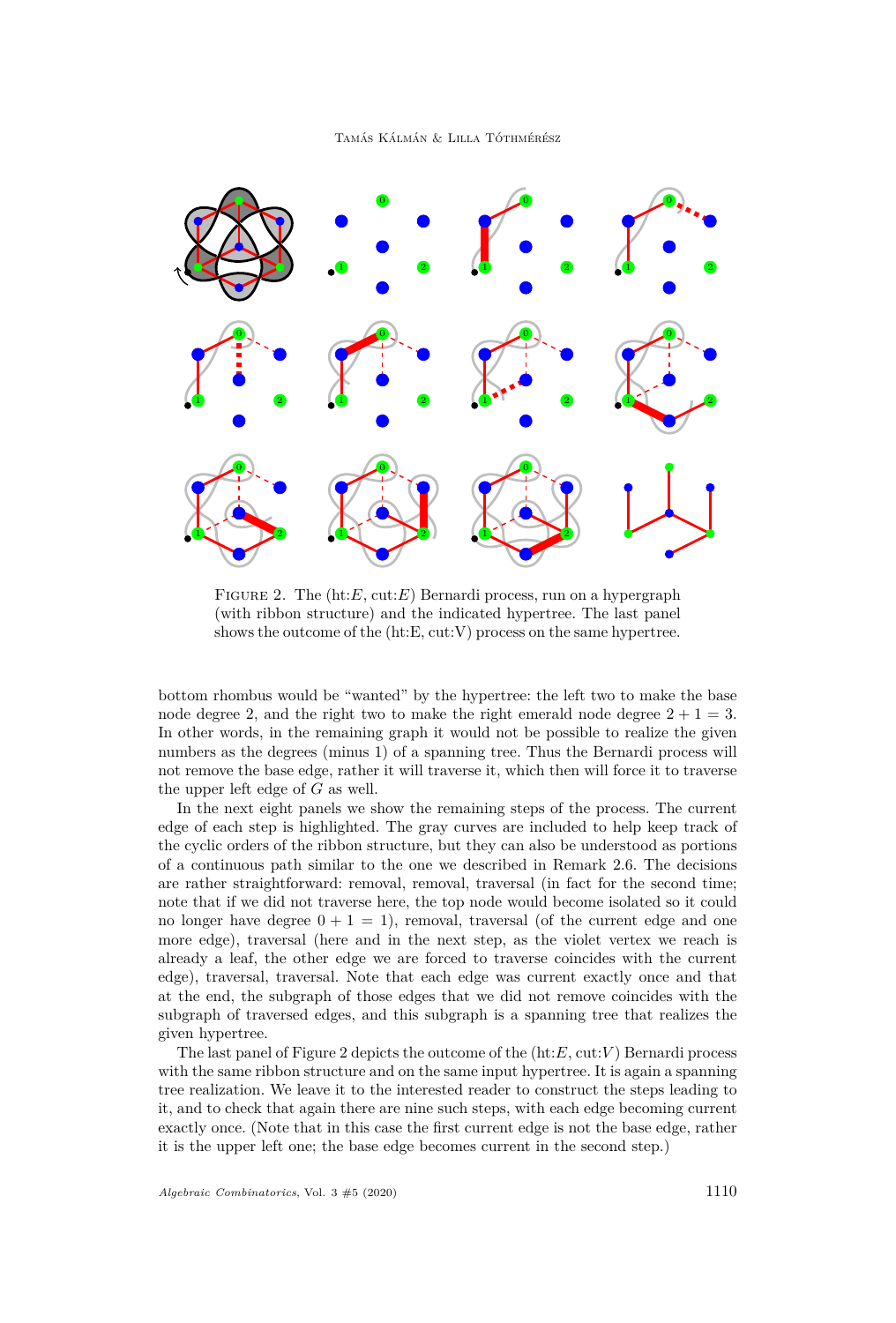We will often think of part [\(c\)](#page-10-2) of the input, the hypertree, as a "variable," so that the process itself is determined by [\(a\)](#page-10-1) and [\(b\)](#page-10-3) only. In this sense we may in fact speak of four Bernardi processes on the ribbon bipartite graph  $\text{Bip } H$ , by applying the two definitions above to  $\mathcal{H}$  and to  $\overline{\mathcal{H}}$ . In the latter case the hypertree is given on *V* and we denote those two processes with  $(ht:V, cut:E)$  and  $(ht:V, cut:V)$ .

Many more instances of the process can be generated by varying part [\(b\)](#page-10-3) of the input. See for example Lemma [6.5](#page-23-0) for the case when the ribbon structure is reversed (even though that process turns out not to be completely new).

<span id="page-13-0"></span>Remark 4.4. Both of our processes for hypergraphs do indeed generalize Bernardi's original process for graphs, and in fact, they can be thought of as a common generalization of the Bernardi process and its inverse, given by Baker and Wang [\[1\]](#page-40-8). That is, for each spanning tree *T* of the ribbon graph *G*, Bernardi's tour of *T* is basically equivalent to our walk on  $\text{Bip } G$ , where the latter is defined using the uniquely extended ribbon structure as part [\(b\)](#page-10-3) of the input and the characteristic function of *T* as part [\(c\).](#page-10-2) We sketch the main ideas of an induction proof.

First note that a (current vertex, current edge) pair  $(x, xy)$  in  $G$  can be equivalently given as a "current half-edge" *xe* between *x* and the node *e* placed at the center of *xy*. While *xe* is a half-edge in *G*, it is an edge in Bip *G*. In particular, where Bernardi chose a base vertex  $b_0$  and base edge  $e_0 = b_0 b_1$ , we may speak instead of the base node  $b_0$  and the base edge  $b_0e_0$ .

If  $xy$  is in the spanning tree  $T$ , then the corresponding hypertree has the value 1 at *e* and hence to realize it in Bip *G*, both *ex* and *ey* are necessary. Therefore both versions of our process will traverse both of those edges. In the first version, having arrived at *xe* "near" *x*, we decide to keep it and then the ribbon structure at *e* forces us to traverse *ey*, too. In the second version we have to traverse *xe* anyway and then at *e* we make the decision to keep *ey* as well. After this we continue with the (half-)edge that follows *ey* in the cyclic order at *y*. In both cases this is exactly what the original process would have done, too.

If *xy* is not in *T*, that is when the hypertree takes the value 0 at *e*, we consider two sub-cases. If *ey* has not been cut thus far, then the first version of our process, upon arrival at *xe*, will cut *xe* because it is not necessary for a realization of the hypertree. The second version will traverse *xe* and then cut *ey*, which forces it to backtrack to *x*. Else if *ey* is not in the graph any more, then the first version will decide to keep *xe* so that *e* does not become an isolated node; the second version will have to traverse *xe* anyway but in both versions, since *e* was already a leaf, the process will bounce back to *x* and continue with the edge that follows *xe* in the cyclic order at *x*. This again matches the behavior of the original Bernardi process.

When applied to a graph *G*, our versions of the Bernardi process do not only trace a given spanning tree *T*, they also select one of the two half-edges of each non-edge  $\varepsilon$  of *T* so as to enlarge *T* into a spanning tree of Bip *G*. As is clear from the above, the difference between the two generalizations is whether this half-edge is opposite to (first version) or on the same side as (second version) the first endpoint of *ε* that Bernardi's tour of *T* visits.

The main theorem of this section draws identical conclusions for the processes of Definitions [4.1](#page-10-4) and [4.2.](#page-11-0) It is convenient to state and prove it for the process of Definition [4.1](#page-10-4) applied to H, coupled with the process of Definition [4.2](#page-11-0) applied to  $\overline{\mathcal{H}}$ , so that in both cases we are allowed to cut edges at their violet endpoints. We do not lose any generality by this because  $\mathcal{H} = \overline{\overline{\mathcal{H}}}$ .

<span id="page-13-1"></span>THEOREM 4.5. For any hypertree **f** on  $E$  (respectively, on  $V$ ), the (ht: $E$ , cut: $V$ ) *Bernardi process (respectively, the (ht:V , cut:V ) Bernardi process) takes each edge*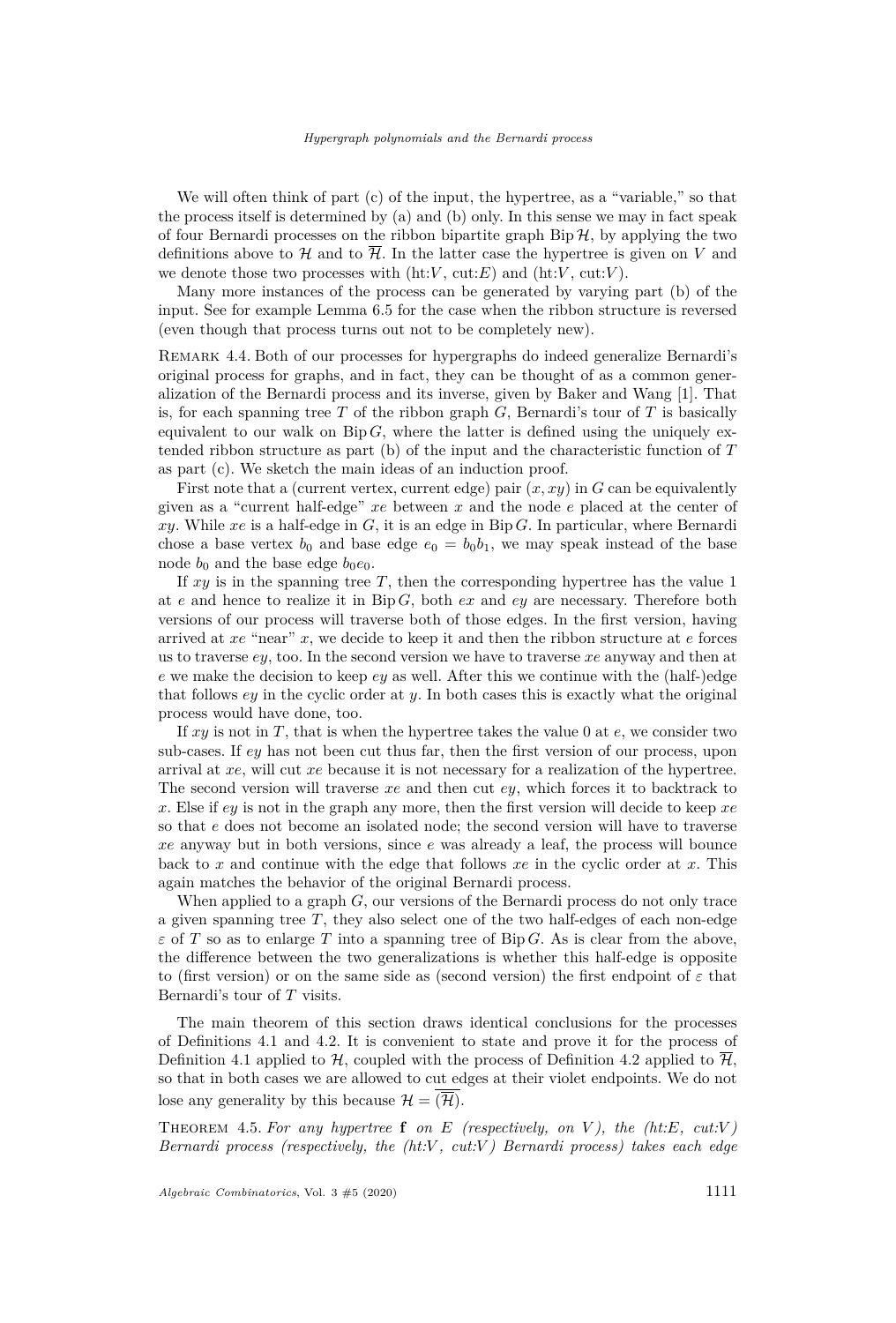*of* Bip H *exactly once as current edge. The current graph at the end of the process is a spanning tree of* Bip H *realizing* **f***.*

This theorem generalizes Lemma [2.7,](#page-7-1) cf. Remark [4.4.](#page-13-0) In Section [8](#page-35-0) we will see that it also generalizes [\[9,](#page-40-0) Theorem 10.1]. It is no wonder then that the proof is somewhat lengthy<sup>(1)</sup>. The key will be Lemma [4.7,](#page-15-0) in particular the construction of the tree  $T'$ after Claim [4.10,](#page-16-0) aided by Figure [3.](#page-17-0)

By a *violet Bernardi run* we mean a running of either the (ht:*E*, cut:*V* ) Bernardi process or the  $(ht:V, cut:V)$  Bernardi process on some hypertree.

<span id="page-14-2"></span>Lemma 4.6. *In a violet Bernardi run, if until some moment there is no cycle in the subgraph of traversed edges, then until that moment,*

- <span id="page-14-1"></span>(i) at any node  $x \in V \cup E$ , the edges of the current graph G incident to x that were *traversed from the direction of x are consecutive edges in the cyclic order at x (in G), covering less than one full turn, and were traversed in a consecutive order (edges not incident to x may also have been traversed between the times of these traversals).*
- <span id="page-14-0"></span>(ii) at any  $x \in V$ , those edges of Bip H incident to x that have already been current *edges, became current edges in an order compatible with the cyclic order at x (in* Bip H*), covering less than one full turn.*

*Proof.* If  $x = e \in E$ , then, having arrived at *e* on an edge *ve*, the Bernardi process next traverses  $ev_{G'}^+$  by definition. Here  $G'$  is the current graph at the time of these traversals. If there are any edges of Bip  $\mathcal H$  incident to *e* that fall between *ev* and  $ev_{G'}^+$ in the cyclic order (at  $e$  in  $\text{Bip}\,\mathcal{H}$ ), then they have already been cut at their violet endpoints. Hence in any later current graph, if  $ev$  and  $ev_{G'}^+$  are still present in it, then they are still consecutive.

The next time the walk associated to the process arrives at  $e$ , it arrives on  $ev_{G}^+$ since otherwise it would have traversed a cycle. To get our conclusion we just have to repeat our argument and note that if the sequence of traversed edges covered a full turn, then some edge would be traversed twice from the direction of *e*, which would cause the process to stop.

For a vertex  $x = v \in V$ , it suffices to show [\(ii\)](#page-14-0) since it implies [\(i\).](#page-14-1) If the current edge *ve* is removed from the graph, the next current edge is  $ve_G^+$  by definition. Here *G* is the current graph when *ve* is the current edge. On the other hand, if *ve* is traversed, the next time the process arrives at *v*, it has to arrive on *ev*, otherwise it would traverse a cycle. But then the next current edge incident to *v* is  $ve_G^+$ . In this case, the *G* in  $ve_G^+$ a priori refers to the current graph at the moment of traversing *ev*, but we can also take it, as before, to mean the current graph when *ve* is the current edge. Indeed the edge  $ve_G^+$  can only be cut at *v*, so it cannot be cut while the process is away from *v*.

We claim that if the Bernardi process does not terminate upon returning to *v* along *ev*, then  $ve_G^+ = ve_{\text{Bip }\mathcal{H}}^+$ , in other words,  $ve_{\text{Bip }\mathcal{H}}^+$  is not yet removed from the graph. Take the first moment when for a current edge *ve*, the edge  $ve_{\text{Bip }\mathcal{H}}^{\dagger}$  is already missing from the current graph. Until this moment, the edges incident to *v* became current edges in an order compatible with the cyclic order at  $v$  (in Bip  $\mathcal{H}$ ), and as  $ve_{\text{Bip }\mathcal{H}}^{+}$  is already removed from the graph, it has already been a current edge. Hence we conclude that all the edges incident to *v* have already become current edges. This

<sup>&</sup>lt;sup>(1)</sup>The referee suggested that a proof by induction on the number of edges of Bip  $H$  might work, too. We agree, but since it does not seem significantly shorter, we will not pursue it here. Note added in proof: We have recently found yet another, indeed more brief argument for Theorem [4.5.](#page-13-1) Instead of realizing hypertrees, it is based on "realizing" arbitrary points of the root polytope. It will be included in a future publication.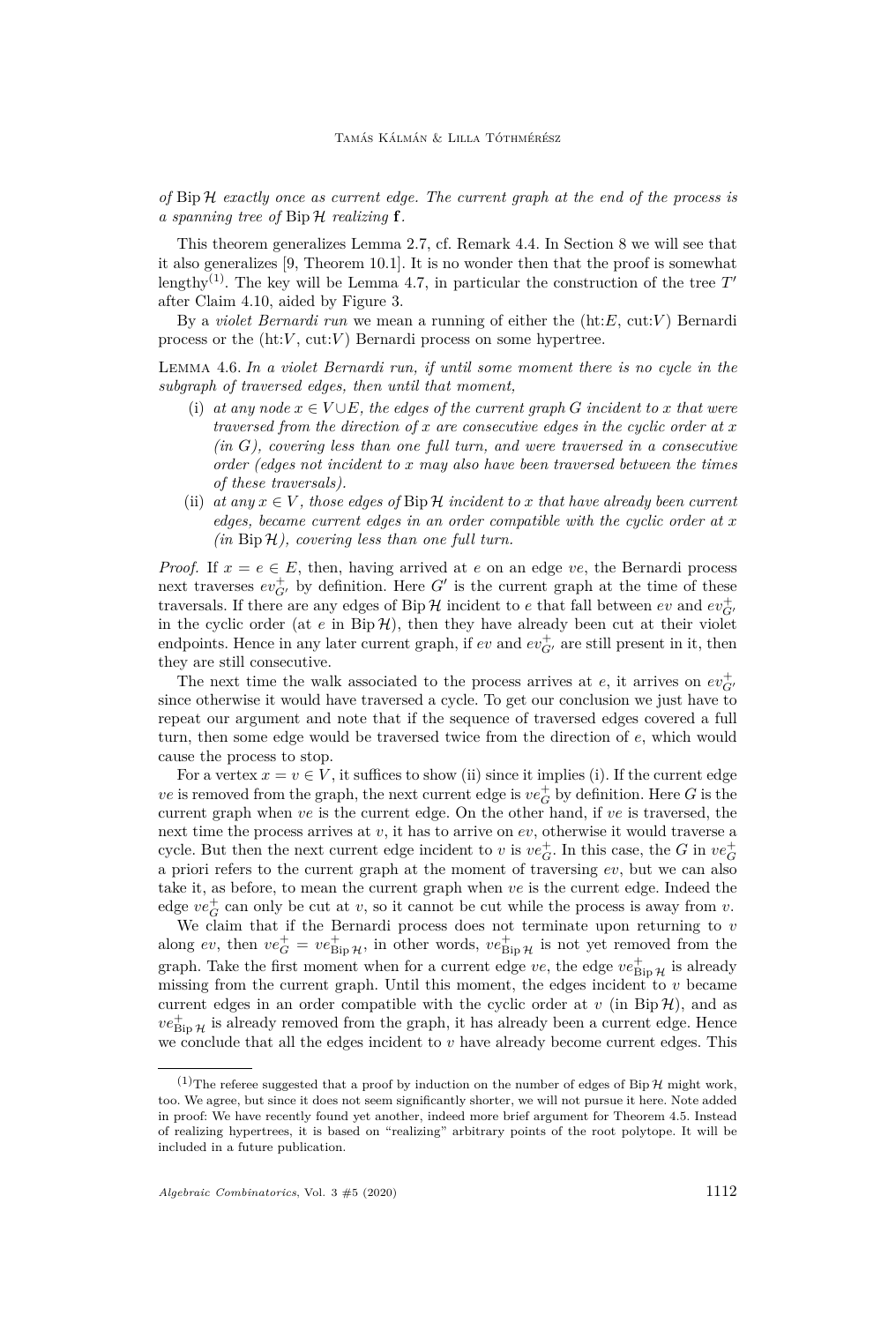includes  $ve_G^+$ . As  $ve_G^+$  is still part of the graph, it was kept (and thus traversed) when it first became a current edge. Now when it becomes current edge for the second time, it will be kept once again. Therefore it will be traversed again. But that means that the Bernardi process terminates after traversing *ev*.

# <span id="page-15-0"></span>Lemma 4.7. *During a violet Bernardi run, the subgraph of traversed edges of* Bip H *never contains a cycle.*

*Proof.* Suppose that our violet Bernardi run uses the hypertree **f** as input (where **f** is a hypertree on *E* or on *V* depending on whether our process is of type (ht:*E*, cut:*V* ) or  $(\text{ht}:V, \text{cut}:V)$ ). Suppose for contradiction that after a while, a cycle appears in the subgraph of traversed edges of  $Bip\mathcal{H}$  and stop the process at the first moment when this occurs. Let *O* be this cycle, and *G* be the current graph at the moment. (Edges are typically traversed in pairs to form a violet  $\rightarrow$  emerald  $\rightarrow$  violet path. If the first of the two edges completes a cycle, then we stop the process right there, midway through a step.)

In the rest of the proof we refer to this aborted process only, so that we may apply Lemma [4.6](#page-14-2) throughout. Note that *O* is the only cycle in the subgraph of traversed edges, as the addition of an edge may create at most one cycle in a cycle-free graph.

We claim that for each edge of *O*, we can choose an orientation in which it was traversed, such that the chosen orientations give a cyclic orientation of *O*. Let us call this the *positive orientation* of *O*. Indeed, if such an orientation did not exist, then there would be two edges *xy* and *zw* of *O*, such that *xy* was only traversed from the direction of *x* and *zw* was only traversed from the direction of *w*, furthermore these two directions are opposite with respect to *O*. Suppose that *xy* was first to be traversed among the two edges. Then after traversing *xy* the walk associated to the process was at *y*. Later it needed to reach *w* to be able to traverse *zw* from the direction of *w*. But as neither *xy* was traversed from the direction of *y* nor *wz* was traversed from the direction of *z*, the process could not go to *w* using the edges of *O*, hence by the time the edges of *O* are traversed, there needs to be another cycle in the subgraph of traversed edges, which is a contradiction.

Let us stress that by the time that all edges of *O* have been traversed and the process is aborted, all edges of *O* have been not just traversed but traversed in the positive direction.



Pick a violet node along  $O$  and call it  $v_0$ . Then name the other nodes of the cycle  $e_0, v_1, e_1, \ldots, v_{t-1}, e_{t-1}$  consecutively in the positive direction, i.e. so that  $v_i e_i \in O$ and  $e_i v_{i+1} \in O$  for each *i*, and  $v_i e_i$  was traversed from  $v_i$  and  $e_i v_{i+1}$  was traversed from  $e_i$  for each *i* (where indices are now understood modulo *t*). Since this is a violet Bernardi run, all the edges of the form  $v_i e_i$  are kept.

We will need the following two technical claims.

<span id="page-15-1"></span>CLAIM 4.8. An edge  $e_{i-1}v_i$  cannot be deleted before  $v_ie_i$  becomes current edge.

*Proof.* Suppose on the contrary that for some *i*, the edge  $e_{i-1}v_i$  is deleted before  $v_i e_i$ becomes current edge. Since  $e_{i-1}v_i$  is traversed by the Bernardi process, it is traversed from the emerald direction before it gets deleted. At the time of the traversal of  $e_{i-1}v_i$  from the emerald direction,  $v_i e_{i-1}$  cannot have been current edge yet (because then it would have gotten deleted before traversed) and the next current edge is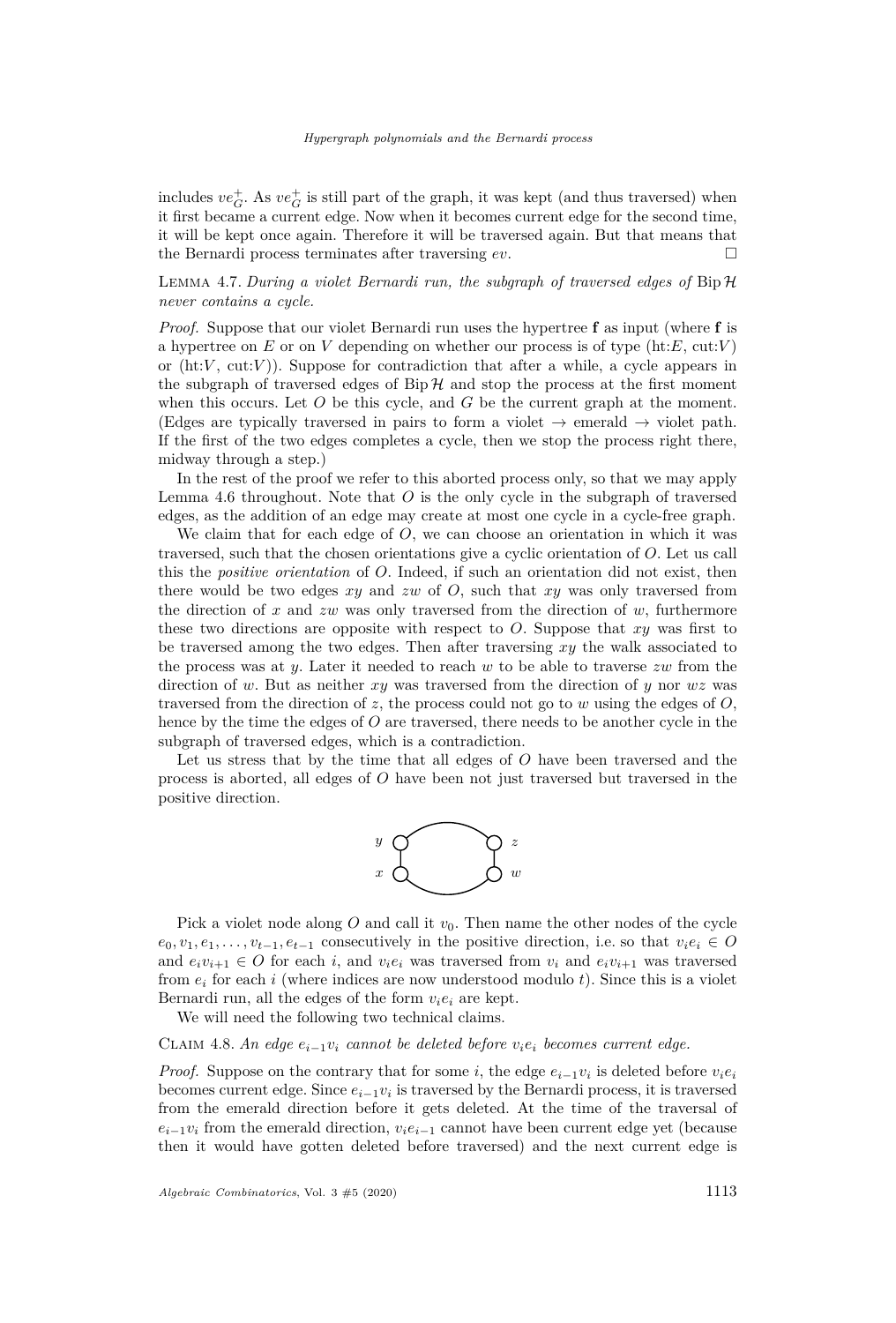$v_i e_{i-1}^+$ . By Lemma [4.6,](#page-14-2) while there is no cycle in the subgraph of traversed edges, the edges incident to a violet node become current edges in an order compatible with the cyclic order. Hence  $v_i e_i$  needs to become current edge before  $v_i e_{i-1}$ , which is a contradiction.

#### <span id="page-16-1"></span>CLAIM 4.9. An edge  $e_i v_{i+1}$  cannot be deleted before  $v_i e_i$  becomes current edge.

*Proof.* Suppose on the contrary that for some *i*, the edge  $e_i v_{i+1}$  is deleted before  $v_i e_i$ becomes current edge. Since  $e_i v_{i+1}$  is traversed by the Bernardi process, it is traversed from its emerald node  $e_i$  (i.e. in the positive direction) before it gets deleted. As  $v_i e_i$ does not become current edge before  $e_i v_{i+1}$  is deleted, it also does not get traversed in the positive direction until that time. Hence there must be an edge *xy* in *O* such that the edges along the arc between  $v_{i+1}$  and x are all traversed in the positive direction after the traversal and before the deletion of  $e_i v_{i+1}$ , but  $xy$  is not. Let  $zx$  denote the edge of *O* preceding *xy* in the positive direction. We claim that *xy* cannot have been traversed from the direction of *x* before the traversal of  $e_i v_{i+1}$ , either. Indeed, if that was the case, then by the time that all edges of O between  $v_{i+1}$  and x are traversed, there would be a cycle in the graph of traversed edges: The set of edges that we traverse during this time is connected and cannot be a tree because the set includes  $e_i v_{i+1}$ , which is only traversed in one direction. Moreover, this cycle is different from *O*, since it appears in the subgraph of traversed edges before the traversal of  $v_i e_i$  in the positive direction. This contradiction shows that *xy* is not traversed in the positive direction before the deletion of  $e_i v_{i+1}$ . From here on we separate two cases.

CASE 1:  $xy = v_{i+1}e_{i+1}$  (HENCE  $z = e_i$ ). As  $v_{i+1}e_{i+1}$  is not deleted during the process, if it is not traversed until  $e_i v_{i+1}$  is removed, then it does not become a current edge until  $v_{i+1}e_i$  becomes current edge. After the traversal of  $e_iv_{i+1}$  from the emerald direction, the next current edge is  $v_{i+1}e_i^+$ . By Lemma [4.6,](#page-14-2) while there is no cycle in the subgraph of traversed edges, the edges incident to a violet node become current edges in an order compatible with the cyclic order. Hence  $v_{i+1}e_{i+1}$  needs to become current edge before  $v_{i+1}e_i$ , which is a contradiction.

CASE 2:  $xy \neq v_{i+1}e_{i+1}$ . This means that the Bernardi process reaches x through the edge *zx* before it deletes  $e_i v_{i+1}$ . Hence after reaching *x*, the walk associated to the process needs to get back to  $v_{i+1}$  with  $v_{i+1}e_i$  as current edge before traversing xy from the direction of *x*. If the process does not traverse *xz* from the direction of *x* before it returns to  $v_{i+1}$ , then necessarily it traverses a cycle, from which we get a contradiction with the fact that there is no cycle in the graph of traversed edges until we traverse all the edges of *O* in the positive direction. On the other hand, Lemma [4.6](#page-14-2) tells us that until all the edges of *O* are traversed, the edges adjacent to *x* are traversed (from the direction of *x*) in an order compatible with the ribbon structure. Hence *xy* must be traversed before  $xz$ , which is again a contradiction.

Let us now refocus on the moment when, upon the traversal of all edges of *O*, we stopped the Bernardi process. Take a spanning tree *T* in the current graph *G* that realizes **f**. Such a tree exists by the definition of the Bernardi process and it contains every edge that we so far decided to keep. In particular, *T* contains each edge of *O* of the form  $v_i e_i$ . On the other hand, as  $O \not\subseteq T$ , there are edges of  $O$  of the form  $e_j v_{j+1}$ that are not in *T*. We will also need the following observation.

<span id="page-16-0"></span>CLAIM 4.10. *Each edge of the form*  $e_i v_i$  *is in the fundamental cycle*  $C(T, e_j v_{j+1})$  *for some j such* that  $e_jv_{j+1} \notin T$ .

*Proof.* Let us take the following walk on *T*. Start from  $v_0$ , and traverse  $v_0e_0$ . If  $e_0v_1 \in$ *T*, then traverse  $e_0v_1$  as well. If not, then traverse the unique path in *T* connecting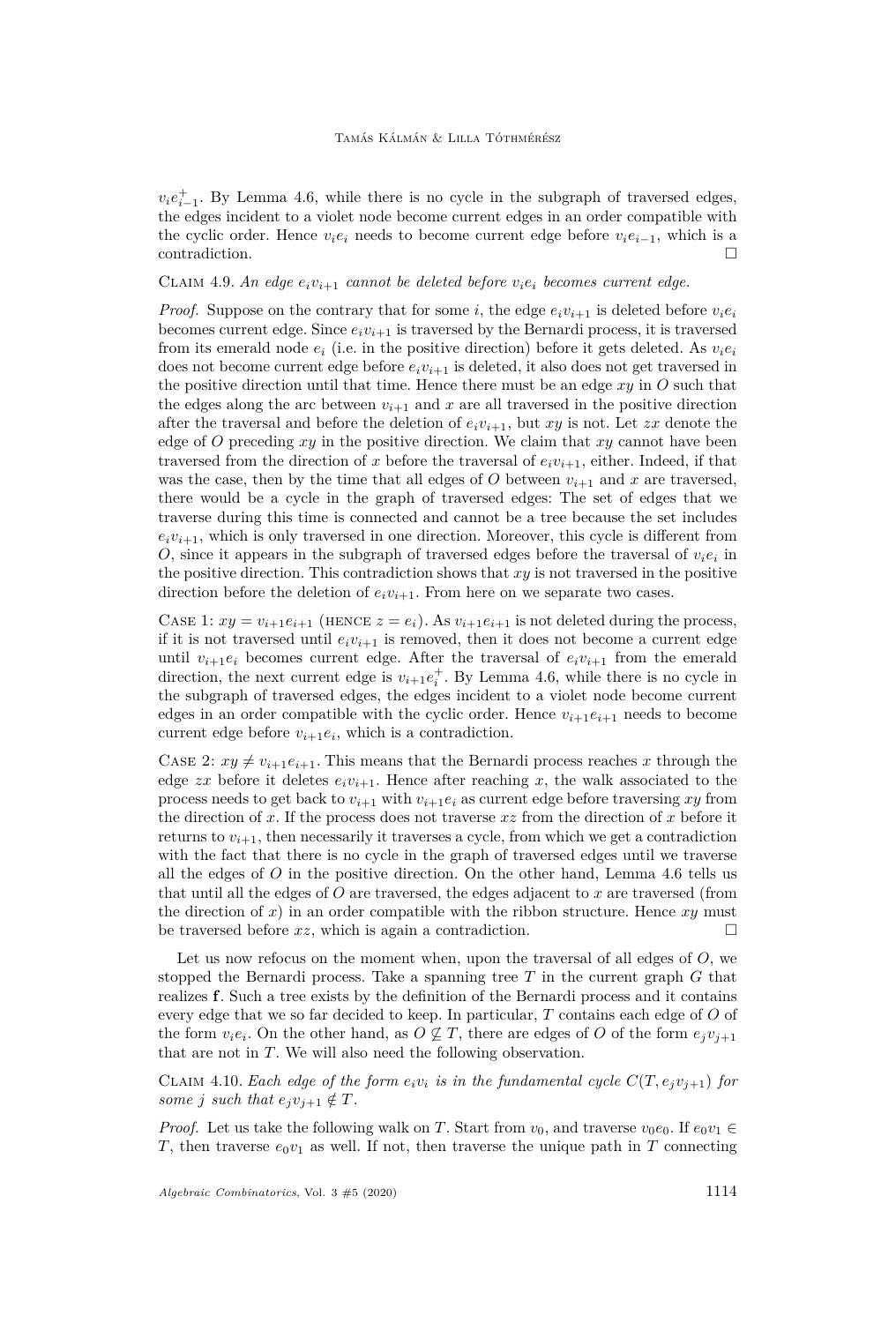*Hypergraph polynomials and the Bernardi process*



<span id="page-17-0"></span>FIGURE 3. A cycle  $O$ , spanning tree  $T$ , and the corresponding auxiliary graph in the  $(ht:E, cut:V)$  case. The *T*-walk of *O* is  $v_0, e_0, u_0, e_1, v_1, e_1, u_0, e_0, v_0, e_3, v_3, u_2, u_1, e_2, v_2, e_2, u_1, u_2, v_3, e_3, v_0.$ 

 $e_0$  to  $v_1$ . Continue this way until for each edge of  $O$ , the path in  $T$  connecting its two endpoints is traversed. At the end we arrive back to  $v_0$ . Let us call this walk the *T*-walk of *O*.

As *T* is a tree, in this walk, each traversed edge is traversed in both directions. Since each edge of the form  $v_i e_i$  is traversed from the direction of  $v_i$ , each of these edges is also traversed in the reverse direction. By definition, an edge  $v_i e_i$  is traversed from the direction of  $e_i$  only if it is part of the path in *T* connecting some nodes  $e_j$ and  $v_{i+1}$ . The claim follows.

From this point on, we prove Lemma [4.7](#page-15-0) separately for the (ht:*E*, cut:*V* ) and for the (ht:*V* , cut:*V* ) Bernardi processes. This is only for notational convenience as the two arguments remain very similar.

For the (ht:*E*, cut:*V*) Bernardi process, let us consider an auxiliary directed graph *D* on the vertex set  $\{0, \ldots, t-1\}$ . Draw an edge from *i* to *j* if  $v_i e_i \in C(T, e_i v_{i+1})$ . By Claim [4.10,](#page-16-0) each vertex has outdegree at least one in *D*. Hence *D* contains at least one directed cycle. Take a directed cycle of minimal length. Let the vertex set of this cycle be  $x_0, \ldots, x_{r-1}$ , where there is a directed edge from  $x_i$  to  $x_{i+1}$  (that is,  $v_{x_i}e_{x_i} \in C(T, e_{x_{i+1}}v_{x_{i+1}+1})$ ) for each *i* (meant modulo *r*).

We claim that  $T' = \left(T \setminus \bigcup_{i=0}^{r-1} v_{x_i} e_{x_i}\right) \cup \bigcup_{i=0}^{r-1} e_{x_i} v_{x_i+1}$  is a spanning tree realizing the hypertree **f** on E. First we show that  $T'$  is a spanning tree of Bip  $H$ . (The following argument is a special case of a matroid theoretical lemma [\[15,](#page-41-1) Theorem 39.13], but we include it for completeness.) Having chosen a minimal cycle in *D* ensures that  $v_{x_j}e_{x_j} \notin C(T, e_{x_i}v_{x_i+1})$  for any *i* and *j* such that  $i \neq j+1$  (which is now meant modulo *r*), since otherwise there would be a shortcut in the cycle  $x_0, \ldots, x_{r-1}$ , contradicting its minimality. Now  $T_1 = (T \setminus v_{x_0}e_{x_0}) \cup e_{x_1}v_{x_1+1}$  is a spanning tree since  $v_{x_0}e_{x_0} \in C(T, e_{x_1}v_{x_1+1})$ . Moreover, since  $v_{x_0}e_{x_0} \notin C(T, e_{x_j}v_{x_j+1})$  for  $j \neq 1$ , we have  $C(T_1, e_{x_j}v_{x_j+1}) = C(T, e_{x_j}v_{x_j+1})$  for all  $j \neq 1$ . Hence when we replace the edge  $v_{x_1}e_{x_1}$ of  $T_1$  with  $e_{x_2}v_{x_2+1}$ , the result is another tree  $T_2$  and further, the fundamental cycles of  $e_{x_3}v_{x_3+1}, \ldots, e_{x_{r-1}}v_{x_{r-1}+1}, e_{x_0}v_{x_0+1}$  with respect to  $T_2$  are still the same as with respect to *T*. By a trivial induction proof, we may continue switching edges like this until we arrive at  $T'$ .

Now to show that  $T'$  realizes  $f$ , notice that by construction the degree of each emerald node is the same in *T* as in  $T'$ . As *T* realizes **f**, so does  $T'$ .

Let  $I = \{x_0, \ldots, x_{r-1}\}.$  Consider the first moment when one of the edges  $v_{\ell}e_{\ell}$ becomes current edge for an index  $\ell \in I$ . By Claim [4.9,](#page-16-1) at this moment, for any  $j \in I$ ,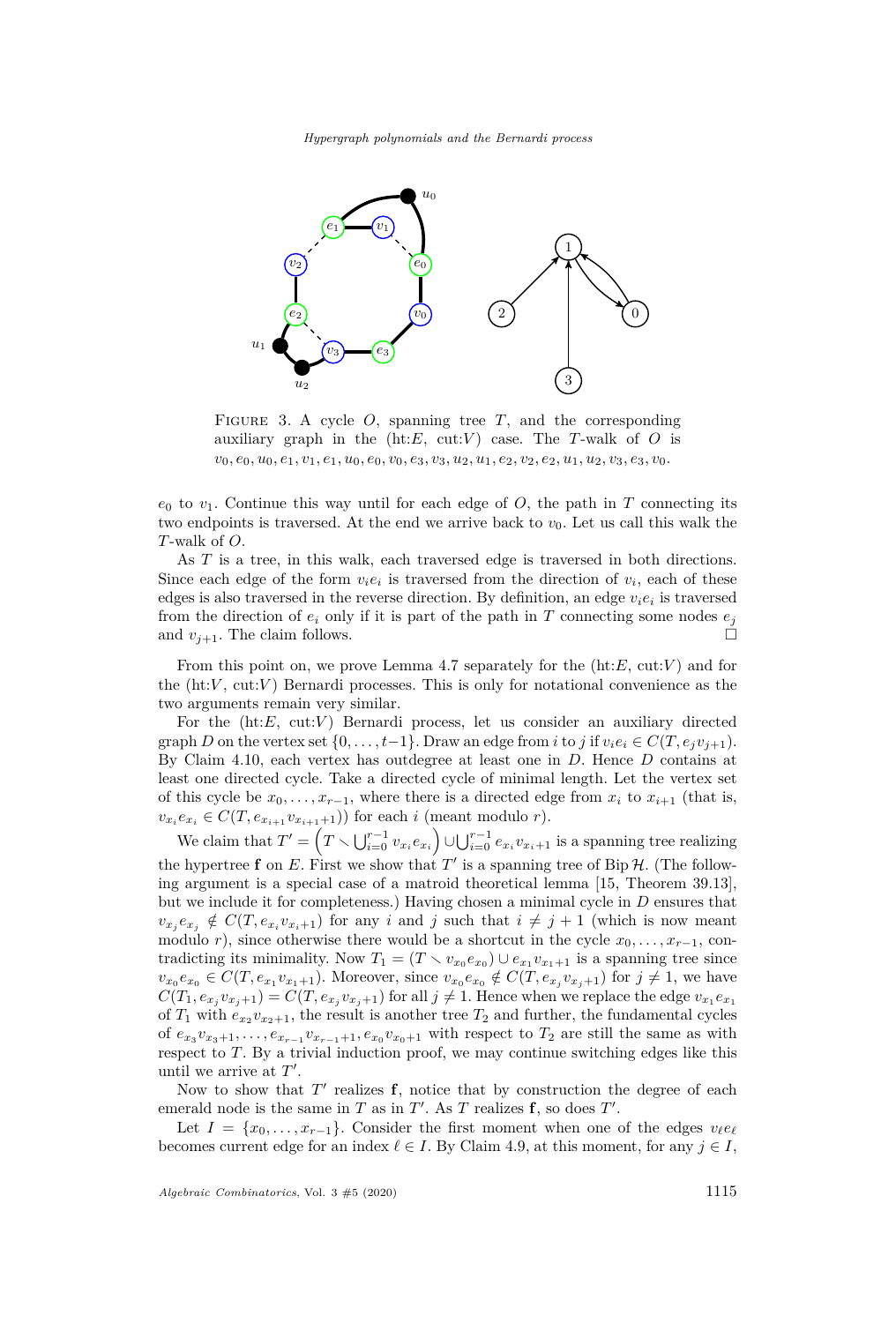the edges  $v_j e_j$  and  $e_j v_{j+1}$  are present in the current graph. Hence  $T'$  is a spanning tree in the current graph, realizing **f** and not containing  $v_{\ell}e_{\ell}$ . This contradicts the fact that  $v_{\ell}e_{\ell}$  was kept by the process.

For the (ht:*V* , cut:*V* ) Bernardi process, we take a similar auxiliary directed graph *D* on the vertex set  $\{1, \ldots, t\}$ . This time we draw an edge from *i* to *j* if  $v_i e_i \in$  $C(T, e_{j-1}v_j)$ . Then again, each vertex has outdegree at least one in *D* and thus *D* contains at least one directed cycle. We take a directed cycle of minimal length and let its vertex set be  $x_0, \ldots, x_{r-1}$ .

The fact that  $T' = T \setminus \bigcup_{i=0}^{r-1} v_{x_i} e_{x_i} \cup \bigcup_{i=1}^{r} e_{x_i-1} v_{x_i}$  is a spanning tree realizing **f** (on  $V$ ) can be established in the same way as in the previous case.

Let  $I = \{x_0, \ldots, x_{r-1}\}.$  Take the first moment when an edge of the type  $v_{\ell}e_{\ell}$ becomes current edge for an index  $\ell \in I$ . By Claim [4.8,](#page-15-1) at this moment, for any  $j \in I$ , the edges  $v_j e_j$  and  $e_{j-1} v_j$  are present in the current graph. Hence  $T'$  is a spanning tree in the current graph realizing **f** and not containing  $v_{\ell}e_{\ell}$ . This again contradicts the fact that  $v_{\ell}e_{\ell}$  was kept.

Finally, as for both versions of the process the existence of *O* led to a contradiction, we conclude that the Bernardi process may never traverse a cycle.  $\Box$ 

<span id="page-18-0"></span>Lemma 4.11. *If an edge is traversed during a violet Bernardi run, then it is not removed later.*

*Proof.* If the edge  $\varepsilon$  is traversed from the direction of its violet node, then it is kept and, as we have already argued after Definition [4.2,](#page-11-0) is never removed later.

Now consider the case when  $\varepsilon = ev$  is traversed from the direction of its emerald node *e*. Suppose for contradiction that later on  $\varepsilon$  gets deleted.

First we establish that *v* is first reached (by the walk associated to the process) through  $ev$ . Suppose that  $v$  was first reached through another edge  $e'v$ . Consider the path from the first arrival to *v* until *ev* gets traversed. Since *ve* does not get traversed from the violet direction (as it is due to be deleted), this path arrives back to  $v$  so that it only traverses *ev* in one direction. Hence there is a cycle in the set of traversed edges, contradicting Lemma [4.7.](#page-15-0)

Next, stop the Bernardi process immediately after the deletion of  $\varepsilon$ , and let the current graph of that moment be  $G$ . It is connected because  $f$  is a hypertree in it. Let *S* be the set of nodes that were reached by the Bernardi process until the deletion of  $\varepsilon$ , and were first reached after reaching *v*. Let also  $v \in S$  which guarantees  $S \neq \emptyset$ . As *e* was reached before *v* we have  $e \notin S$  and hence  $S \neq E \cup V$ .

Take a vertex  $x \in S$ . At the current moment, the Bernardi process is at *v*, as the last step was deleting *ve*. If  $x \neq v$ , then when we last left *x* before returning to *v*, we must have left it along the same edge through which we first reached it, because otherwise there would be two paths between *v* and *x* and hence a cycle in the subgraph of traversed edges. By Lemma [4.6,](#page-14-2) the edges incident to *x* in *G* that were traversed from the direction of  $x$  are consecutive edges according to the cyclic order at  $x$  (in  $G$ ). Hence all the edges incident to *x* in *G* are already traversed from the direction of *x*. Note that this is also true for  $x = v$  as the last current edge was *ve* which is also the edge through which *v* was first reached.

Finally, consider an edge *xy* of Bip H such that  $x \in S$  and  $y \in (E \cup V) \setminus S$ . If *xy* is in *G*, then *xy* was traversed from the direction of *x*. Hence *y* is already reached. As  $y \notin S$ , the node *y* was also reached before reaching *v*. As *x* was first reached after reaching *v* (or else  $x = v$ ), there is a path in the subgraph of traversed edges from *y* to *x* through *v*. But then after the traversal of *xy* from the direction of *x*, there would be a cycle in the subgraph of traversed edges. Thus there can be no edge *xy* in *G* such that  $x \in S$  and  $y \in (E \cup V) \setminus S$ . Hence G is disconnected, which is a contradiction.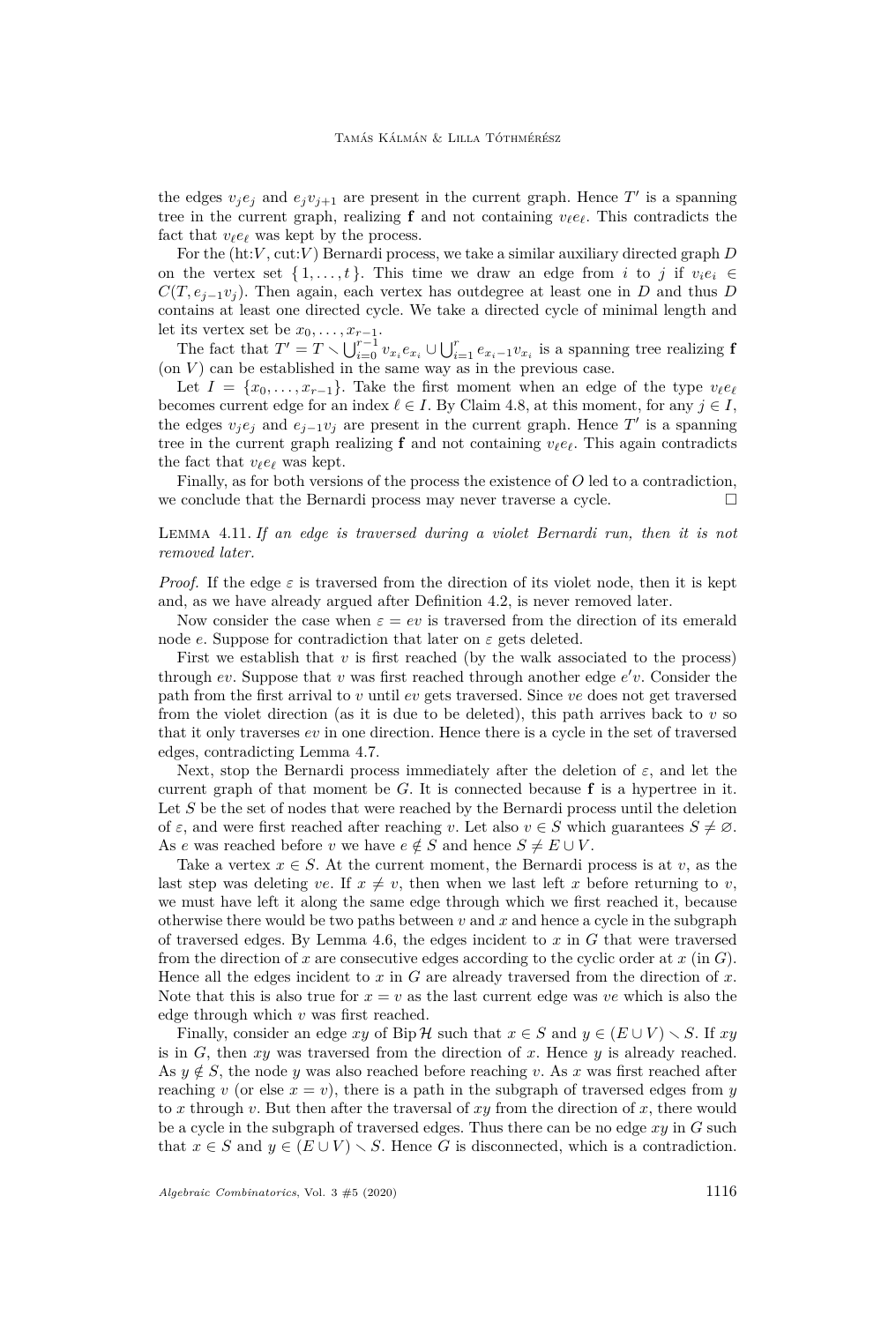(In other words, right before its deletion  $\varepsilon$  was the only edge connecting *S* to its complement and thus it should not have been deleted.)  $\Box$ 

*Proof of Theorem [4.5.](#page-13-1)* By Lemma [4.11,](#page-18-0) the subgraph of traversed edges is part of the current graph at all times, and by Lemma [4.7,](#page-15-0) it is cycle-free. The current graph is always connected as it contains a spanning tree realizing **f**. Hence if we make sure that at the end of the process, the subgraph *H* of traversed edges coincides with the current graph *G*, then we will know that  $H = G$  is both cycle-free and connected, thus a spanning tree, and since it contains a realization of **f**, it itself has to be such a realization.

Now for this last remaining claim, it suffices to prove the assertion in the Theorem that each edge becomes current edge exactly once, because then in particular each edge is either deleted (thus belongs neither to *G* nor to *H*) or kept and traversed (hence belongs to both). In fact, it is enough to show that the process examines each edge of  $\text{Bip}\,\mathcal{H}$  as a current edge at least once, i.e. by the time an edge would be traversed for the second time from the same direction, each edge has been current edge. This is because if an edge becomes current for a second time, then it has to have been kept the first time and thus traversed both times, ending the process.

We shall first consider where the process may end, and find that it is only possible at the base node  $b_0$ .

Suppose that the first edge to be traversed twice from the same direction is *ev*, and it is traversed from the direction of the emerald node *e*. If  $e \neq b_0$ , then take the edge *ue* through which we first reached *e* during the process. As the Bernardi process does not traverse a cycle, by Lemma [4.6,](#page-14-2) the edges incident to *e* are traversed in an order compatible with the cyclic order at *e*. Hence before *ev* is traversed for the second time, *eu* is traversed from the emerald direction (by Lemma [4.11](#page-18-0) it cannot be deleted from the graph, as it was already traversed). But as, again, the Bernardi process does not traverse a cycle, after traversing *eu* from the emerald direction, we can only get back to *e* by traversing *ue* from the violet direction. Hence before *ev* gets traversed for the second time from the emerald direction, *ue* gets traversed twice from the violet direction, which is a contradiction.

Now suppose that the first edge to be traversed twice from the same direction is *ve*, and it is traversed from the violet direction, that is, from *v*. If  $v \neq b_0$ , then there must be an edge  $e'v$  through which we first reached *v*. As  $e'v$  is traversed, by Lemma [4.11,](#page-18-0) it is not deleted from the graph during the process. Now we can repeat the argument of the previous case: The Bernardi process does not traverse a cycle, and by Lemma [4.6,](#page-14-2) the edges incident to *v* are traversed in an order compatible with the cyclic order at  $v$ . Hence before  $ve$  is traversed for the second time from the violet direction,  $ve'$  is traversed from the violet direction (as it is not deleted). But as the Bernardi process does not traverse a cycle, after traversing  $ve'$  from the violet direction, it can only get back to *v* by traversing  $e'v$  from the emerald direction. Hence before *ve* gets traversed for the second time from the violet direction,  $e'v$  gets traversed twice from the emerald direction, which is a contradiction.

We conclude that the first edge to be traversed twice by the Bernardi process can only be an edge incident to  $b_0$ , and it is traversed from the direction of  $b_0$ .

Next we claim that if a violet node  $v \in V \setminus \{b_0\}$  is reached by the Bernardi process, then all the edges incident to it get examined as current edges. Indeed, as the Bernardi process does not traverse a cycle, the last time the process leaves *v* before returning to  $b_0$ , it must leave  $v$  on the same edge on which it was first reached. Hence from Lemma [4.6,](#page-14-2) by this time each edge incident to *v* is examined as a current edge. This also holds for  $b_0$ , if  $b_0 \in V$ , since the current edge at the end of the process is an edge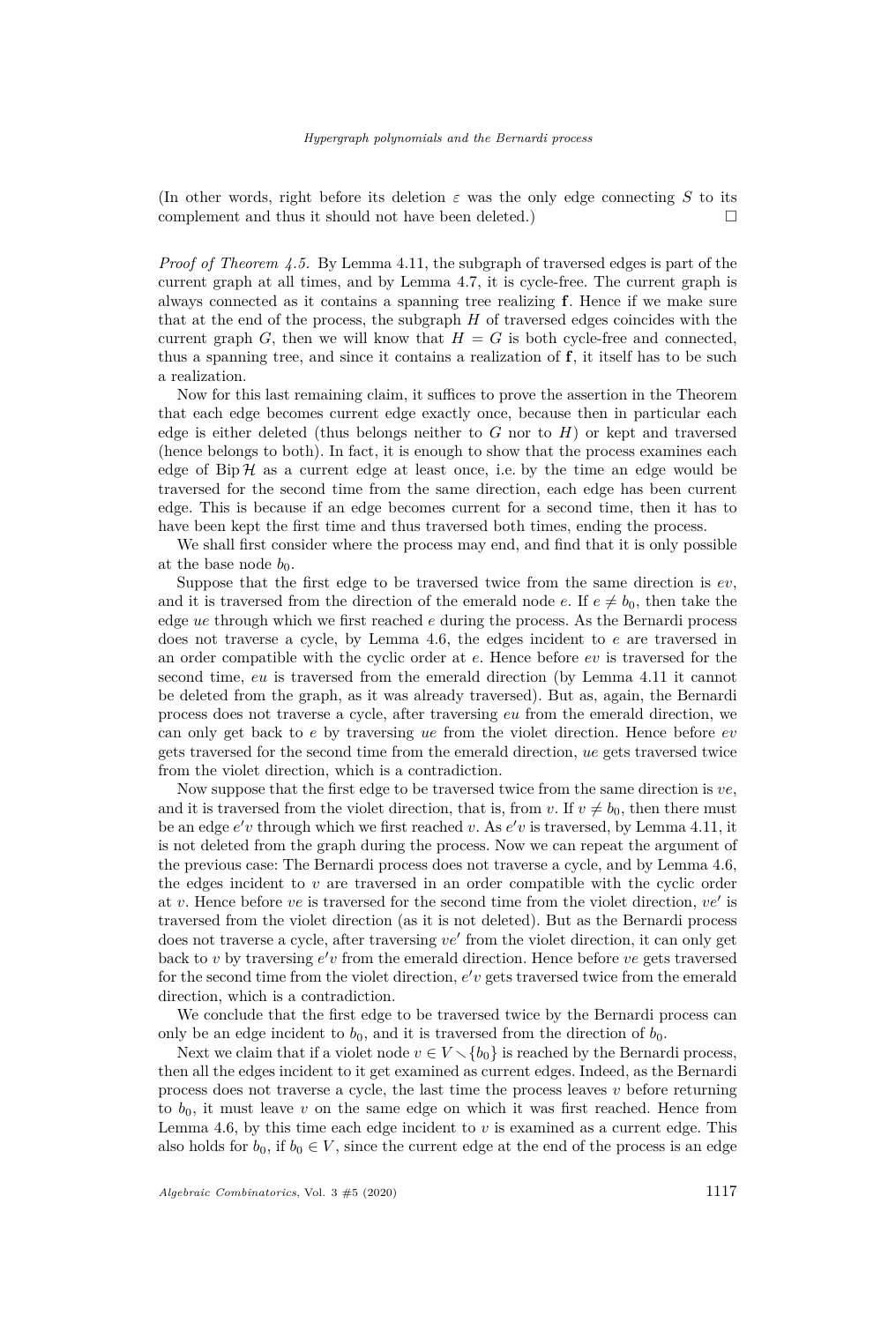that has already been a current edge. We also claim that if a node  $e \in E$  is reached by the Bernardi process at all, then all the edges incident to it get either removed or traversed. Indeed, if  $e \neq b_0$ , then the last time the process leaves *e* before returning to *b*0, it must leave *e* through the same edge on which it was first reached, and by Lemma [4.6,](#page-14-2) by this time the traversed edges incident to *e* have been traversed in an order compatible with the cyclic order at *e* in the current graph of that moment. Thus if an edge incident to *e* has not yet been deleted, then it has necessarily been traversed. Again, the same holds if  $e = b_0$ .

To complete the proof, we need to show that each node in *V* is reached by the process. If that was not the case, then the vertex set *X* of the subgraph *H* of traversed edges (at the end of the process) would be a proper subset of  $E \cup V$ , giving rise to a cut K in Bip  $\mathcal H$ . As Bip  $\mathcal H$  is connected, K is a non-empty set of edges. By the previous paragraph, all edges in *K* get examined, and hence removed, by the process. We claim that *K* is such that each of its edges has its violet end in *X*. Indeed, edges can only be cut by the process at their violet ends and violet nodes in  $(E \cup V) \setminus X$  are never reached. But this means that when the last edge of *K* was removed, the current graph became disconnected, which contradicts the basic principle of the Bernardi process.  $\Box$ 

By interchanging the roles of *E* and *V* , we see that the statement of Theorem [4.5](#page-13-1) holds also for the  $(ht:V, cut: E)$  and the  $(ht: E, cut: E)$  Bernardi processes.

Now that we have made sure that the Bernardi process converges to a spanning tree *T*, we may spell out the relationship between the walk associated to our process and Bernardi's original tour of *T*. As the process traverses exactly the edges of *T*, we see that the two are essentially the same, with the only difference being that we only consider edges as current edge once, whereas Bernardi's tour does so twice, once at each endpoint. More precisely, we have the following.

<span id="page-20-2"></span>Lemma 4.12. *Let T be a spanning tree of the ribbon graph* Bip H *(with fixed base node and base edge), resulting from a violet Bernardi run on some hypertree (on E or on V ). If we list the edges of* Bip H *in the order in which they become current in the tour of T and delete*

- *the second occurrences of the edges not in T and*
- *for each edge of T, its occurrence in conjunction with its emerald endpoint,*

*then we get the list in which the edges of* Bip H *become current in our hypergraphical Bernardi process.*

#### 5. Hypergraph polynomials à la Bernardi

<span id="page-20-0"></span>Using the process of Definition [4.2,](#page-11-0) that is the version that cuts edges of the bipartite graph near where hypertree values (spanning tree degrees) are assigned, we are able to give an alternative definition (analogous to the definition of the Tutte polynomial by Bernardi) for the interior polynomial of a hypergraph. In section [7,](#page-28-0) we show that this definition is equivalent to the original one; in particular, the polynomial does not depend on the choice of ribbon structure and base point. For the time being, we will denote this Bernardi-type interior polynomial by  $\tilde{I}$  to avoid confusion. We will also set up an exterior version  $\tilde{X}$ .

First we define embedding activities. Note that this would not work without Theorem [4.5,](#page-13-1) in particular the claim that the Bernardi process reaches every part of the bipartite graph.

<span id="page-20-1"></span>DEFINITION 5.1. Let  $\mathcal{H} = (V, E)$  be a hypergraph and **f** be a hypertree on E. Fix *a ribbon structure on* Bip H*, base node, and base edge and run the (ht:E, cut:E)*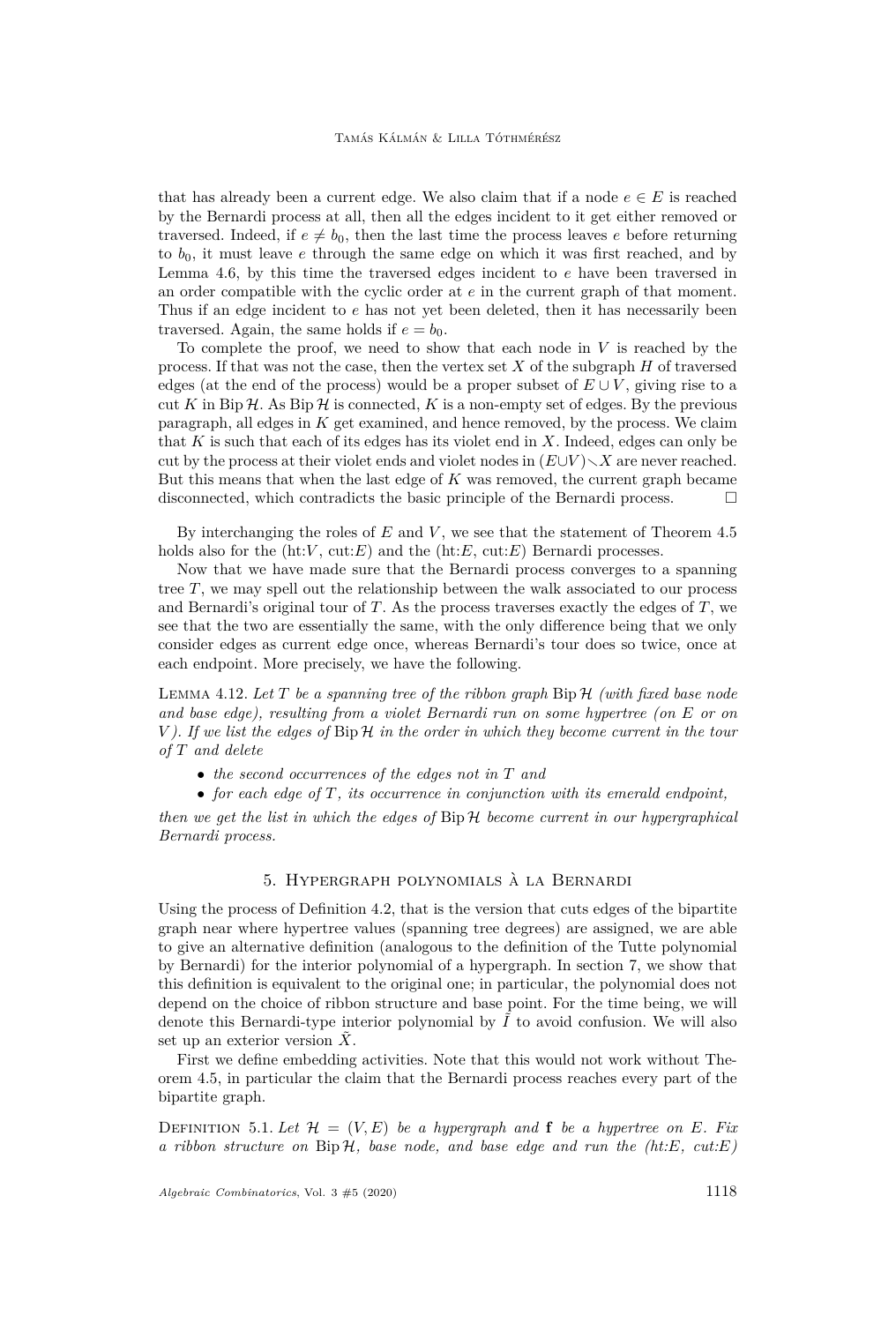*Bernardi process. Take the order in which the edges of* Bip H *become current. This induces the following order on the elements of E:*

<span id="page-21-2"></span>(2)  $e_1 < e_2$  ⇔ *some edge incident to e*<sup>1</sup> *becomes current edge earlier than any edge incident to*  $e_2$ *.* 

*The* internal embedding inactivity *of* **f** *is the number of internally inactive (that is, not internally active) hyperedges with respect to* **f** *and the above order, defined exactly* as in Definition [2.3](#page-5-0). We denote this quantity by  $\overline{ie}(\mathbf{f})$ .

*The* external embedding inactivity *of* **f** *is the number of externally inactive hyperedges with respect to* **f** *and the above order, defined as in* [\[9,](#page-40-0) Definition 5.1]*. We denote this quantity by*  $\overline{ee}(\mathbf{f})$ *. That is,*  $\overline{ee}(\mathbf{f})$  *is the number of hyperedges which, with respect to* **f** and  $\leq_f$ , may receive a transfer of valence from a smaller hyperedge.

Example 5.2. We return to Example [4.3](#page-11-1) (and its notation), where we ran the (ht:*E*, cut:*E*) Bernardi process on a hypertree **f** on *E*. From the order in which the edges of Bip H became current (cf. Figure [2\)](#page-12-0), we see that the induced order on E is left  $\leq_f$ top  $\leq_f$  right, which is just the order in which the walk associated to the process reached the elements of *E*.

The smallest node is always active, both internally and externally. As the top node has the minimal possible **f**-value, it is internally active (cannot transfer valence to left). Externally, however, it is inactive: it is easy to see (for instance by symmetry) that left  $\mapsto 0$ , top  $\mapsto 1$ , right  $\mapsto 2$  is also a hypertree, i.e. with respect to **f**, top may receive a transfer of valence from left. Notice that it does not concern us at all whether the new hypertree has some realization related to the just-constructed realization of **f**. Finally the right node is internally inactive (can transfer valence to both left and top) but externally active because its **f**-value is the largest possible and hence may not receive any transfers of valence.

Thus, in this case we find the embedding inactivity values  $\overline{ie}(\mathbf{f}) = \overline{ee}(\mathbf{f}) = 1$ .

DEFINITION 5.3. For a hypergraph  $\mathcal{H} = (V, E)$  with a set of hypertrees  $B_E$  and with a *ribbon structure on* Bip H*, we let*

(3) 
$$
\tilde{I}_{\mathcal{H}}(\xi) = \sum_{\mathbf{f} \in B_E} \xi^{\overline{ie}(\mathbf{f})} \quad and \quad \tilde{X}_{\mathcal{H}}(\eta) = \sum_{\mathbf{f} \in B_E} \eta^{\overline{ee}(\mathbf{f})}.
$$

<span id="page-21-1"></span>We prove the following theorem in Section [7.](#page-28-0)

<span id="page-21-0"></span>Theorem 5.4. *For any connected hypergraph* H*, ribbon structure on* Bip H*, base node,* and base edge, we have  $\tilde{I}_H = I_H$ . Here  $I_H$  is the interior polynomial of subsection [2.2](#page-4-2), *whereas*  $I_{\mathcal{H}}$  *is defined in* [\(3\)](#page-21-1) *using the (ht:E, cut:E) Bernardi process. In particular,*  $I_{\mathcal{H}}$  does not depend on the ribbon structure.

The order  $\leq_f$  of [\(2\)](#page-21-2) has three more variants: Since any of the four versions, (ht:*E* or  $V$ , cut: $E$  or  $V$ ), of our process (assuming the presence of a hypertree) orders the set of edges of Bip  $H$ , each can be used to order  $E$ , as well as to order  $V$ , by the smallest of the incident edges. Then for a hypertree on, say,  $E$ , the  $(ht:E, cut:V)$  process can be used to define its embedding inactivities in complete analogy with Definition [5.1,](#page-20-1) which used the (ht:*E*, cut:*E*) process.

When applied to a (ribbon) graph  $\mathcal{H} = G = (V, E)$  and one of its spanning trees T (viewed as a hypertree on  $E$ ), the (ht: $E$ , cut: $E$ ) and (ht: $E$ , cut: $V$ ) processes induce the same order on the set of edges  $E$ , namely the order  $\leq_T$  of subsection [2.3.](#page-6-2) This is not true for general hypergraphs. Thus when we use the  $(ht:E, cut:V)$  process to define embedding inactivities (for hypertrees on *E*), the individual values of the statistic will be different from those provided by Definition [5.1.](#page-20-1) Note also that the order on *E* (induced by the hypertree on *E*) is less natural in this case: nodes in *E*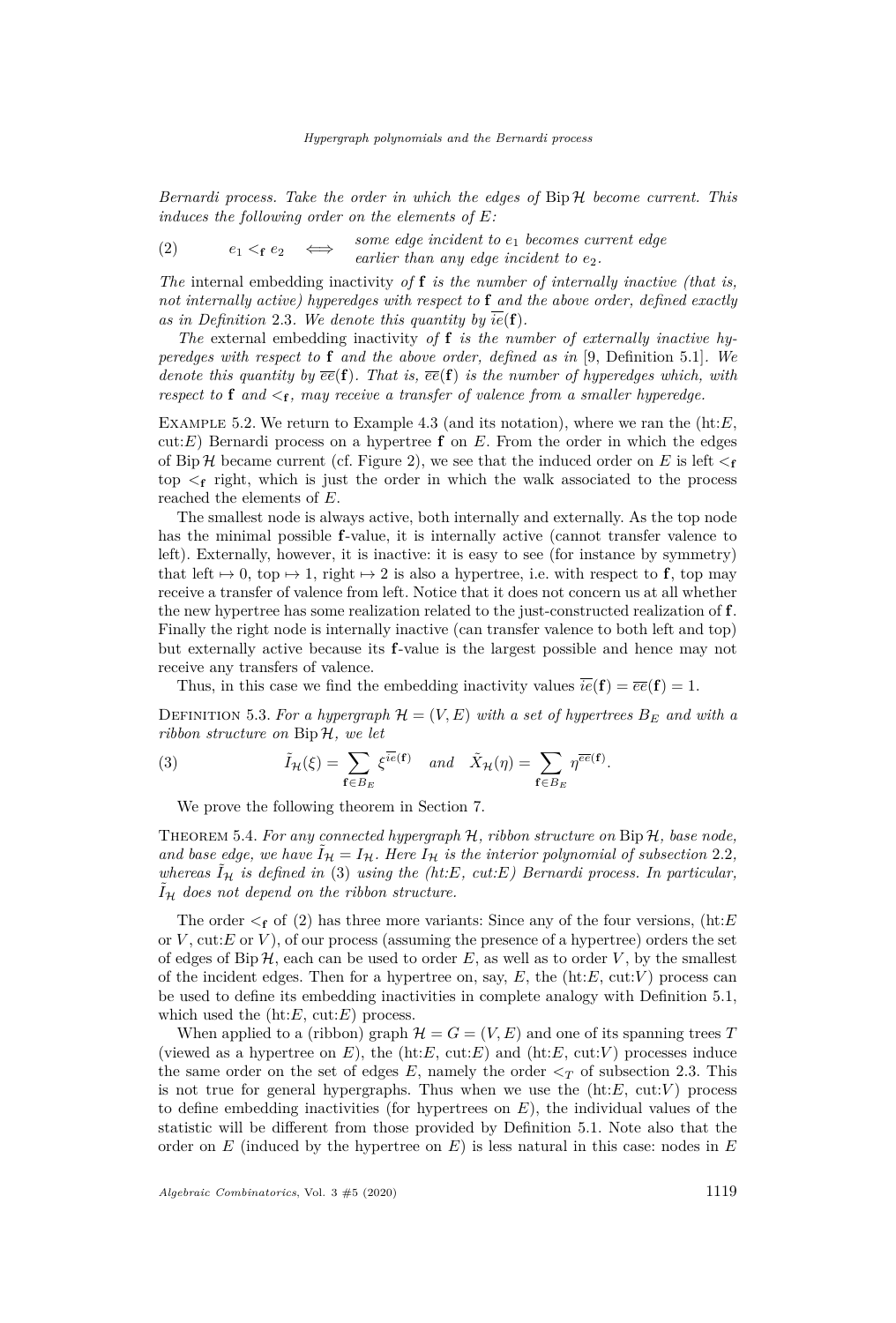may "get numbered" when the walk associated to the process *cuts* some edge adjacent to them, which may be well before the walk actually *reaches* the node. Yet computer simulations suggest that the distribution of the interior inactivity statistic remains the same. Unfortunately, at the moment, we are only able to state this as a conjecture.

<span id="page-22-1"></span>CONJECTURE 5.5. Let  $\mathcal{H} = (V, E)$  be a connected hypergraph with a ribbon structure *and base point for* Bip H*. For a hypertree* **f** *on E, run the (ht:E, cut:V ) Bernardi* process and define the order  $\lt$ **f** on E as in [\(2\)](#page-21-2). Compute the internal embedding *inactivity of* **f** *with respect to*  $\lt$ **f** *for all* **f** *and define a one-variable polynomial as in the first equation of* [\(3\)](#page-21-1). The result coincides with the interior polynomial  $I<sub>H</sub>$ .

Again, Conjecture [5.5](#page-22-1) is true for cases when  $H$  is a graph by the coincidence of orders mentioned above. We also conjecture that both Theorem [5.4](#page-21-0) and Conjecture [5.5](#page-22-1) are valid for the exterior polynomial as well.

<span id="page-22-2"></span>Conjecture 5.6. *For any connected hypergraph* H*, ribbon structure on* Bip H*, base node, and base edge, we have*  $\ddot{X}_{\mathcal{H}} = X_{\mathcal{H}}$ *. In particular, the polynomial*  $\ddot{X}_{\mathcal{H}}$  *of* [\(3\)](#page-21-1) *does not depend on the ribbon structure. The same two claims remain true if we re-define*  $\tilde{X}_{\mathcal{H}}$  *using the (ht:E, cut:V) Bernardi process.* 

We are probably much farther from the proof of Conjecture [5.6](#page-22-2) than that of [5.5.](#page-22-1) This is because we do not know what geometric object should play the same role, in relation to exterior activities, as the root polytope plays for interior activities in the argument that we are about to present.

### 6. Jaeger trees

<span id="page-22-0"></span>In this section we give an alternative characterization of the set of spanning trees of Bip H that the Bernardi process outputs. Here  $\mathcal{H} = (V, E)$  is a connected hypergraph and just like in the previous two sections, we work with a fixed ribbon structure, base node, and base edge.

6.1. Definitions. Since the notion of the "walk associated to the Bernardi process" of Section [4](#page-10-0) only applies in the presence of a hypertree, and Jaeger trees will be defined without referring to hypertrees, we will revert to the definition of the tour of a spanning tree from subsection [2.3.](#page-6-2) For a spanning tree  $T$  of the graph Bip  $H$ , we can take the tour of *T* and hence obtain the order  $\leq_T$  on the set of incident node-edge pairs of Bip  $H$ . If the edge  $xy$  is not in *T*, then by Lemma [2.7,](#page-7-1) it is skipped twice by the tour, once with each endpoint as current node. Let us consider the first of the two events and say that *xy* is *cut* at *x* during the tour of *T* if  $(x, xy) <_T (y, xy)$ . In this case we will also think of the "time" when  $(x, xy)$  is current as the "moment when  $xy$ is cut from the graph" (on our way of trimming  $\text{Bip } H$  down to *T*). We also make the following definition.

# DEFINITION 6.1. *A spanning tree*  $T$  *of*  $\text{Bip } H$  *is called a V*-cut *(resp. E*-cut) Jaeger tree *if in the tour of T, each non-edge of T is cut at its violet (resp. emerald) endpoint.*

We say that a spanning tree of  $\text{Bip } H$  is a *Jaeger tree* if it is either a *V*-cut or an *E*cut Jaeger tree. I.e. Jaeger trees are distinguished by the property that in their tours, each non-edge is skipped for the first time at its endpoint of the same fixed color.

<span id="page-22-3"></span>Example 6.2. Let the positive orientation of the plane induce the ribbon structure of the bipartite graph of Figure [4.](#page-23-1) With  $v_0$  as base node and  $v_0e_0$  as base edge, the tour of the spanning tree on the left is  $v_0, v_0e_0$ ;  $e_0, e_0v_1$ ;  $v_1, v_1e_1$ ;  $v_1, v_1e_3$ ;  $v_1, v_1e_0$ ;  $e_0, e_0v_0$ ;  $v_0, v_0e_3; e_3, e_3v_1; e_3, e_3v_2; v_2, v_2e_1; e_1, e_1v_1; e_1, e_1v_2; v_2, v_2e_2; v_2, v_2e_3; e_3, e_3v_0; v_0, v_0e_2;$  $e_2, e_2v_2$ ;  $e_2, e_2v_0$ . This is a *V*-cut Jaeger tree since, e.g.  $(v_1, v_1e_1) < \tau$   $(e_1, e_1v_1)$  and a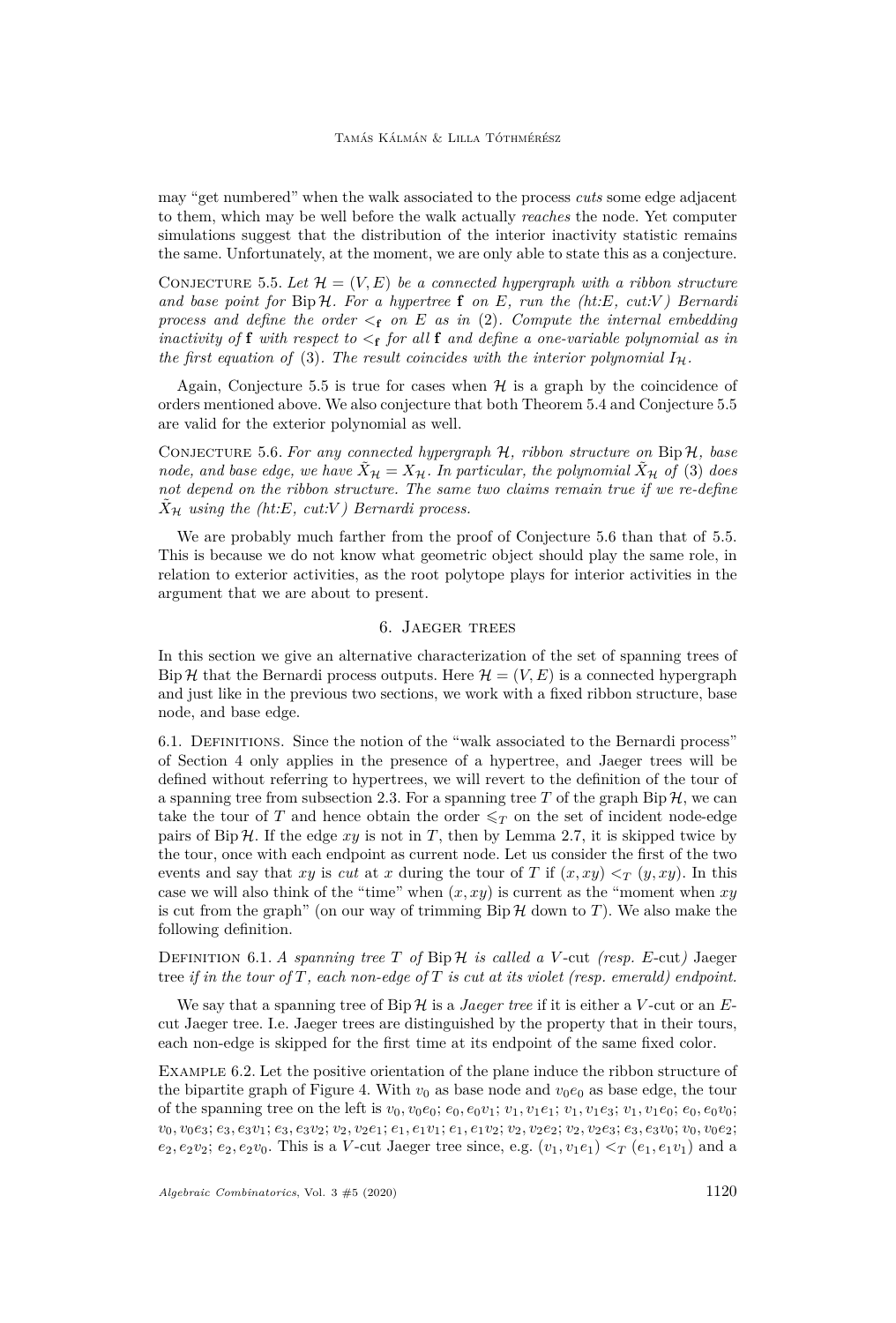

<span id="page-23-1"></span>FIGURE 4. For the (positive) planar ribbon structure, the spanning tree on the left is a *V* -cut Jaeger tree, while the spanning tree on the right is not a Jaeger tree.

similar property holds for the other two non-edges of the tree. On the other hand, the spanning tree on the right is not a Jaeger tree since  $v_0e_0$  is cut at its violet endpoint, while  $e_3v_1$  is cut at its emerald endpoint.

We will see that Jaeger trees are exactly the outcomes of our hypergraphical Bernardi processes. Let us prove the easier implication first.

<span id="page-23-2"></span>Proposition 6.3. *The (ht:E, cut:V ) and the (ht:V , cut:V ) Bernardi processes produce V -cut Jaeger trees for any hypertree (on E or on V , respectively).*

*Proof.* Let T be one of the spanning trees in question. In Lemma [4.12](#page-20-2) we spelled out the correspondence between the tour of *T* and the hypergraphical Bernardi process which produced *T*. To put it simply, since in the Bernardi process an edge needs to be traversed if we first arrive at it from the emerald direction, in the tour of *T*, each edge not in *T* has to be first reached, and cut, at its violet endpoint. Hence *T* is indeed a *V*-cut Jaeger tree. □

With the same proof, we also obtain the following.

<span id="page-23-3"></span>Proposition 6.4. *The (ht:V , cut:E) and the (ht:E, cut:E) Bernardi processes produce E-cut Jaeger trees for any hypertree.*

Our next aim is to show the converse of Proposition [6.3,](#page-23-2) namely that each Jaeger tree is obtained as the outcome of the Bernardi process on some hypertree. Until we finish proving this (in Theorem [6.18\)](#page-27-0) we will continue to rely on the notions of tour and current node-edge pair of Subsection [2.3,](#page-6-2) which apply to all spanning trees. First let us establish some useful properties of Jaeger trees.

By the *reverse* of a ribbon structure, we mean the structure where all cyclic orders are turned opposite. This is equivalent to reversing the orientation of the ribbon surface. Below we consider the reversed ribbon structure with the same base point, i.e. the same boundary point of the ribbon surface.

<span id="page-23-0"></span>LEMMA 6.5. *A V -cut Jaeger tree with base node*  $b_0$  *and base edge*  $b_0b_1$  *is an E-cut Jaeger tree for the reversed ribbon structure, base node*  $b_0$ *, and base edge*  $b_0b_1^-$  (where *the latter is meant in the original ribbon structure).*

*Proof.* Let *T* be a spanning tree of Bip H. In the tour of *T*, each non-edge  $\varepsilon$  of *T* is visited (i.e. is current) twice, once at each endpoint. The tree *T* is *V* -cut if and only if the violet endpoint is always reached (i.e. forms a current pair with *ε*) before the emerald one. For the reversed ribbon structure, the order of the two occurrences of *ε* in the tour becomes opposite. Hence *T* is *V* -cut for the original structure if and only if it is *E*-cut for the reversed structure.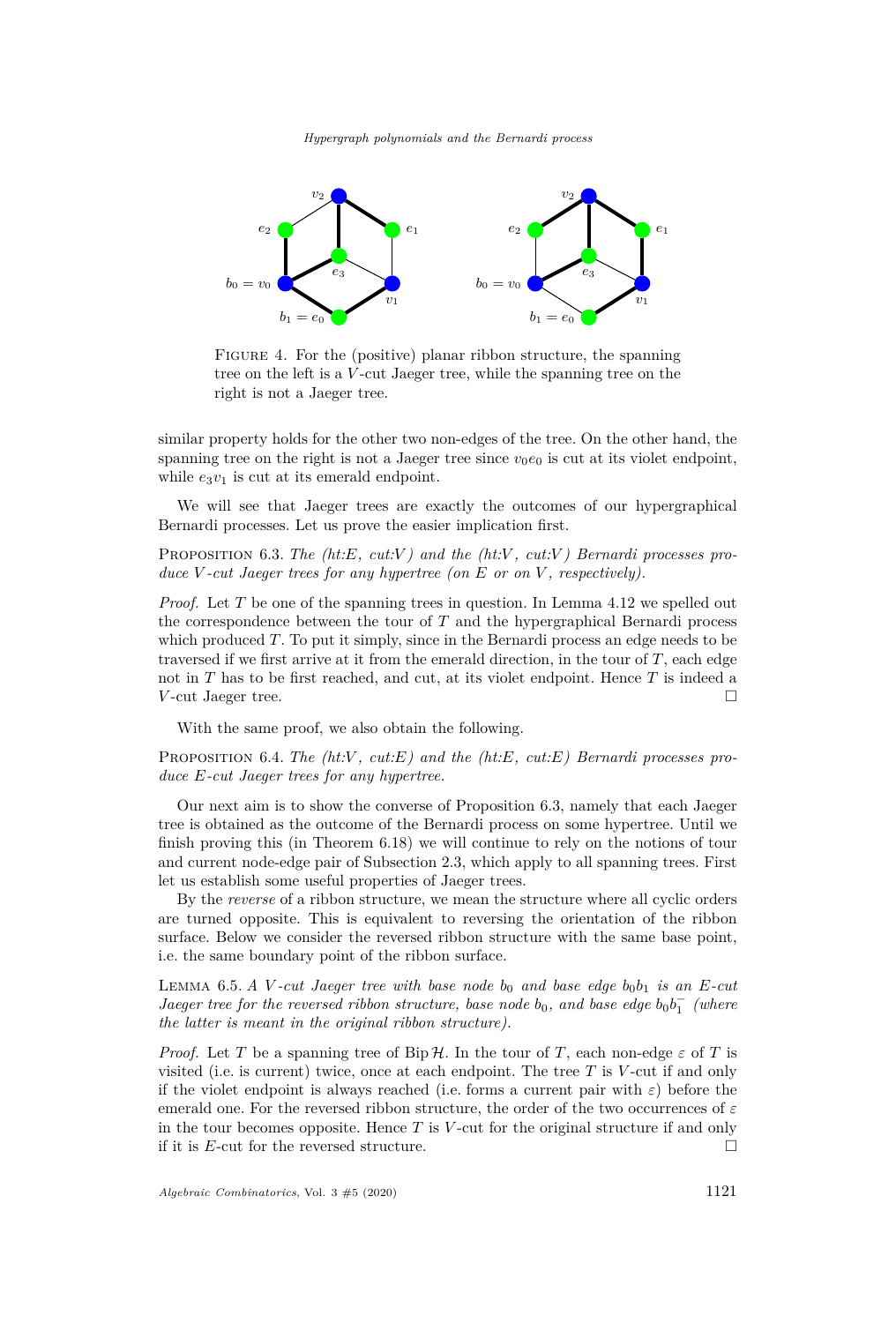Example 6.6. The spanning tree on the left of Figure [4](#page-23-1) is an *E*-cut Jaeger tree for the ribbon structure induced by the clockwise (negative) orientation of the plane, with base node  $v_0$  with base edge  $v_0e_2$ .

Note that by symmetry, an  $E$ -cut Jaeger tree with base node  $b_0$  and base edge  $b_0b_1$  is also a *V*-cut Jaeger tree with base node  $b_0$ , base edge  $b_0b_1^-$  and the reversed ribbon structure. As the reversal of the ribbon structure is an involution, we deduce the following.

<span id="page-24-0"></span>LEMMA 6.7. The set of  $E$ -cut Jaeger trees with base node  $b_0$  and base edge  $b_0b_1$  is equal *to the set of V -cut Jaeger trees with base node*  $b_0$ , *base edge*  $b_0b_1^{\dagger}$ , *and the reversed ribbon structure.*

Definition 6.8. *For a V -cut Jaeger tree T, we call the tour of T (with respect to the original ribbon structure) the* violet tour of *T. We call the tour of T with base point*  $b_0$ , base edge  $b_0b_1^-$  and the reversed ribbon structure the emerald tour of *T*.

By Lemma [6.5,](#page-23-0) for a *V* -cut Jaeger tree, in the emerald tour, each non-edge is cut at its emerald endpoint. The violet and the emerald tours of a Jaeger tree both induce orderings of the edges of  $\text{Bip}\,\mathcal{H}$ , as follows.

<span id="page-24-1"></span>DEFINITION 6.9. For a *V* -cut Jaeger tree *T*, let the violet *T*-order of the edges of Bip  $H$ *be the order in which the edges of* Bip H *appear in the violet T-tour with their violet endpoint as current node. Let us denote this ordering by*  $\langle T, V \rangle$ . That is, ev  $\langle T, V \rangle e^{\prime} v^{\prime}$ *if*  $(v, ev) < T(v', e'v')$ , where  $\leq_T$  *is as in subsection* [2.3](#page-6-2)*.* 

*Similarly, let the* emerald *T*-order of the edges of Bip H *be the order in which the edges of* Bip H *appear in the emerald T-tour with their emerald endpoint as current node. Let us denote this ordering by*  $\langle T, E \rangle$ ; *i.e.*  $ev \langle T, E \mid e'v' \rangle$  if  $(e, ev) \langle T \mid (e', e'v') \rangle$ , *where now*  $\langle T \rangle$  *is defined by the reversed ribbon structure.* 

<span id="page-24-2"></span>DEFINITION 6.10. Let  $T \subset$  Bip  $H$  *be a V -cut Jaeger tree. The* order induced on *E* by the emerald *T*-order *of the edges of* Bip H*, or simply the* emerald *T*-order on *E, is by the smallest of the incident edges. That is, e*<sup>1</sup> *is less than e*<sup>2</sup> *if there is an edge, incident to the node e*1*, that is smaller in the emerald T-order than any edge incident to e*2*. There is a similar order of the nodes in V , induced by the violet T-order of the edges.*

Example 6.11. For the Jaeger tree on the left side of Figure [4,](#page-23-1) the violet *T*-order is  $v_0e_0 <_{T,V} v_1e_1 <_{T,V} v_1e_3 <_{T,V} v_1e_0 <_{T,V} v_0e_3 <_{T,V} v_2e_1 <_{T,V} v_2e_2 <_{T,V}$  $v_2e_3 \leq T$ ,  $v_0e_2$ , while the emerald *T*-order is  $e_2v_2 \leq T$ ,  $E$   $e_2v_0 \leq T$ ,  $E$   $e_3v_2 \leq T$ ,  $E$  $e_1v_1 \leq_{T,E} e_1v_2 \leq_{T,E} e_3v_1 \leq_{T,E} e_3v_0 \leq_{T,E} e_0v_1 \leq_{T,E} e_0v_0$ . The former induces the order  $v_0 < v_1 < v_2$  of the violet nodes, and the latter induces the order  $e_2 < e_3 < e_1 < e_0$ of the emerald nodes.

<span id="page-24-3"></span>REMARK 6.12. The previous two definitions are almost superfluous, in that they describe orderings that we have already seen — we just cannot prove this yet. But once we know that our Jaeger tree is an outcome of the Bernardi process, in fact in two different senses by Lemma [6.7,](#page-24-0) Lemma [4.12](#page-20-2) will imply that the orders of Definition [6.9](#page-24-1) are the same in which the edges of  $\text{Bip } H$  become current in those processes.

More precisely, if a *V*-cut Jaeger tree *T* is the outcome of the  $(ht:V, cut:V)$  or the (ht: $E$ , cut: $V$ ) Bernardi process, then in the run producing *T*, the edges of Bip  $\mathcal{H}$ become current edges in the violet *T*-order. Also, if an *E*-cut Jaeger tree *T* is the outcome of the  $(ht:E, cut:E)$  or the  $(ht:V, cut:E)$  Bernardi process, then in the run producing  $T$ , the edges of Bip  $H$  become current edges in the emerald  $T$ -order.

Similarly, we will eventually see that the orders of Definition [6.10](#page-24-2) are instances of [\(2\)](#page-21-2) in Definition [5.1.](#page-20-1)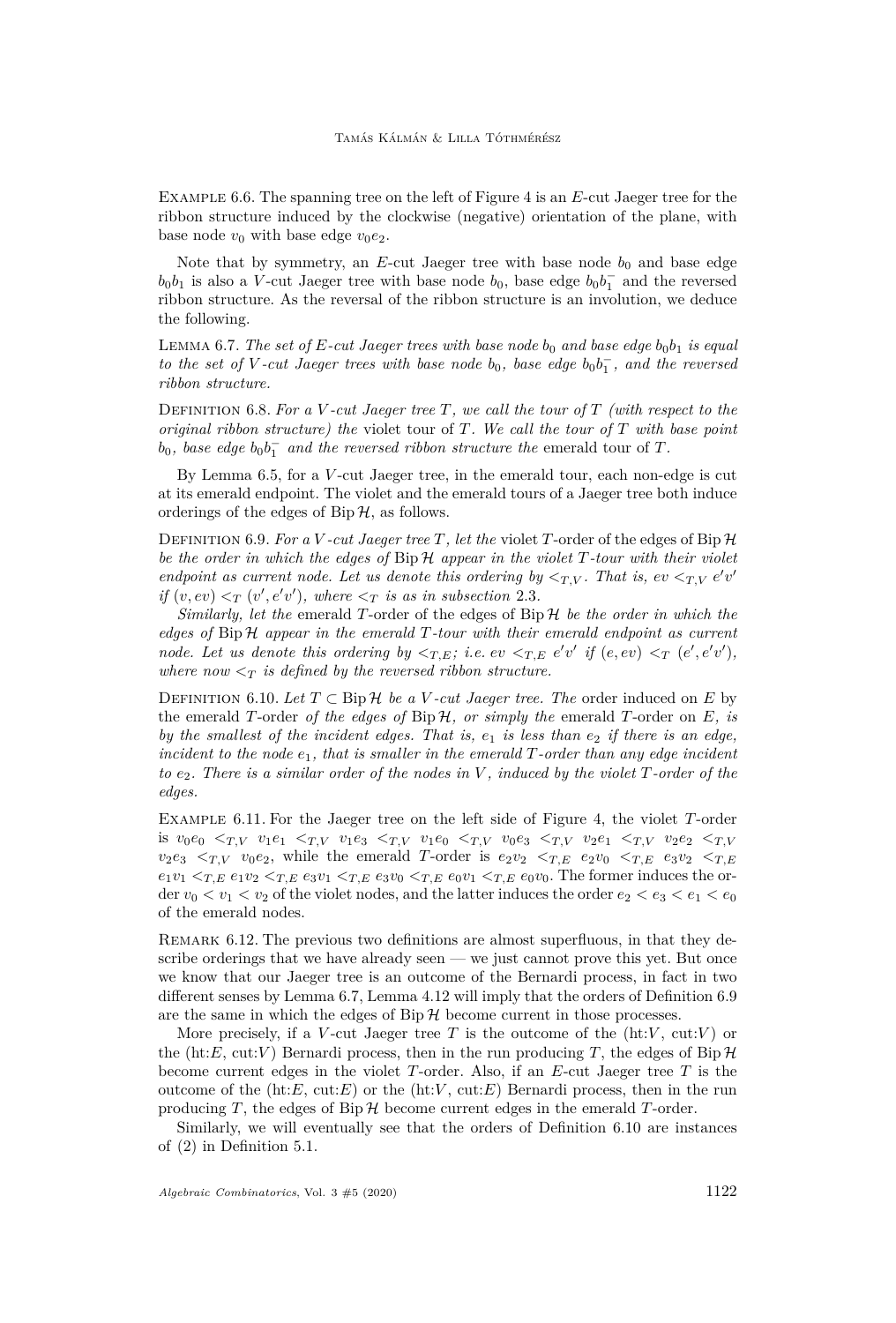6.2. Fundamental cuts. Fundamental cuts of Jaeger trees have a nice interplay with the orderings of the edges induced by the trees. The following, rather intuitive lemma is proved in [\[3\]](#page-40-2). We specialize it to our case and translate it into our notation.

<span id="page-25-2"></span>LEMMA 6.13. [\[3,](#page-40-2) Lemma 5] Let *T* be a spanning tree of Bip  $H$  and  $xy \in T$ . Let  $T_0$  and *T*<sub>1</sub> *be the two subtrees of*  $T - xy$  *so that*  $T_0$  *contains the base node. If*  $(x, xy) <_T (y, xy)$ *, then*  $x$  *is in the node set of*  $T_0$ *. Moreover,* 

 $\{(z, zw) | (x, xy) <_T (z, zw) \leq_T (y, xy)\} = \{(z, zw) | z \text{ is in the node set of } T_1\}.$ 

For a subgraph of  $\text{Bip}\,\mathcal{H}$ , we let its *base component* be the connected component that contains the base node. See Figure [5](#page-25-0) for an example.

<span id="page-25-1"></span>LEMMA 6.14. Let *T* be a *V* -cut Jaeger tree,  $\varepsilon \in T$ , and  $\varepsilon_1$ ,  $\varepsilon_2$  edges in the fundamental *cut*  $C^*(T, \varepsilon)$ *. If*  $\varepsilon_1$  *has its violet endpoint in the base component of*  $T - \varepsilon$  *and*  $\varepsilon_2$  *has its emerald endpoint in the base component of*  $T - \varepsilon$ *, then* 

<span id="page-25-4"></span>(i)  $\varepsilon_1 <_{T,V} \varepsilon_2$ , and

<span id="page-25-3"></span>(ii) 
$$
\varepsilon_1 \leqslant_{T,V} \varepsilon
$$
.

In other words, the tour of *T* first visits those edges of  $C^*(T,\varepsilon)$  that have their violet endpoint in the base component of  $T - \varepsilon$ , the last one of which, and in that case the only one not to be cut, may be  $\varepsilon$ . If  $\varepsilon$  has its emerald endpoint in the base component of  $T - \varepsilon$ , then it is the first such edge to be visited by the tour, but because it is traversed from the emerald direction, it (typically) does not become smallest among them with respect to  $\langle T, V \rangle$ . (In fact, somewhat counterintuitively, it will be the largest.) In both cases, by traversing  $\varepsilon$  the tour leaves the base component and visits, and cuts at their violet endpoints, the remaining edges of  $C^*(T, \varepsilon)$ . By the time the tour returns to the base component (by traversing  $\varepsilon$  for the second time), all edges of  $C^*(T, \varepsilon)$ , save  $\varepsilon$ , have been cut.



<span id="page-25-0"></span>Figure 5. With respect to the *V* -cut Jaeger tree *T* of Figure [4,](#page-23-1) the red edges comprise the fundamental cut of  $v_2e_3$ . The base component of  $T - v_2e_3$  is the subtree  $\{v_0e_0, e_0v_1, v_0e_3, v_0e_2\}.$ 

*Proof of Lemma [6.14.](#page-25-1)* The subgraph  $T - \varepsilon$  is a forest made up of the base component *T*<sub>0</sub> and another component *T*<sub>1</sub>. Let  $\varepsilon = xy$  and suppose that  $(x,\varepsilon) < T$   $(y,\varepsilon)$ . For  $i = 1, 2$ , let also  $\varepsilon_i = v_i e_i \in C^*(T, \varepsilon)$ , where  $v_i \in V$  and  $e_i \in E$ . Since  $\varepsilon_1$  has its violet endpoint  $v_1$  in  $T_0$ , its emerald endpoint  $e_1$  is from the node set of  $T_1$ . Hence Lemma [6.13](#page-25-2) implies  $(x, \varepsilon) < T$   $(e_1, \varepsilon_1) \leq T$   $(y, \varepsilon)$ . As the ordering is induced by the violet tour of *T*, we either have  $\varepsilon_1 = \varepsilon$  (and then  $x = v_1$ ) or the edge  $\varepsilon_1$  is cut at its violet endpoint, i.e.  $(v_1, \varepsilon_1) < T(v_1, \varepsilon_1)$ . Because  $v_1$  is not in the node set of  $T_1$ , we must then have  $(v_1, \varepsilon_1) \leq T(x, \varepsilon)$ . From this, [\(ii\)](#page-25-3) immediately follows, for no matter if *x* or *y* is the violet endpoint of  $\varepsilon$ , we have  $(v_1, \varepsilon_1) \leq_T (x, \varepsilon) <_T (y, \varepsilon)$ .

Since  $\varepsilon_2$  has its emerald endpoint  $e_2$  in  $T_0$ , its violet endpoint  $v_2$  is from the node set of *T*<sub>1</sub>. Hence  $(x, \varepsilon) < T$   $(v_2, \varepsilon_2) \leq T$   $(y, \varepsilon)$ . We conclude that  $(v_1, \varepsilon_1) < T$   $(v_2, \varepsilon_2)$ ,  $\Box$  implying  $\varepsilon_1 \leq_T \vee \varepsilon_2$ .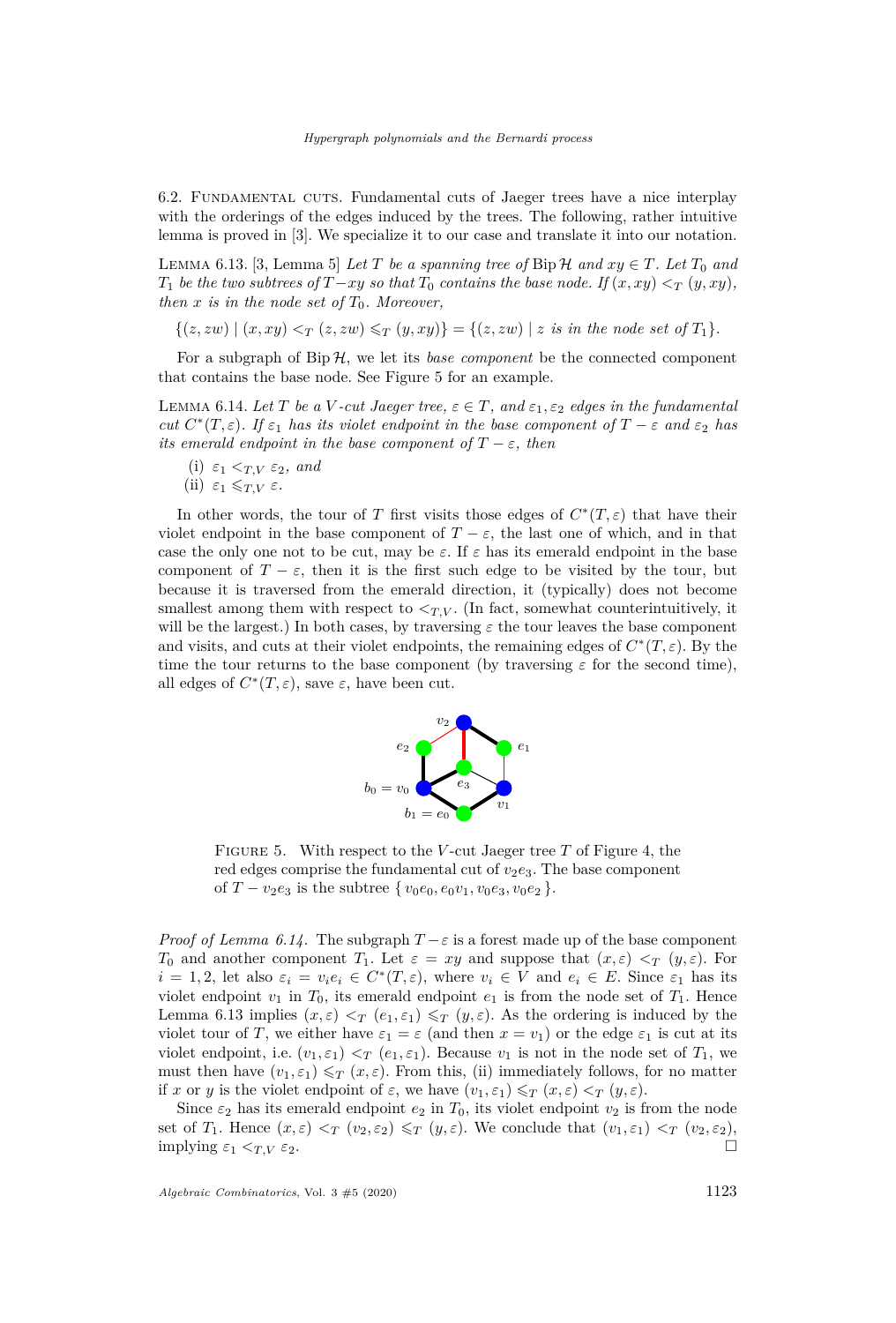<span id="page-26-0"></span>LEMMA 6.15. *If the (violet) tours of the V*-cut Jaeger trees  $T$  and  $T'$  coincide until  $\varepsilon$ *becomes current edge, furthermore*  $\varepsilon \in T$  *but*  $\varepsilon \notin T'$ *, then*  $\varepsilon$  *has its violet endpoint in the base component of*  $T - \varepsilon$ *. Moreover, for any*  $\varepsilon' \in T'$  *such that*  $\varepsilon' \in C^*(T, \varepsilon)$ *, the emerald endpoint of*  $\varepsilon'$  *lies in the base component of*  $T - \varepsilon$ *.* 

*Proof.* Up to the time when the two tours diverge,  $\varepsilon$  has been neither cut (for otherwise it could not be an edge in  $T$ ) nor traversed (because then it would be an edge in  $T'$ ). So this is when the tour of  $T'$  will cut it and since  $T'$  is a *V*-cut Jaeger tree, the current node *v* has to be violet. As *v* is connected to  $b_0$  in *T* by a path not traversing *ε*, the first claim follows.

From part [\(ii\)](#page-25-3) of Lemma [6.14](#page-25-1) we know that all the edges in  $C^*(T,\varepsilon) - \varepsilon$  that have their violet endpoints in the base component had already been current edges, in conjunction with their violet endpoints, in the violet tour of *T* before reaching  $\varepsilon$ , and they were cut. As the violet tours of *T* and *T'* coincide until reaching  $\varepsilon$ , these edges are not included in  $T'$ , either. Since we also have  $\varepsilon \notin T'$ , all the edges of  $T'$  from  $C^*(T, \varepsilon)$  have their emerald endpoints in the base component of  $T - \varepsilon$ .

<span id="page-26-3"></span>6.3. All Jaeger trees are outcomes of the Bernardi process. In this subsection we prove that each hypertree is realized by unique *V* -cut and *E*-cut Jaeger trees, implying that Jaeger trees are exactly the trees obtained as outcomes of the Bernardi process.

<span id="page-26-1"></span>THEOREM 6.16. Let  $\mathcal{H} = (V, E)$  be a connected hypergraph with a ribbon structure on Bip H, a base node, and a base edge fixed. For each hypertree  $f \in B_V$  there is exactly *one V*-*cut Jaeger tree T such that*  $\mathbf{f} = \mathbf{f}_V(T)$ *.* 

*Proof.* We proved in Proposition [6.4](#page-23-3) that for each hypertree  $f \in B_V$ , the (ht:*V*, cut:*V* ) Bernardi process produces a *V* -cut Jaeger tree realizing **f**. Hence it is enough to show that for each hypertree, there is at most one suitable Jaeger tree. Suppose for a contradiction that for some hypertree  $f \in B_V$  there are two *V*-cut Jaeger trees  $T \neq T'$  such that  $\mathbf{f} = \mathbf{f}_V(T) = \mathbf{f}_V(T')$ .

Consider the (violet) tours of  $T$  and  $T'$ , and suppose that the two tours first differ when an edge  $ve$  is included into  $T$  but not included into  $T'$ . As  $T$  and  $T'$  are  $V$ cut Jaeger trees, this means that the current node at this time is *v*. cf. Lemma [6.15,](#page-26-0) which also says that each edge in  $T' \cap C^*(T, ve)$  has its emerald endpoint in the base component of  $T - ve$ .

Let  $V_0$  be the set of violet nodes and  $E_0$  be the set of emerald nodes in the base component of *T* − *ve*. We will compute  $\sum_{u \in V_0} \mathbf{f}(u)$  twice, using the realizations *T* and  $T'$ , respectively.

As edges of *T* between elements of  $V_0 \cup E_0$  form a tree and other than those, *T* only has one edge, *ve*, incident to an element of  $V_0$ , we have  $\sum_{u \in V_0} \mathbf{f}(u) = (V_0 \cup$  $E_0|-1)+1-|V_0|=|E_0|.$ 

On the other hand, as  $T'$  is a tree, it can have at most  $|V_0 \cup E_0| - 1$  edges between elements of  $V_0 \cup E_0$ . All other edges of  $T'$  incident to  $V_0$  belong to  $C^*(T, ve)$  but we have already seen that there are no such edges. Hence this time we obtain  $\sum_{u \in V_0} \mathbf{f}(u) \leq$  $(|V_0 \cup E_0| - 1) - |V_0| = |E_0| - 1$ , which is a contradiction.

<span id="page-26-2"></span>Corollary 6.17. *Under the same assumptions as in Theorem* [6.16](#page-26-1)*, for each hypertree*  $f \in B_V$  *there is exactly one E-cut Jaeger tree T such that*  $f = f_V(T)$ *. Similarly, hypertrees in B<sup>E</sup> have unique E-cut and V -cut Jaeger tree representatives.*

*Proof.* Note that **f** does not depend on the ribbon structure. By Lemma [6.5,](#page-23-0) the trees we are considering are exactly the *V* -cut Jaeger tree representatives of **f** with respect to the reversed ribbon structure. According to Theorem [6.16,](#page-26-1) there is a unique such tree. The second claim follows by interchanging the roles of colors.  $\Box$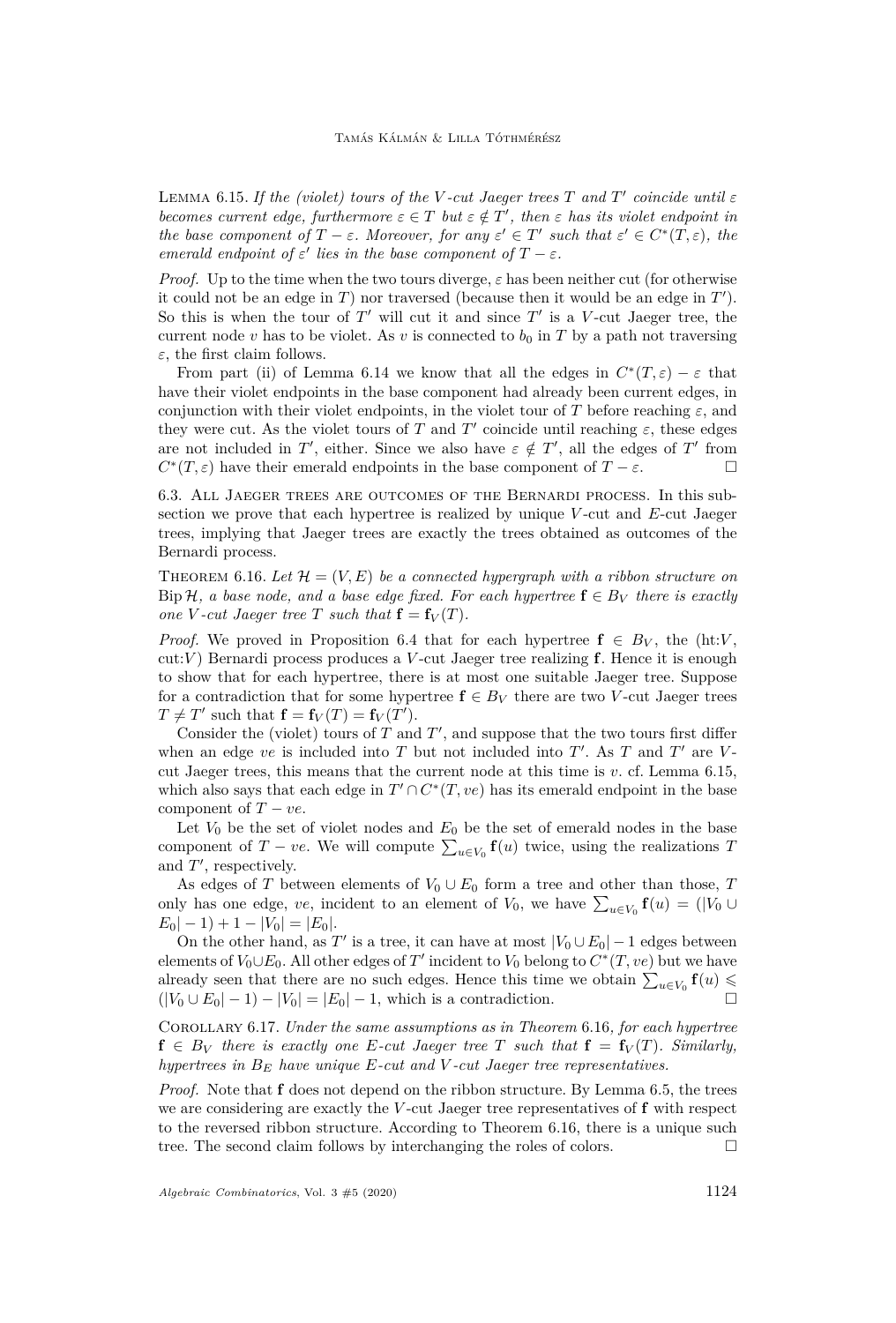In Proposition [6.3](#page-23-2) we saw that each Bernardi process of Section [4](#page-10-0) provides a function from the set of hypertrees (on an arbitrarily fixed color class of  $\text{Bip}\,\mathcal{H}$ ) to the appropriate set of Jaeger trees. The map is an injection because the same tree cannot represent different hypertrees. By Theorem [6.16](#page-26-1) or Corollary [6.17,](#page-26-2) the map must also be a surjection. Hence we arrive at the following two conclusions.

<span id="page-27-0"></span>Theorem 6.18. *For any connected bipartite graph (of color classes E and V ) with a fixed ribbon structure, base node, and base edge, the outcomes of the (ht:E, cut:V ) Bernardi process, as well as the outcomes of the (ht:V , cut:V ) Bernardi process, are exactly the V -cut Jaeger trees.*

*In the same way, the outcomes of the (ht:E, cut:E) Bernardi process, as well as the (ht:V , cut:E) Bernardi process, are exactly the E-cut Jaeger trees.*

<span id="page-27-1"></span>Corollary 6.19. *For any connected bipartite graph with color classes E, V and a fixed ribbon structure, base node, and base edge, the (say) V -cut Jaeger trees give a bijection between the sets of hypertrees B<sup>E</sup> and B<sup>V</sup> , namely for each hypertree on E, there is exactly one V -cut Jaeger tree that realizes it and the same holds for each hypertree on V .*

This bijection generalizes the bijection between spanning trees and break divisors of a graph found by Bernardi [\[3\]](#page-40-2) and studied further by Baker and Wang [\[1\]](#page-40-8).

In section [7](#page-28-0) we will give a geometric interpretation of the above facts by proving that the simplices corresponding to Jaeger trees of  $\text{Bip}\,\mathcal{H}$  form a dissection of the root polytope  $Q_{\text{Bip }\mathcal{H}}$ . In particular, the bijection of Corollary [6.19](#page-27-1) turns out to be an instance of Theorem [3.2.](#page-9-2)

6.4. The four types of Bernardi processes. In our treatment of hypergraphs  $H$  through their associated bipartite graphs  $\text{Bip } H$ , the roles of the emerald and violet color classes are inherently symmetric. In particular, there are only two different versions of the Bernardi process, as described in Section [4.](#page-10-0) But if one is solely interested in graphs *G*, as opposed to hypergraphs, the construction of Bip *G* becomes somewhat unnatural and the symmetry is easy to miss. In this subsection we formulate statements on four Bernardi processes: the two above and their transposes. Capitalizing on the structure of Jaeger trees, we deduce several relationships between them.

Theorem 6.20. *Run the (ht:E, cut:V ) Bernardi process on the hypertree* **f** *(on E),* and let the resulting spanning tree of Bip  $H$  be  $T$ . Then by running the (ht: $V$ , cut: $V$ ) *Bernardi-process on the induced (on V) hypertree*  $f_V(T)$ *, we again get T as resulting spanning tree.*

*Proof.* Let the spanning tree produced by the (ht:*V*, cut:*V*) Bernardi-process on  $f_V(T)$ be  $T'$ . Then by Proposition [6.3,](#page-23-2)  $T$  and  $T'$  are both  $V$ -cut Jaeger trees, and they both realize  $f_V(T)$  on *V*. Hence by Theorem [6.16,](#page-26-1) we have  $T' = T$ .

<span id="page-27-2"></span>Theorem 6.21. *Run the (ht:E, cut:V ) Bernardi process on the hypertree* **f** *(on E), and let the resulting spanning tree of* Bip H *be T. Then by running the (ht:E, cut:E) Bernardi process on* **f***, with base node*  $b_0$ *, base edge*  $b_0b_1^-$ *, and the reversed ribbon structure, we again get T as resulting spanning tree.*

*Proof.* Let  $T'$  be the spanning tree produced by the (ht: $E$ , cut: $E$ ) Bernardi process on **f** with base node  $b_0$ , base edge  $b_0b_1^{\dagger}$ , and the reversed ribbon structure. Then  $T'$  is an *E*-cut Jaeger tree for the reversed ribbon structure. Hence by Lemma  $6.5$ ,  $T'$  is a *V*-cut Jaeger tree with base node  $b_0$ , base edge  $b_0b_1$  and the original ribbon structure. Thus  $T$  and  $T'$  are both  $V$ -cut Jaeger trees, and they both realize  $f$  on  $E$ . By Corollary [6.17,](#page-26-2) this implies  $T' = T$ .  $\mathcal{I}' = T.$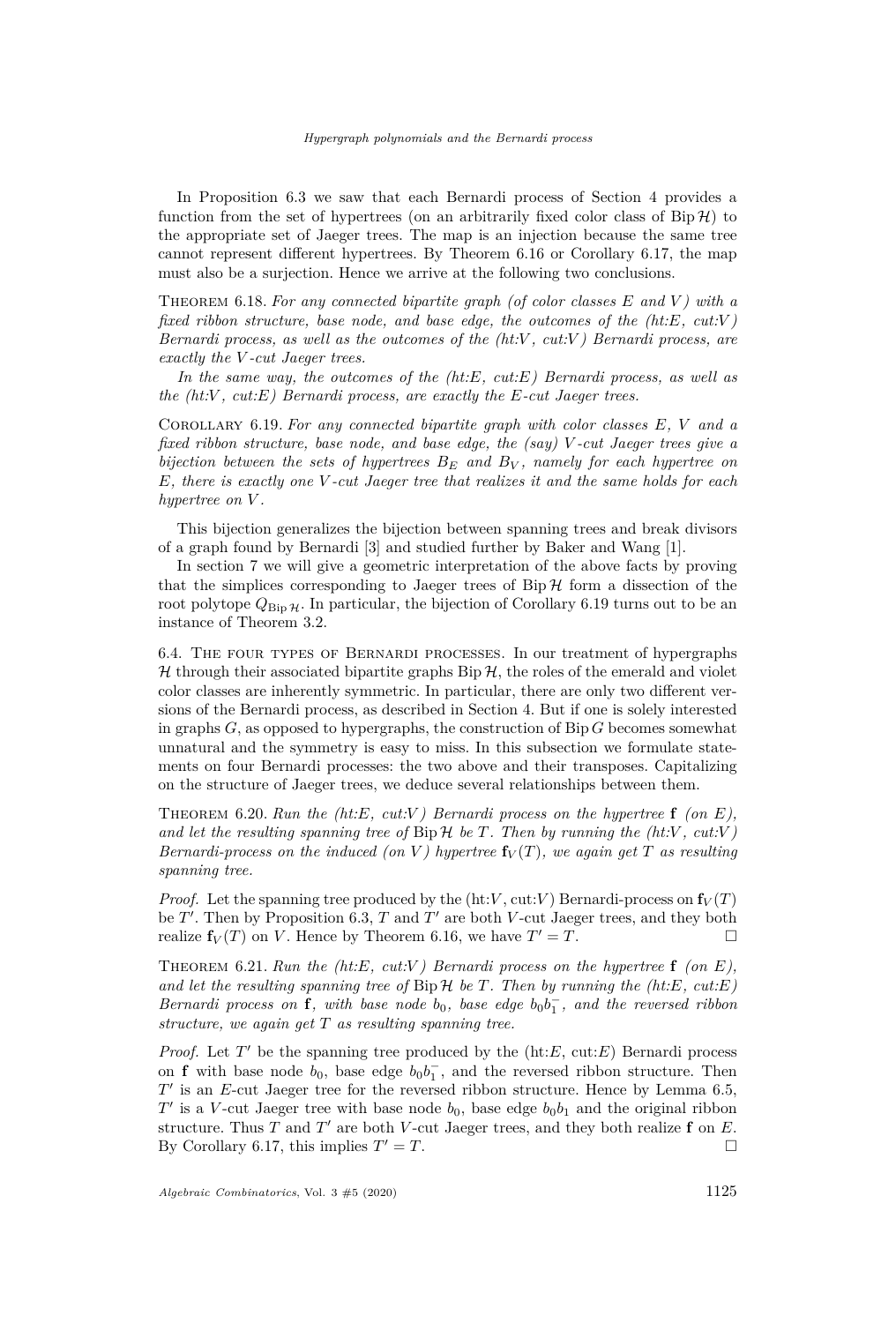Theorem 6.22. *Run the (ht:E, cut:V ) Bernardi process on the hypertree* **f** *(on E),* and let the resulting spanning tree of  $\text{Bip}\,\mathcal{H}$  be  $T$ *. Then by running the (ht:V*, cut:*E*) *Bernardi process on*  $f_V(T)$ *, with base node*  $b_0$ *, base edge*  $b_0b_1^-$  *and the reversed ribbon structure, we again get T as resulting spanning tree.*

*Proof.* Let  $T'$  be the spanning tree produced by the  $(ht:V, cut: E)$  Bernardi process on  $f_V(T)$ , with base node  $b_0$ , base edge  $b_0b_1^{\dagger}$ , and the reversed ribbon structure. Then  $T'$ is an  $E$ -cut Jaeger tree in that setup and by Lemma [6.5,](#page-23-0)  $T'$  is a  $V$ -cut Jaeger tree with base node  $b_0$ , base edge  $b_0b_1$  and the original ribbon structure. Hence *T* and *T'* are both *V*-cut Jaeger trees, and they both realize  $f_V(T)$  on *V*. Thus by Theorem [6.16,](#page-26-1) we have  $T' = T$ .  $\mathcal{I} = T.$ 

<span id="page-28-1"></span>Remark 6.23. The original Bernardi process for graphs is most easily identified with the  $(ht:E, cut:V)$  version. In [\[1\]](#page-40-8), Baker and Wang define a right and a left inverse for the bijection between spanning trees and break divisors given by the Bernardi process on graphs. We note that the  $(ht:V, cut:V)$  Bernardi process is a generalization of their right inverse and the  $(ht:V, cut: E)$  Bernardi process with base node  $b_0$ , base edge  $b_0b_1^-$ , and the reversed ribbon structure is a generalization of their left inverse. (By Theorem [6.21,](#page-27-2) these two mappings coincide.) Hence the theorems of this subsection extend the results of Baker and Wang. This hinges on the realization that both spanning trees and break divisors are special cases of hypertrees.

#### 7. Shellability

<span id="page-28-0"></span>We start this section by introducing a natural order on the set of Jaeger trees. As always, we assume that a ribbon structure, base node, and base edge are fixed for Bip H, where  $\mathcal{H} = (V, E)$  is a connected hypergraph. Then we actually have two sets of Jaeger trees in  $\text{Bip}\,\mathcal{H}$ , the *E*-cut set and the *V*-cut set. We will order them both in two different ways. (The exact relationship between the two orders on the same set is somewhat unclear. In some sense they should be opposites but that is not literally true.)

<span id="page-28-2"></span>DEFINITION 7.1. Let  $T_1$  and  $T_2$  be V-cut Jaeger trees. Consider the last time when *their (violet) tours are identical. This happens when a violet node*  $v$  *is current*<sup>(2)</sup> *together with an edge*  $\varepsilon$  *incident to*  $v$ *, where, say,*  $\varepsilon \in T_2$  *but*  $\varepsilon \notin T_1$ *. In this case we put T*<sup>1</sup> *<<sup>V</sup> T*2*. This defines a total order on the set of V -cut Jaeger trees. Let us call this order the* violet order of *V* -cut Jaeger trees*.*

*We also define the* emerald order of *V*-cut Jaeger trees. This time  $T_1 \leq_E T_2$  if *in their emerald tours (which use the reversed ribbon structure), the first edge that behaves differently is part of*  $T_2$  *but not part of*  $T_1$ *. By symmetry of color classes, we also have* violet and emerald orders of *E*-cut Jaeger trees*.*

Figure [6](#page-29-0) shows examples of these relations. Like before, the ribbon structure comes from the positive orientation of the plane, the base node is the lower left blue node, with base edge going to the right and downwards.

The goal of this section is to prove that the simplices corresponding to the, say, *V*-cut Jaeger trees form a dissection of the root polytope  $Q_{\text{Bin }\mathcal{H}}$ , and moreover, the orders of Definition [7.1](#page-28-2) translate to shelling orders for this dissection. This will be a crucial ingredient in the proof of Theorem [5.4,](#page-21-0) i.e. that our alternative definition for the interior polynomial agrees with the original one. The other key to the proof will

 $(2)$ It is easy to see that the current node *v* has to be violet, cf. the first paragraph of the proof of Lemma [6.15,](#page-26-0) but in fact the definition can be made without this piece of information.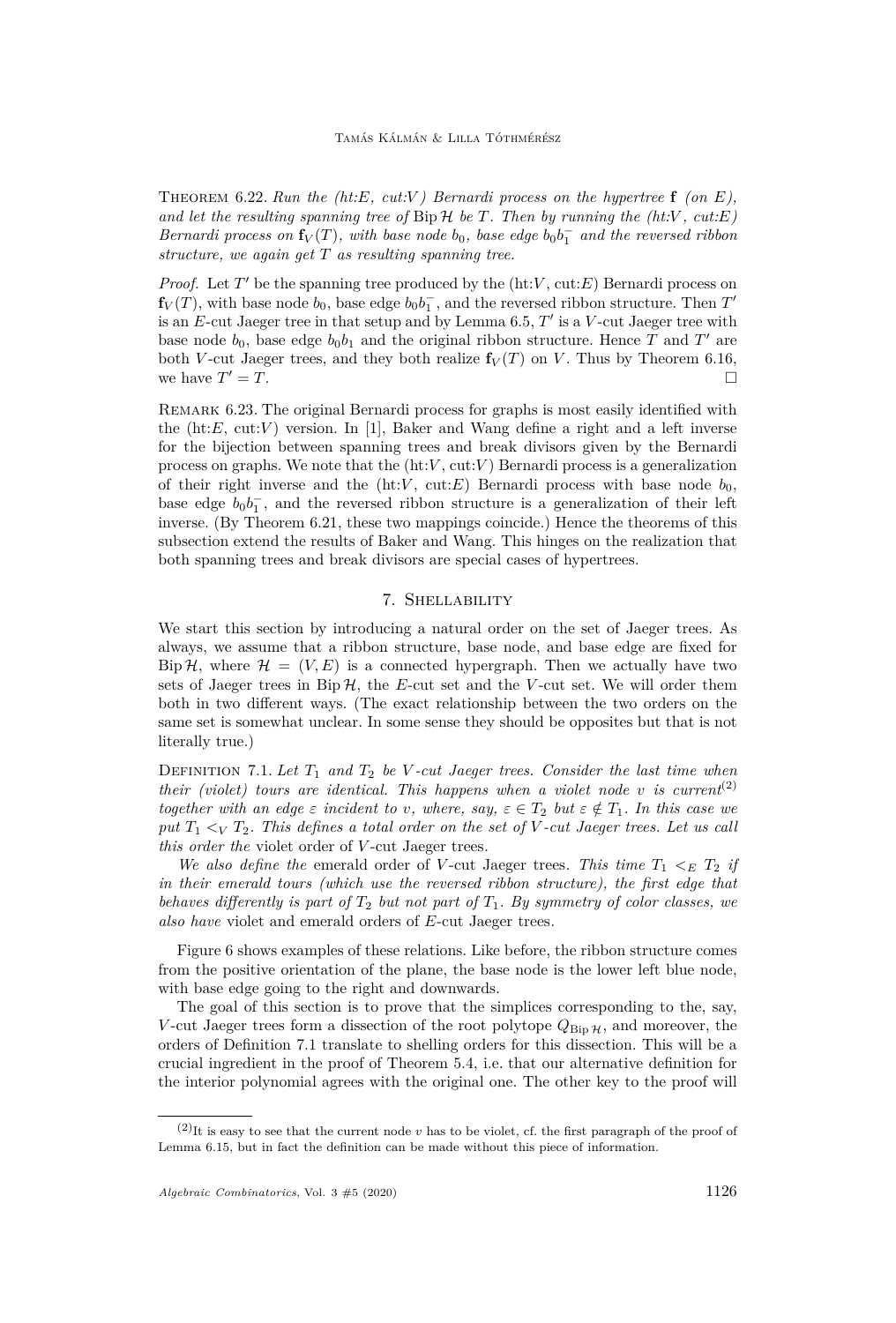*Hypergraph polynomials and the Bernardi process*



<span id="page-29-0"></span>Figure 6. The Jaeger tree on the left precedes the Jaeger tree on the right in the violet order, because of the blue edge. The Jaeger tree on the right precedes the Jaeger tree on the left in the emerald order because of the green edge.

be that the interior polynomial coincides with the *h*-vector of any shellable dissection of the root polytope.

The following notion is independent of ribbon structures and will greatly help to describe the terms in the *h*-vector. We invented it based on "external semi-activity," which, in turn, we heard about from Alexander Postnikov.

Definition 7.2. *Given a bipartite graph G, a total order on its edges, and a spanning tree T* of *G, we say that an edge*  $\varepsilon \in T$  *is* internally semi-passive *in T, if*  $\varepsilon$  *"stands opposite*" *to the smallest edge*  $\varepsilon'$  *in the fundamental cut*  $C^*(T, \varepsilon)$ *, that is,*  $\varepsilon$  *and*  $\varepsilon'$ *have endpoints of different color in each component of*  $T - \varepsilon$ *.* 

See Figure [7](#page-29-1) for an example. "Passive" here just stands for "not active." In Tutte's original sense, "internally active" means "being smallest in the fundamental cut." In "internally semi-active," that condition is weakened to "standing parallel to the smallest element of the fundamental cut."



<span id="page-29-1"></span>FIGURE 7. The internally semi-passive edges, for the spanning tree represented by thick lines and the given edge order (numbering), are shown in red.

The next lemma plays an important role in the proof of shellability, as well as in relating the terms of the *h*-vector to the coefficients in the Bernardi-type definition of the interior polynomial. To that end, [\(i\)](#page-29-2) and [\(iii\)](#page-30-0) of the equivalent conditions below are the most important. Note that they refer to orders defined using two different ribbon structures, a reverse pair. The condition [\(v\)](#page-30-1) is the easiest to check in practice. We will usually (for example, in Theorem [7.8\)](#page-33-0) refer to the set of edges characterized by the Lemma using the property [\(ii\).](#page-30-2)

<span id="page-29-3"></span>LEMMA 7.3. Let *T* be a *V*-cut Jaeger tree, and  $\varepsilon \in T$  be an edge. The following *statements are equivalent.*

<span id="page-29-2"></span>(i) *ε arises as a first difference between T and some tree preceding T in the violet ordering of Jaeger trees, i.e. there exists a V-cut Jaeger tree T' such that*  $\varepsilon \notin T'$  but the (violet) tours of *T* and *T'* coincide until reaching  $\varepsilon$ .

*Algebraic Combinatorics*, Vol. 3 #5 (2020) 1127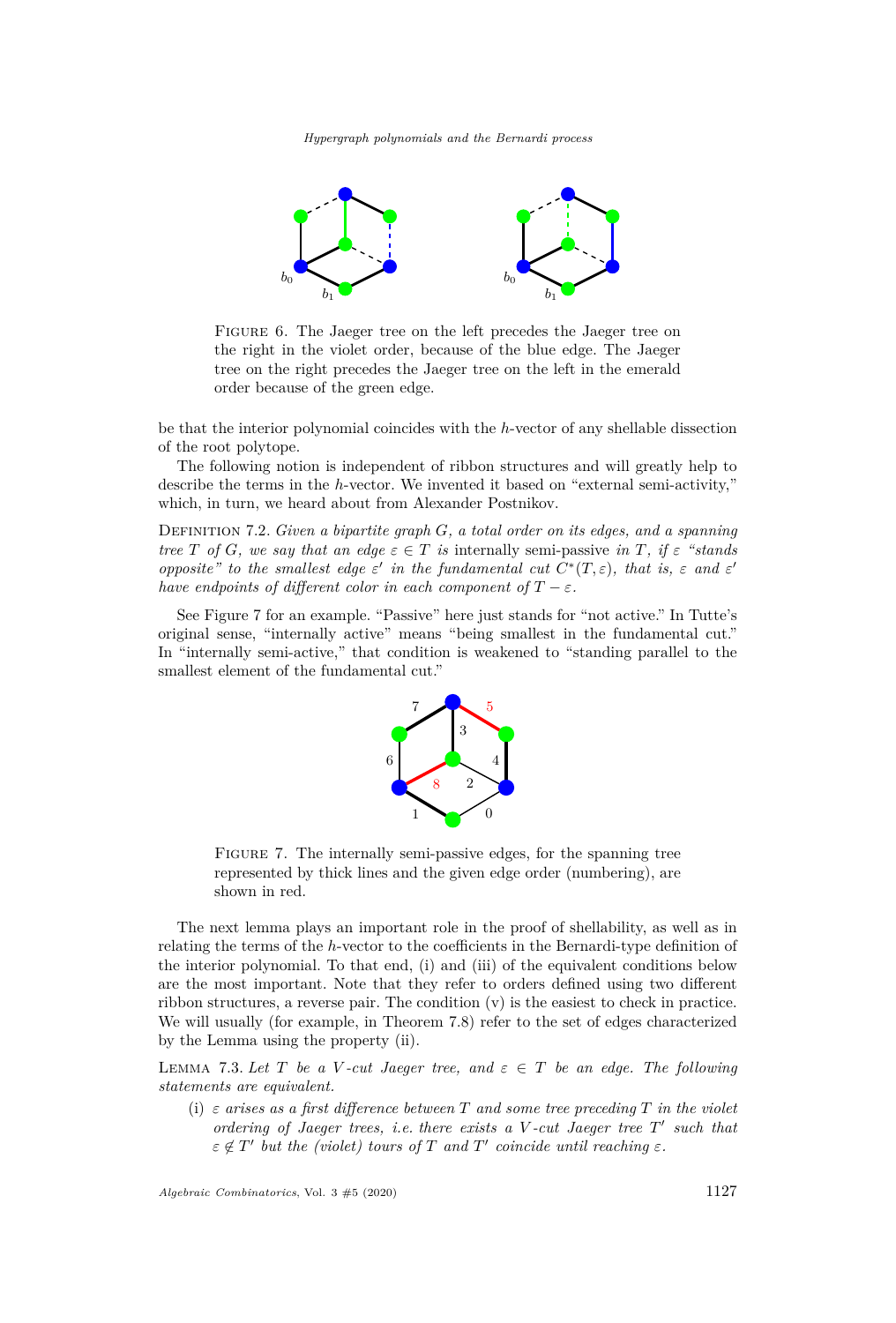#### Tamás Kálmán & Lilla Tóthmérész

- <span id="page-30-2"></span>(ii)  $\varepsilon$  *is internally semi-passive in the spanning tree*  $T$  *with respect to the emerald T-order (Definition* [6.9](#page-24-1)*) of the edges of* Bip H*.*
- <span id="page-30-0"></span>(iii)  $\varepsilon = ve$  *has its violet endpoint v in the base component of*  $T - \varepsilon$  *and*  $e$  *is internally inactive for the hypertree*  $f_E(T)$  *with respect to the emerald*  $T$ *-order on E (Definition* [6.10](#page-24-2)*).*
- <span id="page-30-3"></span>(iv)  $\varepsilon$  *is not the largest element in*  $C^*(T, \varepsilon)$  *according to the violet T-order of the edges of* Bip H*.*
- <span id="page-30-1"></span>(v) *ε has its violet endpoint in the base component, and there exists an edge in*  $C^*(T,\varepsilon)$  *with its emerald endpoint in the base component.*

A concrete example, with two edges of the tree satisfying the equivalent conditions, is shown in Figure [8.](#page-32-0)

*Proof.* [\(i\)](#page-29-2)  $\Rightarrow$  [\(v\)](#page-30-1) is straightforward from Lemma [6.15.](#page-26-0) Note that as T' is also a spanning tree of Bip H, it includes some edge  $\varepsilon'$  from the cut  $C^*(T,\varepsilon)$ , which then has the required property by the Lemma.

[\(v\)](#page-30-1)  $\Rightarrow$  [\(i\).](#page-29-2) Let *T*<sub>0</sub> and *T*<sub>1</sub> be the two subtrees of *T* − *ε*, with *T*<sub>0</sub> containing the base node. Let  $G_0$  be the subgraph of Bip  $H$  spanned by the node set of  $T_0$ , and  $G_1$ be the subgraph spanned by the node set of  $T_1$ . We build up a *V*-cut Jaeger tree *T*<sup> $'$ </sup> together with its violet tour, such that *ε* is the first difference between *T*<sup> $'$ </sup> and *T*. Follow the violet tour of *T* until reaching  $\varepsilon$ , but at that moment, do not include  $\varepsilon$ into  $T'$ . Instead, stay in  $T_0$  and continue with the part of the tour of  $T$  that would follow the traversal of  $\varepsilon$  from the emerald direction. Stop at the first moment when an edge  $\varepsilon' \in C^*(T, \varepsilon)$ , with its emerald endpoint  $e'$  in  $T_0$ , becomes current edge. (By Lemma [6.14,](#page-25-1)  $\varepsilon'$  is actually the first edge of  $C^*(T,\varepsilon)$  that becomes current after  $\varepsilon$ . By the same Lemma, and the assumption [\(v\),](#page-30-1) the existence of  $\varepsilon'$  is guaranteed.) Let  $\varepsilon' = e'v'$  where *v*' is in the node set of *G*<sub>1</sub>. If *G*<sub>1</sub> is not just a point, then take the first edge  $v'e'' \in G_1$ , after  $v'e'$ , in the cyclic order at  $v'$ . Take an arbitrary *V*-cut Jaeger tree  $T_1'$  of  $G_1$  with base point  $v'$  and base edge  $v'e''$ . (Such a Jaeger tree can be constructed by running, say, the  $(ht:V, cut:V)$  Bernardi process on an arbitrary hypertree of  $G_1$ .)

We claim that  $T' = T_0 \cup {\varepsilon}'$   $\cup T'_1$  is a *V*-cut Jaeger tree. Once we prove this, it becomes immediate from the construction that the first difference in the violet tours of *T* and *T'* is that  $\varepsilon$  is included into *T* but not included into *T'*.

Until reaching  $\varepsilon$ , the violet tours of *T* and *T'* coincide. Then  $\varepsilon$  is cut at its violet endpoint in the tour of *T'*. Next we continue the traversal of  $T_0$  until we arrive at  $\varepsilon'$ . During this time, any edges that we cut are edges of *G*<sup>0</sup> that are cut, at the same endpoint, in the tour of *T* as well. As  $\varepsilon'$  is traversed, the tour of *T'* thus far has not cut any edge at its emerald endpoint. If there are any edges between  $v'e'$  and  $v'e''$ at  $v'$ , then they get cut at their violet endpoints. Next we start the traversal of  $T_1'$ , which is a *V*-cut Jaeger tree in  $G_1$ . Compared to the tour of  $T'_1$  with regard to  $G_1$ , the only difference in the tour of  $T'$  is that any edges in  $C^*(T,\varepsilon)$  that we encounter have to be skipped. But by Lemma [6.14,](#page-25-1) all the edges from  $C^*(T,\varepsilon)$  that have their emerald endpoint in  $G_1$  have already been cut, hence none of them gets cut at its emerald endpoint. Then when we arrive back at  $e'$  after traversing  $\varepsilon'$  for the second time, the set of node-edge pairs that have not been current is the same as in the violet tour of *T* after  $(e', e'v')$  serves as current pair. Moreover, the orders in which these remaining pairs become current are the same, too. Hence during the remainder of the tour of  $T'$ , each edge that is cut is still cut at its violet endpoint.

 $(v) \Rightarrow (ii)$  $(v) \Rightarrow (ii)$ . The tree *T* is an *E*-cut Jaeger tree for the reversed ribbon structure by Lemma [6.5.](#page-23-0) Applying Lemma [6.14](#page-25-1) with "emerald" instead of "violet," we see that those edges in  $C^*(T, \varepsilon)$  that have their emerald endpoint in the base component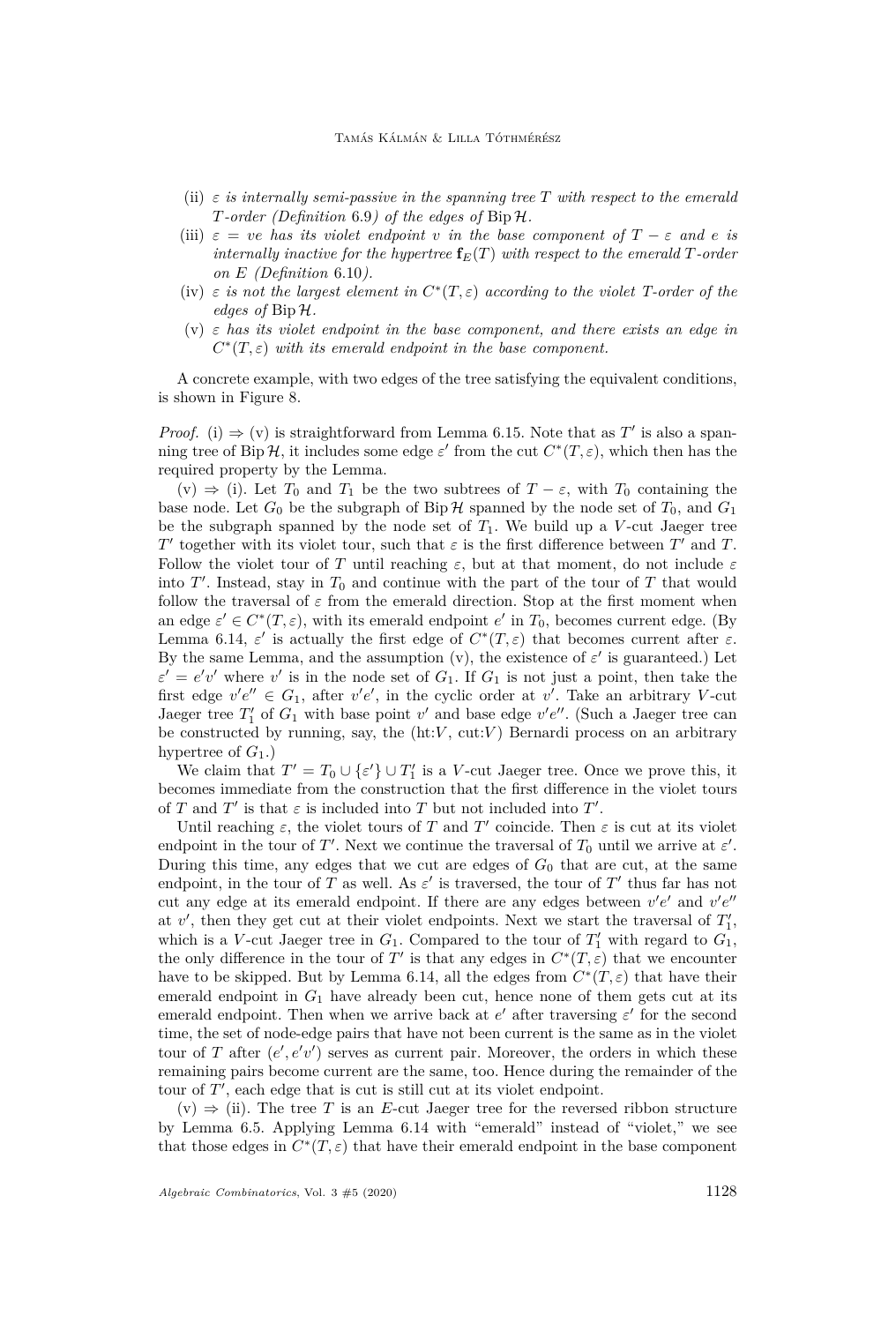all precede, in the emerald *T*-order, those which have their violet endpoint there. Since now there exists an edge in  $C^*(T, \varepsilon)$  that has its emerald endpoint in the base component, necessarily the smallest edge  $\delta$  of  $C^*(T,\varepsilon)$ , according to the emerald *T*order, is of this kind. As  $\varepsilon$  has its violet endpoint in the base component, it stands opposite to *δ*, which means that  $\varepsilon$  is internally semi-passive.

[\(ii\)](#page-30-2)  $\Rightarrow$  [\(iii\).](#page-30-0) First we prove that if  $\varepsilon = ve$  is internally semi-passive in *T* with respect to the emerald *T*-order of the edges of Bip  $H$ , then  $\varepsilon$  has its violet endpoint *v* in the base component. The condition means that the smallest edge  $v'e'$  in  $C^*(T,\varepsilon)$ , according to the emerald *T*-order, stands opposite to *ve*. By Lemma [6.14,](#page-25-1) among two edges of  $C^*(T,\varepsilon)$  standing opposite to each other, the smaller one according to the emerald *T*-order has its emerald endpoint in the base component. Hence  $\varepsilon$  has its violet endpoint in the base component.

Now we show that *e* is internally inactive in  $f_E(T)$  with respect to the emerald *T*-order. Since  $v'e' \in C^*(T,\varepsilon)$ , replacing *ve* with  $v'e'$  in *T* yields another spanning tree  $T'$  of Bip  $H$ . In particular  $\mathbf{f}_E(T')$  is a hypertree. As  $\mathbf{f}_E(T')$  is obtained from  $\mathbf{f}_E(T)$ by a transfer of valence from *e* to *e'* (assuming that  $e' \in E$  and  $v' \in V$ ), it is enough to show that  $e'$  precedes  $e$  in the emerald  $T$ -order. We already know that  $ve$  has its violet endpoint in the base component, implying that *e* is reached through *ve* in the emerald tour of  $T$ . From Lemma [6.14](#page-25-1) we also know that  $v'e'$  becomes current edge, with  $e'$  as current node, earlier during the emerald tour of  $T$  than the first traversal of  $ev$ . Hence any edge incident to  $e$  comes later in the emerald *T*-order than  $v'e'$ . Thus,  $e$  comes later in the emerald  $T$ -order than  $e'$ .

 $(iii) \Rightarrow (v)$  $(iii) \Rightarrow (v)$  $(iii) \Rightarrow (v)$ . As both (iii) and (v) claim that  $\varepsilon = ve$  has its violet endpoint v in the base component, it is enough to prove that if *e* is internally inactive in  $f_E(T)$  with respect to the emerald *T*-order, then there is an edge in  $C^*(T, \varepsilon)$  that has its emerald endpoint in the base component.

Suppose for contradiction that there is no edge in  $C^*(T,\varepsilon)$  with its emerald endpoint in the base component  $T_0$  of  $T - \varepsilon$ . Let  $V_0$  be the set of violet nodes of  $T_0$ , and let  $E_0$  be the set of its emerald nodes. Our assumption implies that for each  $x \in E_0$ , the set of edges of  $T$  incident to  $x$  equals the set of edges of  $T_0$  incident to  $x$ . Moreover, all edges of  $\text{Bip}\,\mathcal{H}$  incident to *x* have their violet endpoint in  $V_0$ .

Since  $T_0$  is a tree spanning  $V_0 \cup E_0$ , we have  $\sum_{x \in E_0} f_E(T)(x) = |V_0| + |E_0| - 1 - |E_0| =$  $|V_0|$  − 1. Recall that for any hypertree **f** on *E*, we have  $\sum_{x \in E_0}$  **f**(*x*) ≤ |*V*<sub>0</sub>| − 1 [\[9,](#page-40-0) Theorem 3.4. In other words, with respect to  $f_E(T)$ , the set  $E_0$  is "tight," meaning that no element of it may receive a transfer of valence from outside of *E*0. Now this is a contradiction because all the emerald nodes that are smaller than *e* in the emerald *T*-order lie in *E*0, which blocks *e* from being internally inactive.

[\(iv\)](#page-30-3)  $\Rightarrow$  [\(v\).](#page-30-1) As discussed before the proof of Lemma [6.14,](#page-25-1) if  $\varepsilon$  has its emerald endpoint in the base component, then it is the largest element, with respect to the violet *T*-order, of its fundamental cut. Indeed, such an edge only becomes current, in conjunction with its violet endpoint, at the time of its second traversal. This proves the first assertion of [\(v\);](#page-30-1) as to the second, let  $\varepsilon'$  be an edge of  $C^*(T,\varepsilon)$  such that  $\varepsilon <sub>T,V</sub> \varepsilon'$ . Then by part [\(ii\)](#page-25-3) of Lemma [6.14,](#page-25-1)  $\varepsilon'$  must have its emerald endpoint in the base component, for otherwise it would precede  $\varepsilon$  in the violet *T*-order.

[\(v\)](#page-30-1)  $\Rightarrow$  [\(iv\)](#page-30-3) also follows directly from Lemma [6.14.](#page-25-1) Let  $\varepsilon'$  be an edge in  $C^*(T,\varepsilon)$ having its emerald endpoint in the base component. Since *ε* has its violet endpoint in the base component, by part [\(i\)](#page-25-4) of Lemma [6.14](#page-25-1) we have  $\varepsilon \leq T, V \varepsilon'$ , preventing  $\varepsilon$  from being the largest edge of  $C^*(T, \varepsilon)$  with respect to the violet *T*-order.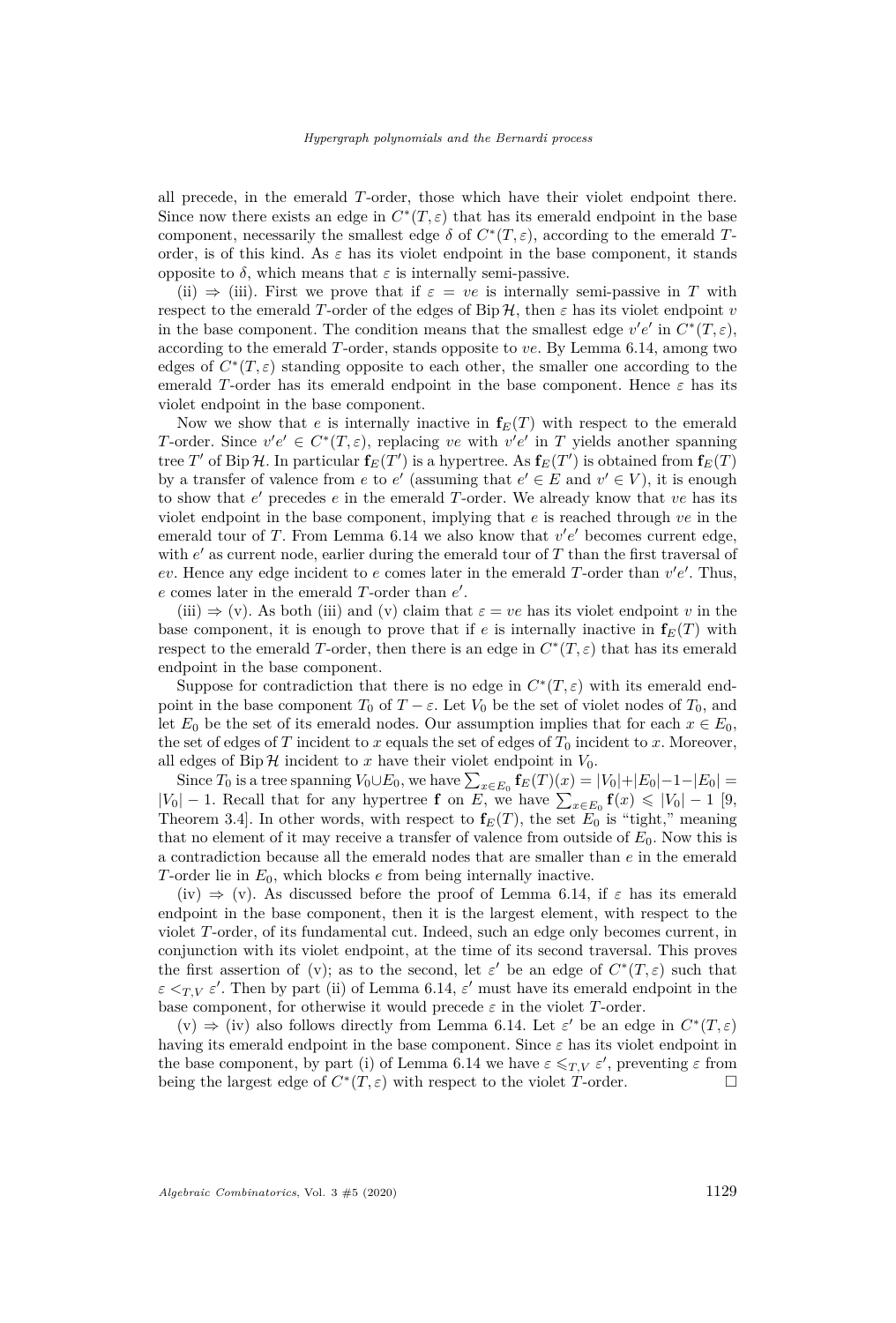We can further deduce the following characterization of internally inactive nodes. It does not matter whether the Jaeger tree of the next two corollaries is *V* -cut or *E*-cut since we only need the fact that it has an emerald tour.



<span id="page-32-0"></span>Figure 8. An *E*-cut Jaeger tree *T* with circled internally inactive emerald nodes with respect to the emerald *T*-order on *E*. The internally semi-passive edges with respect to the emerald *T*-order of the edges are shown in red. (The ribbon structure once again comes from the counterclockwise orientation of the plane.)

<span id="page-32-4"></span>COROLLARY 7.4. Let  $T$  be a Jaeger tree in Bip  $H$ . An emerald node  $e \in E$  is internally *inactive with respect to the emerald T-order on E if and only if there is an internally semi-passive edge (with respect to the emerald T-order of the edges of* Bip H*) incident to it. Moreover, in this case there is a unique such edge, namely the edge through which e is reached in the emerald tour of*  $T -$  *that is, the first edge of the unique path in*  $T$  *from*  $e$  *to the base node*  $b_0$ *.* 

*Proof.* If  $e = b_0$ , then *e* is the smallest element in the emerald *T*-order of *E* and hence it cannot be inactive. Also in this case, edges incident to  $b_0$  have their emerald endpoint in the base component of their fundamental cut, which prevents them from being internally semi-passive by Lemma [7.3.](#page-29-3)

If  $e \neq b_0$ , then there is a unique edge  $\varepsilon = ve$  such that *e* is reached through  $\varepsilon$  in the emerald *T*-tour. This is the only edge incident to *e* that has its violet endpoint in the base component of its own fundamental cut — that is,  $\varepsilon$  is the only edge incident to  $e$ that may be internally semi-passive. Now by Lemma [7.3,](#page-29-3)  $\varepsilon$  is internally semi-passive with respect to the emerald *T*-order if and only if *e* is internally inactive with respect to the emerald *T*-order on *E*.

Now we are in a position to explain the connection between internal activities of hypertrees and internal semi-activities of Jaeger trees.

<span id="page-32-3"></span>Corollary 7.5. *For each Jaeger tree T, the number of its internally semi-passive edges with respect to the emerald T-order (of the edges of* Bip H*) equals the number of internally inactive emerald nodes for*  $f_E(T)$  *with respect to the emerald*  $T$ *-order (of*  $E$ ).

Next we turn to proving that simplices corresponding to Jaeger trees form a shellable dissection. First we show that they form a dissection.

<span id="page-32-1"></span>Theorem 7.6. *For any ribbon structure (and base node and base edge) on the connected bipartite graph G, of color classes E and V , the simplices in the root polytope*  $Q_G$  *corresponding to the V -cut Jaeger trees form a dissection of*  $Q_G$ *.* 

It turns out that we have already done the hard part of the proof and only the following, relatively easy part remains.

<span id="page-32-2"></span>Lemma 7.7. *For any two V -cut Jaeger trees, their corresponding maximal simplices in Q<sup>G</sup> have disjoint interiors.*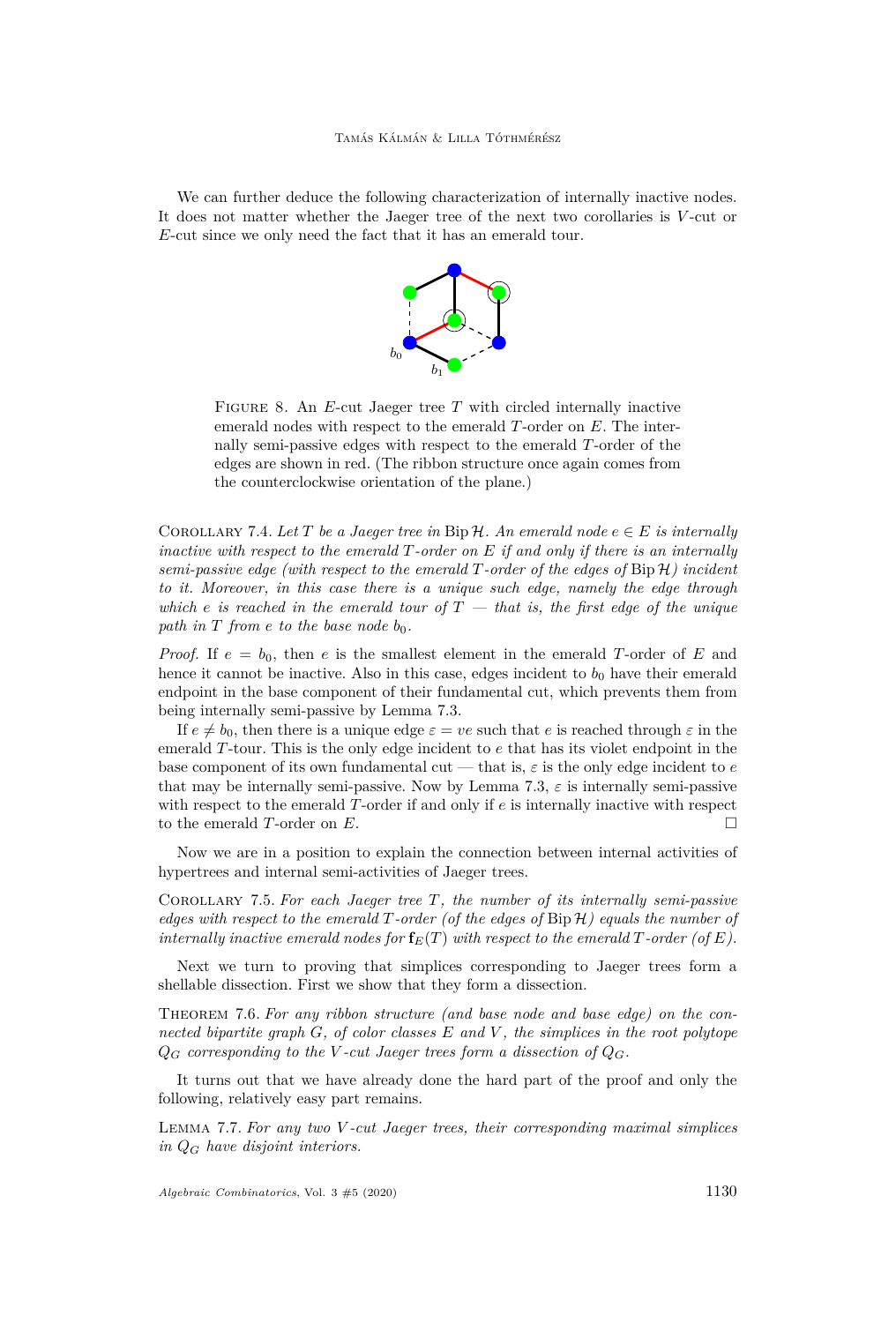*Proof.* Take two *V*-cut Jaeger trees  $T_1$  and  $T_2$ , and suppose that their tours coincide until reaching  $\varepsilon$ , where  $\varepsilon \notin T_1$  and  $\varepsilon \in T_2$ . It suffices to show that the maximal simplices that correspond to the pair of trees are separated by a hyperplane. Such hyperplanes may be constructed using cuts in *G*. This is described in [\[11,](#page-40-5) Section 3] for "directed" cuts, when the result is a supporting hyperplane of  $Q_G$ ; here we will work with undirected cuts.

Let  $E_1 \sqcup E_2$  be a partition of  $E$  and  $V_1 \sqcup V_2$  a partition of  $V$ . Let us associate the real number −1 to those basis vectors of **R***<sup>E</sup>* ⊕ **R***<sup>V</sup>* that correspond to elements of  $E_1 \cup V_2$ . Similarly, we associate 1 to elements of  $E_2 \cup V_1$ . This has a unique linear extension  $\kappa: \mathbf{R}^E \oplus \mathbf{R}^V \to \mathbf{R}$ . The value of  $\kappa$  at the vertices of  $Q_G$  (described in terms of the corresponding edges of *G*) is then

- 0 for edges outside the cut defined by our partitions (when we split *E* ∪ *V* into  $E_1 \cup V_1$  and  $E_2 \cup V_2$ ), i.e. for edges between  $E_1$  and  $V_1$  or between  $E_2$ and  $V_2$ ,
- $-2$  for edges of the cut that are between  $E_1$  and  $V_2$ , and
- 2 for edges of the cut between  $E_2$  and  $V_1$ .

Thus the kernel of  $\kappa$  is a hyperplane that contains all vertices of  $Q_G$  except for the ones that correspond to edges of the cut; the remaining vertices fall on the two sides of the hyperplane depending on whether their emerald or violet endpoint lies on an arbitrarily fixed side of the cut.

Now to construct the required hyperplane, we consider the cut  $C^*(T_2, \varepsilon)$ . More precisely, let  $E_1 \cup V_1$  be the node set of the connected component of  $T_2 - \varepsilon$  which contains the violet endpoint *v* of  $\varepsilon$ . Let  $E_2 \cup V_2$  be the node set of the other component. Then the corresponding functional  $\kappa$  takes only non-negative values at the vertices of the maximal simplex  $Q_{T_2}$ : the value is 2 for (the vertex corresponding to)  $\varepsilon$  and 0 for all other edges of  $T_2$ , i.e. vertices of  $Q_{T_2}$ .

We claim that the opposite is true for  $T_1$ : at the vertices of  $Q_G$  corresponding to those edges, all values of  $\kappa$  end up non-positive. To show this, we need to ascertain that all edges of  $C^*(T_2, \varepsilon) \cap T_1$  are connecting  $E_1$  and  $V_2$ . But that is exactly the statement of Lemma [6.15.](#page-26-0)

*Proof of Theorem [7.6.](#page-32-1)* By Proposition [6.4,](#page-23-3) each hypertree is realized by at least one *V* -cut Jaeger tree and hence the number of *V* -cut Jaeger trees is at least the number of hypertrees in  $B_V$ . (In fact in subsection [6.3](#page-26-3) we have showed that these numbers are equal, but the present proof does not rely on that.) By Lemma [7.7,](#page-32-2) the (maximal) simplices in *Q<sup>G</sup>* corresponding to the *V* -cut Jaeger trees have disjoint interiors. Moreover, each maximal simplex in  $Q_G$  has the same volume [\[14,](#page-40-1) Section 12] and the volume of  $Q_G$  itself is the number of hypertrees times this common volume. Hence the simplices corresponding to *V*-cut Jaeger trees fill  $Q_G$ , in other words, they form a dissection.  $\Box$ 

This reasoning also implies that each hypertree is realized by at most one Jaeger tree, which we have already proven in Theorem [6.16.](#page-26-1) Having a dissection allows us to use Theorem [3.2](#page-9-2) and to thus give a new proof of Corollary [6.19.](#page-27-1) But to prove Theorem [5.4,](#page-21-0) we need the shellability of the dissection, too.

<span id="page-33-0"></span>Theorem 7.8. *The violet ordering of the V -cut Jaeger trees induces a shelling order of the dissection given in Theorem* [7.6](#page-32-1)*. For each V -cut Jaeger tree T, the number of facets of the corresponding simplex*  $Q_T$ , that lie in the union of previous simplices of *the shelling, equals the number of internally semi-passive edges in T with respect to the emerald T-order of the edges.*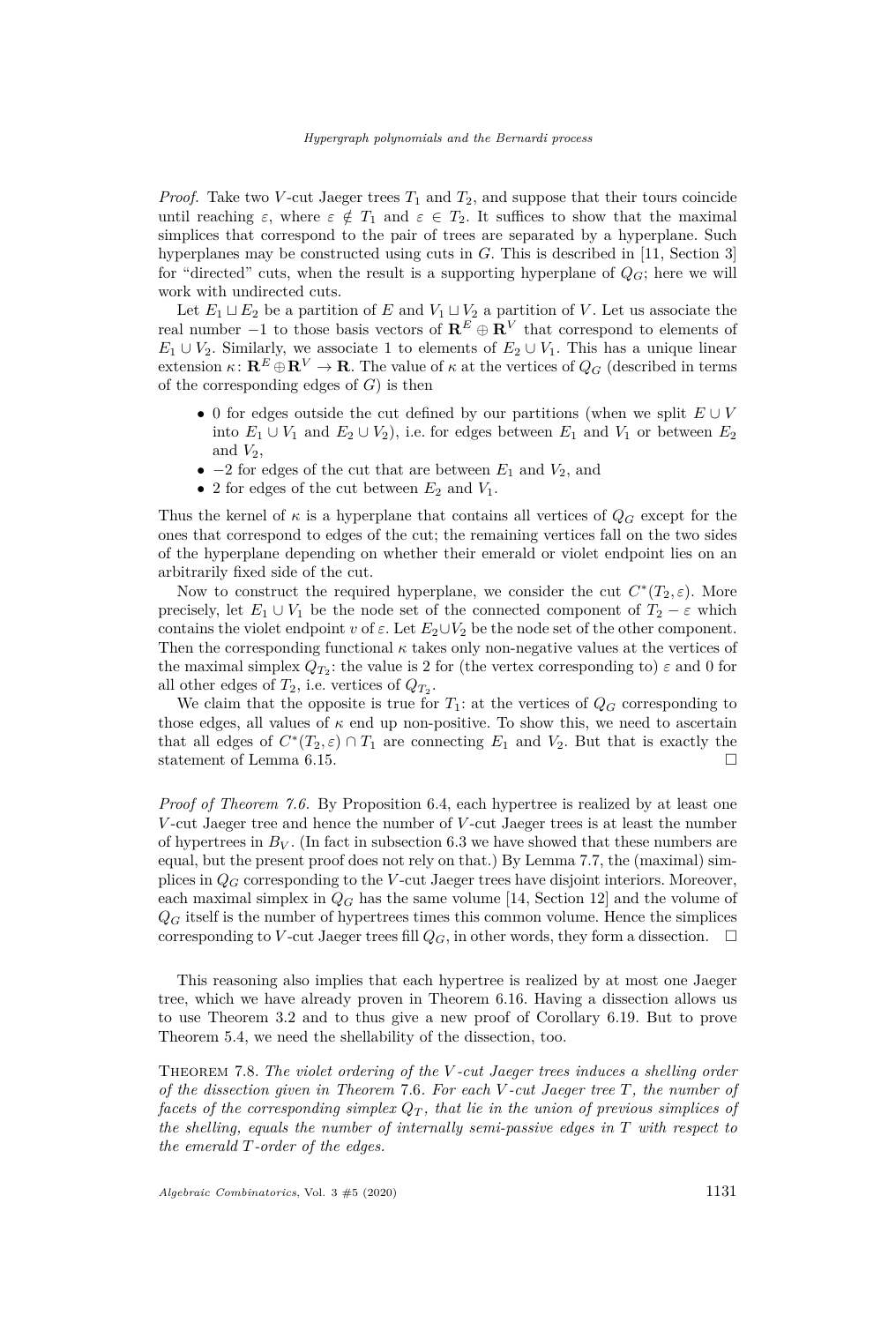In other (more precise) words, the edges of *T* described in five equivalent ways in Lemma [7.3](#page-29-3) correspond exactly to those vertices of *Q<sup>T</sup>* whose opposite facets make up the intersection of  $Q_T$  with the union of the previous simplices.

*Proof.* Let us fix a *V*-cut Jaeger tree *T*. We have to show that for an edge  $\varepsilon \in T$ , if  $\varepsilon$  is internally semi-passive in *T* with respect to the emerald *T*-order, then the facet  $Q_{T-\varepsilon}$ of the simplex  $Q_T$  lies in the union of the simplices corresponding to *V*-cut Jaeger trees preceding *T* in the violet order. We also need to prove that if  $\varepsilon$  is internally semi-active with respect to the emerald *T*-order, then the interior of  $Q_{T-\epsilon}$  is disjoint from  $\bigcup_{T' \leq v} \bigcap_{T'} Q_{T'}$ .

Take an edge  $\varepsilon = ev \in T$  (where  $e \in E$  and  $v \in V$ ) such that  $\varepsilon$  is internally semipassive in *T* with respect to the emerald *T*-order. In the same way as in the proof of Lemma [7.7,](#page-32-2) we consider the fundamental cut and the linear functional defined by *T* and  $\varepsilon$ . Let us partition the edges in  $C^*(T,\varepsilon)$  into the sets *P* and *N*, where elements of *P* have their violet endpoint in the root component  $T_0$  of  $T - \varepsilon$  and elements of *N* have their emerald endpoint there. (This is the same partition as the one induced by the two sides, positive and negative, of the hyperplane that corresponds to the cut.) By Lemma [7.3,](#page-29-3) condition [\(v\),](#page-30-1) we have  $\varepsilon \in P$  and  $N \neq \emptyset$ .

Let us consider the edge  $\varepsilon' \in N$  as in the part  $(v) \Rightarrow (i)$  $(v) \Rightarrow (i)$  $(v) \Rightarrow (i)$  of the proof of Lemma [7.3.](#page-29-3) Namely,  $\varepsilon'$  is the first edge of  $C^*(T,\varepsilon)$  to become current in the tour of *T* after the second traversal of  $\varepsilon$ . This time let us call its emerald endpoint  $y \in T_0$ . Let, as usual, *T*<sub>1</sub> be the complement of *T*<sub>0</sub> in *T* −  $\varepsilon$  and let *G*<sub>1</sub> be the subgraph spanned by the node set of  $T_1$ . Let also  $x \in G_1$  be the violet endpoint of  $\varepsilon'$ . Let us denote the set of *V*-cut Jaeger trees of  $G_1$  with base node x and base edge  $xy'$  by  $\mathcal{T}_1$ , where  $xy'$  is the first edge following *xy* in the cyclic order at *x* such that  $xy' \in G_1$ . As  $G_1$  is connected and contains at least two nodes, *e* and *x*, such an edge exists. Finally, consider the following set of trees:

(4) 
$$
\mathcal{T} = \{ T_0 \cup \varepsilon' \cup T_1' \mid T_1' \in \mathcal{T}_1 \}.
$$

From the part  $(v) \Rightarrow (i)$  $(v) \Rightarrow (i)$  $(v) \Rightarrow (i)$  of the proof of Lemma [7.3,](#page-29-3) we know that all of these are *V* -cut Jaeger trees preceding *T* in the violet order of Jaeger trees. We claim that

<span id="page-34-0"></span>
$$
Q_{T-\varepsilon}\subset \bigcup_{T'\in \mathcal{T}} Q_{T'}.
$$

Take a point **p** from  $Q_{T-\epsilon}$ . Then

$$
\mathbf{p} = \sum_{e'v' \in T-\varepsilon} \lambda_{e'v'}(\mathbf{e'} + \mathbf{v'}) = \sum_{e'v' \in T_0} \lambda_{e'v'}(\mathbf{e'} + \mathbf{v'}) + \sum_{e'v' \in T_1} \lambda_{e'v'}(\mathbf{e'} + \mathbf{v'}),
$$

where  $\lambda_{e'v'} \ge 0$  and  $\sum_{e'v' \in T-\varepsilon} \lambda_{e'v'} = 1$ . Let  $\lambda_0 = \sum_{e'v' \in T_0} \lambda_{e'v'}$  and  $\lambda_1 =$  $\sum_{e'v' \in T_1} \lambda_{e'v'}$ . If  $\lambda_0 = 0$  then  $p \in Q_{G_1}$ , which by Theorem [7.6](#page-32-1) is dissected by the faces  $Q_{T_1'}$  of the simplices  $Q_{T'}$ , for  $T' \in \mathcal{T}$  as in [\(4\)](#page-34-0), making  $\mathbf{p} \in \bigcup_{T' \in \mathcal{T}} Q_{T'}$  obvious. If  $\lambda_1 = 0$ , then  $p \in Q_{T_0}$ , which in turn is part of all the  $Q_{T'}$ . Otherwise, write

$$
\mathbf{p} = \lambda_0 \cdot \sum_{e'v' \in T_0} \frac{\lambda_{e'v'}}{\lambda_0} (\mathbf{e'} + \mathbf{v'}) + \lambda_1 \cdot \sum_{e'v' \in T_1} \frac{\lambda_{e'v'}}{\lambda_1} (\mathbf{e'} + \mathbf{v'})
$$

and let  $\mathbf{p}_0 = \sum_{e'v' \in T_0} \frac{\lambda_{e'v'}}{\lambda_0} (\mathbf{e'} + \mathbf{v'})$  and  $\mathbf{p}_1 = \sum_{e'v' \in T_1} \frac{\lambda_{e'v'}}{\lambda_1} (\mathbf{e'} + \mathbf{v'})$ . That is,  $\mathbf{p} =$  $\lambda_0$ **p**<sub>0</sub> +  $\lambda_1$ **p**<sub>1</sub>, where  $\lambda_0$ ,  $\lambda_1 > 0$  and  $\lambda_0 + \lambda_1 = 1$ . Furthermore, we have  $\mathbf{p}_1 \in Q_{T_1} \subset Q_{G_1}$ and  $\mathbf{p}_0 \in Q_{T_0}$ . Combining this with the convexity of  $Q_{G_1} = \bigcup_{T'_1 \in \mathcal{T}_1} Q_{T'_1}$ , we obtain

$$
\bigcup_{T' \in \mathcal{T}} Q_{T'} \supset \bigcup_{T' \in \mathcal{T}} Q_{T' - \varepsilon'} = \bigcup_{T'_1 \in \mathcal{T}_1} \text{Conv}(Q_{T_0} \cup Q_{T'_1}) = \text{Conv}\left(Q_{T_0} \cup \bigcup_{T'_1 \in \mathcal{T}_1} Q_{T'_1}\right)
$$

$$
= \text{Conv}(Q_{T_0} \cup Q_{G_1}) \ni \mathbf{p}.
$$

*Algebraic Combinatorics*, Vol. 3  $\#5$  (2020) 1132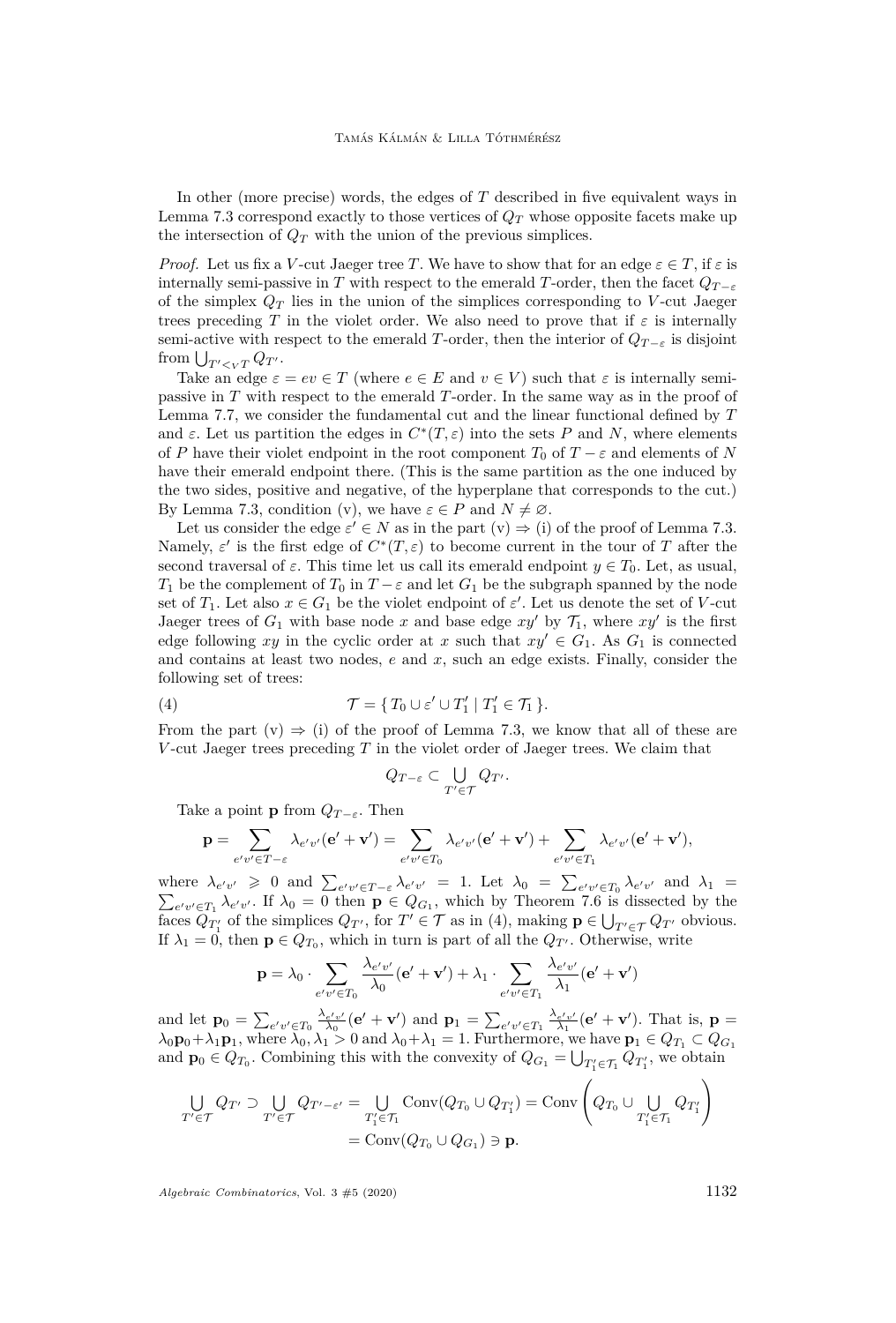Now if  $\varepsilon$  is internally semi-active with respect to the emerald *T*-order, then by Lemma [7.3,](#page-29-3) condition [\(i\),](#page-29-2)  $\varepsilon$  cannot be obtained as the first difference between T and some Jaeger tree preceding *T* in the violet ordering of Jaeger trees. Moreover, by the proof of Lemma [7.7,](#page-32-2) for any Jaeger tree  $T'$  preceding  $T$  in the violet ordering of Jaeger trees,  $Q_T$  is separated from  $Q_{T'}$  by the hyperplane containing the facet  $Q_{T-\varepsilon}$  where *ε*<sup>"</sup> is the first difference between *T* and *T*'. Therefore the interior of  $Q_{T-\varepsilon}$  is indeed disjoint from  $Q_{T'}$  and hence from  $\bigcup_{T' \leq v} Q_{T'}$ , too.

It is finally time to summarize our findings and prove our main theorem.

*Proof of Theorem [5.4.](#page-21-0)* By Theorem [3.3](#page-9-1) and the discussion preceding it, the coefficients of the interior polynomial  $I_{\mathcal{H}}$  are the entries in the *h*-vector of any shellable dissection (together with any shelling order) of  $Q_{\text{Bip }\mathcal{H}}$ . Hence it suffices to show that there exists a shellable dissection of  $Q_{\text{Bip }\mathcal{H}}$ , with a shelling order yielding the *h*-vector  $(a_0, a_1, \ldots)$ , so that  $a_i$  is equal to the number of hypertrees of H with internal embedding inactivity *i* (defined using our fixed ribbon structure and the (ht:*E*, cut:*E*) Bernardi process).

We choose the dissection of  $Q_{\text{Bip }\mathcal{H}}$  by *E*-cut Jaeger trees. By Lemma [6.7,](#page-24-0) these are the same as the *V* -cut Jaeger trees of the *reversed* ribbon structure (with base node  $b_0$  and base edge  $b_0b_1^-$ ). The *violet* order of Jaeger trees will be our shelling order, as in Theorem [7.8.](#page-33-0)

By Remark [6.12](#page-24-3) (whose statements we already *can* justify because we have Theorem [6.18](#page-27-0) in hand) and Corollary [7.5,](#page-32-3) a hypertree on *E* has internal embedding inactivity *i* with respect to the (ht:*E*, cut:*E*) Bernardi process if and only if the *E*cut Jaeger tree *T* realizing it (i.e. the outcome of the process) has precisely *i* internally semi-passive edges with respect to the emerald *T*-order. Now the statement follows from the second sentence in Theorem [7.8.](#page-33-0)

#### 8. Examples

<span id="page-35-0"></span>In this section we recall two ways of triangulating some root polytopes and show that both are special cases of the dissections of Section [6.](#page-22-0) But before that, let us work out two concrete examples where the dissection fails to be a triangulation.



<span id="page-35-1"></span>FIGURE 9. A plane bipartite graph with a ribbon structure that rotates in opposite directions at its two color classes. The *V* -cut Jaeger trees corresponding to the indicated base point are listed in the associated shelling order.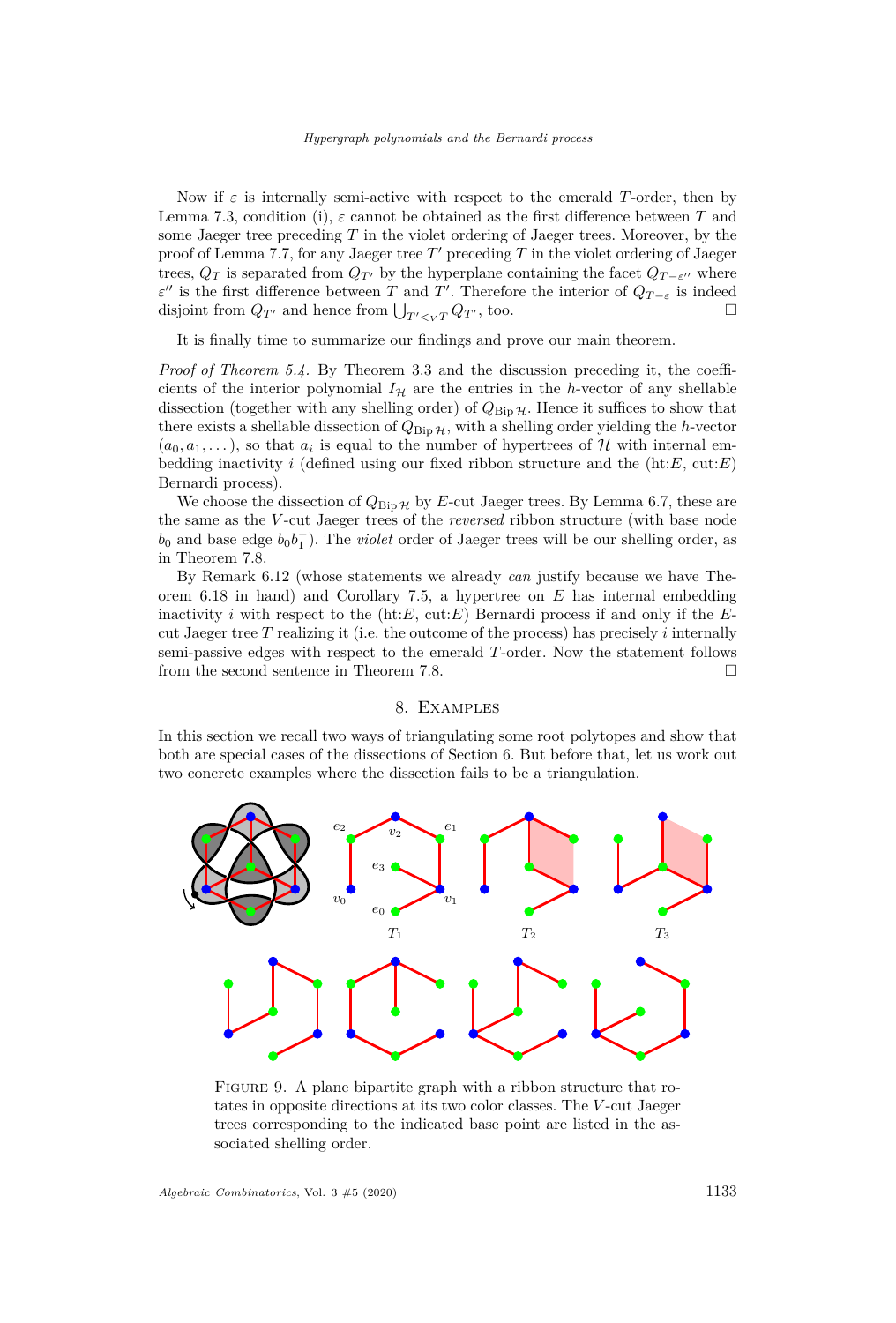<span id="page-36-0"></span>Example 8.1. Let us consider the plane bipartite graph of Figure [4](#page-23-1) again, with the same base node and base edge as in Example [6.2](#page-22-3) and onward, but this time let us use a ribbon structure very similar to that of Figure [2.](#page-12-0) That is, we use counterclockwise rotations about violet nodes and clockwise ones about emerald nodes. (This is the same rule as in Example [4.3,](#page-11-1) except that the colors traded places.) In Figure [9](#page-35-1) we show again an embedding in  $\mathbb{R}^3$  of the corresponding ribbon surface with the base point along its boundary. The seven spanning trees of the Figure are the resulting *V* cut Jaeger trees, listed in the shelling order of Section [7.](#page-28-0) One may check that the trees do realize all hypertrees on both color classes, cf. Corollary [6.19.](#page-27-1) On the other hand, they do not form a triangulation of the root polytope. For example, the second and third trees are such that, with regard to the upper right quadrangular region of the embedding, one tree contains one pair of opposite edges and the other tree contains the other pair. That violates Postnikov's compatibility condition [\[14,](#page-40-1) Lemma 12.6], i.e. the simplices corresponding to the two trees do not intersect in a common face.

In order to have a closer look, let us use the notation of Figures [4](#page-23-1) and [5](#page-25-0) again. Let us also denote the first three trees in the order by  $T_1$ ,  $T_2$ ,  $T_3$  and let us refer to the corresponding five-dimensional simplices in  $\mathbb{R}^E \oplus \mathbb{R}^V$  as  $\sigma_1$ ,  $\sigma_2$ , and  $\sigma_3$ , respectively (i.e.  $\sigma_i = Q_{T_i}$ ). Since the edge  $e_3v_0$  appears for the first time in  $T_3$ , we see that  $\sigma_3$  attaches to  $\sigma_1 \cup \sigma_2$  along its four-dimensional facet  $\varphi$  that is opposite the vertex  $\mathbf{e}_3+\mathbf{v}_0$ . On the other hand,  $\varphi$  is not a facet either of  $\sigma_1$  or of  $\sigma_2$ . Instead, the following happens. The vectors  $\mathbf{e}_1 + \mathbf{v}_1$ ,  $\mathbf{e}_1 + \mathbf{v}_2$ ,  $\mathbf{e}_3 + \mathbf{v}_2$ , and  $\mathbf{e}_3 + \mathbf{v}_1$  (corresponding to the edges bounding the shaded quadrangle) span a two-dimensional square. It is bisected by the diagonal from  $\mathbf{e}_1 + \mathbf{v}_2$  to  $\mathbf{e}_3 + \mathbf{v}_1$  so that the two halves belong to  $\sigma_1$  and  $\sigma_2$ , respectively. The part of the square that belongs to  $\sigma_3$ , and indeed to the facet  $\varphi$ , is bounded by the *other* diagonal. The three half-squares become facets of  $\sigma_1$ ,  $\sigma_2$ , and  $\sigma_3$  by taking their convex hulls with the common vertices  $\mathbf{e}_0 + \mathbf{v}_1$  and  $\mathbf{e}_2 + \mathbf{v}_0$ , which are affine independent from the square.

The bipartite graph of the previous example had points of degree at least three in both color classes, in other words it was not of the form Bip *G* for any graph *G*. But that was not the reason for what we observed; rather, the ribbon structure was. In the next example we show that the dissection can fail to be a triangulation even in Bernardi's original family of cases.



<span id="page-36-2"></span>FIGURE 10. A ribbon structure for the complete graph  $K_5$  and two Jaeger trees.

<span id="page-36-1"></span>EXAMPLE 8.2. Let us consider the complete graph  $K_5$  and its ribbon structure indicated in Figure [10.](#page-36-2) That is, we refer to the planar drawing shown and let edges be ordered clockwise around two of the vertices and counterclockwise around the other three. This extends uniquely to the degree two nodes of  $\text{Bip } K_5$ , as discussed in Sec-tion [4.](#page-10-0) For  $K_5$ , let the base vertex be the one on top, and let the top left edge be the base edge. Equivalently, for  $\text{Bip } K_5$ , let the base node be the same point and let the base edge be the upper half of the previous.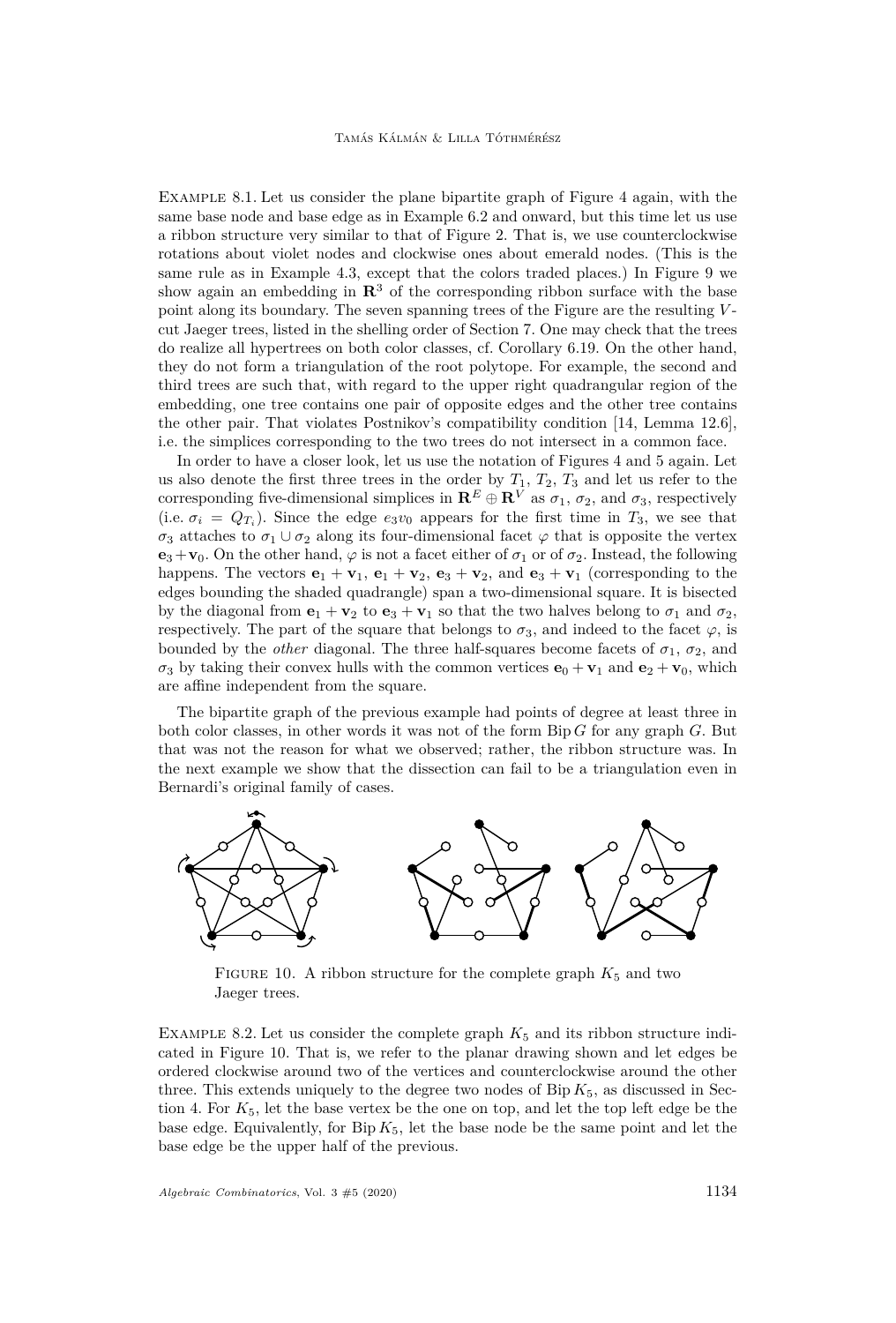Now if cutting edges of  $\text{Bip } K_5$  is allowed near the five vertices of  $K_5$ , then the two spanning trees in Figure [10](#page-36-2) are Jaeger trees. The simplices in  $Q_{\text{Bip }K_5}$  that correspond to these trees do not intersect in a common face: indeed, the thickened edges (four from each tree) form a cycle in Bip  $K_5$  that violates the condition in [\[14,](#page-40-1) Lemma 12.6].

Now we turn to showing that certain triangulations found in the literature are special cases of the dissection by Jaeger trees. Let us first consider the "triangulation by non-crossing trees" [\[7\]](#page-40-9), see also [\[11,](#page-40-5) Example 5.3]. This applies in the case of a complete bipartite graph  $K$ , say on  $(m+1) + (n+1)$  vertices, whose root polytope is the product  $Q_K = \Delta_m \times \Delta_n$  of an *m*- and an *n*-dimensional unit simplex. The idea is to draw the vertices of *K* on two parallel lines in the plane, separated by color, and then consider those spanning trees whose edges do not cross each other in the drawing. (See Figure [11](#page-37-0) for an example.) The maximal simplices corresponding to these trees form a triangulation of  $Q_K$ .



<span id="page-37-0"></span>Figure 11. Left: A non-crossing tree in *K*3*,*4. Right: A *V* -cut Jaeger tree in a plane bipartite graph and the corresponding arborescence of the dual graph.

Now let us imagine the two lines as horizontal, with emerald vertices on the lower one and violet vertices on the upper. Let us define a ribbon structure by rotating counterclockwise around each vertex. Our base node is the lower left (emerald) one and the base edge is the one connecting the base node diagonally to the upper right violet node. (I.e. in the sense of Remark [2.1,](#page-4-1) we place our base point slightly below the lower left vertex.) Then it is easy to see that non-crossing trees are *E*-cut Jaeger trees. The converse is not hard to check either but since we are not aware of an elegant proof, let us just point out that it follows from the fact that all dissections of a root polytope consist of the same number of maximal simplices. The shelling order provided by Theorem [7.8](#page-33-0) is the same in this case as the lexicographic order of the corresponding hypertrees on *E*.

Our other class of triangulations applies whenever the connected bipartite graph *G* comes with an embedding in the plane. (That is, unlike in the previous situation, edges of *G* are now not allowed to cross.) In that case, the dual graph  $G^*$  has a natural orientation by the rule that every edge of *G*<sup>∗</sup> is oriented so that the violet endpoint of the corresponding edge of *G* is on its left. (See Figure [11.](#page-37-0)) Let us fix a vertex  $r_0$  of  $G^*$ , that is to say, a face  $r_0$  of  $G$ . Then the spanning trees of  $G$  dual to spanning arborescences of  $G^*$  rooted at  $r_0$  form a triangulation of  $Q_G$  [\[10\]](#page-40-10). (Here an arborescence is a tree so that all of its edges point away from the root. A spanning tree of *G* is dual to a spanning arborescence of *G*<sup>∗</sup> if it contains precisely the edges corresponding to the non-edges of the arborescence.)

We claim that the trees given above are exactly the *V* -cut Jaeger trees of *G*, where the ribbon structure is induced by the positive orientation of the plane (so that, unlike in Examples [4.3](#page-11-1) and [8.1,](#page-36-0) both colors spin in the *same* direction). To be more specific,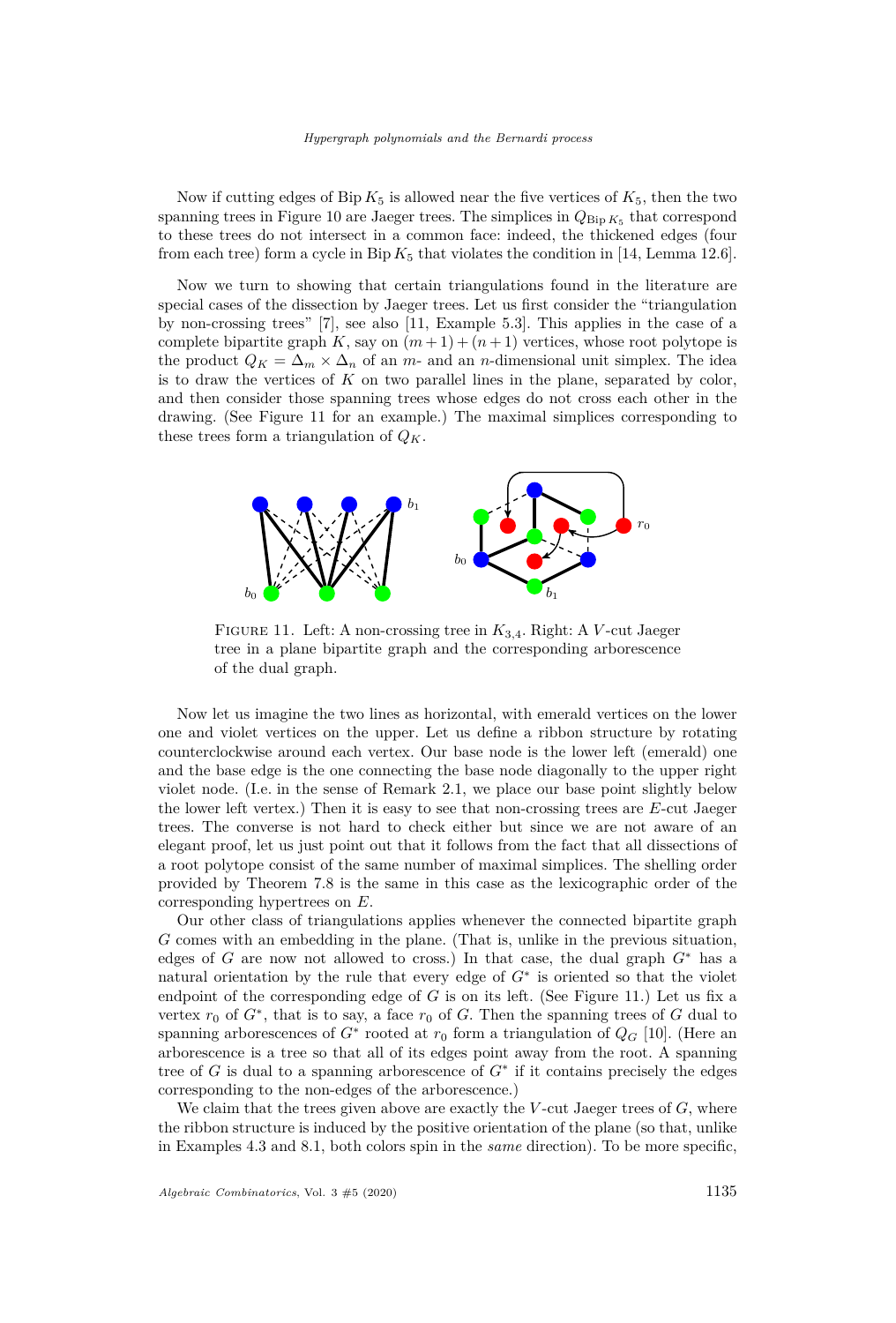let the base node  $b_0$  be violet and incident to the face  $r_0$ , and let the base edge  $b_0b_1$ be also incident to  $r_0$  so that when we orient it from  $b_0$  to  $b_1$ , then  $r_0$  is on the right.

To justify our claim it is enough to show that the dual *A*<sup>∗</sup> of each arborescence *A* ⊂ *G*<sup>∗</sup> is a *V* -cut Jaeger tree of *G*. Tracing the boundary of a neighborhood of *A* or of *A*<sup>∗</sup> are equivalent. (The common base point should be thought of as an interior point of the arc connecting  $b_0$  and  $r_0$ .) When we do the latter, because A is an arborescence, we first walk along each edge of *A* in the direction of its orientation and on its left side. But by definition, this means that the corresponding dual edge of *G* is cut at its violet endpoint.

Conversely, each *V*-cut Jaeger tree is the dual of an arborescence rooted at  $r_0$ . Indeed, consider the violet tour of a *V* -cut Jaeger tree *T*. Notice that until cutting the first edge, we move along the boundary of the face  $r_0$ , with  $r_0$  on the right. When we first cut an edge *ve*, we start to see a new face *r* on the right, and  $r_0r$  is an oriented edge of *G*<sup>∗</sup> which "starts" the dual arborescence. Continuing this argument inductively, we see that cutting an edge at its violet endpoint corresponds to inserting a new edge pointing away from  $r_0$  in the dual graph.

# Appendix A. The Bernardi bijection is activity-preserving for graphs

Let us now take a look at the case of ordinary graphs  $G = (V, E)$ , loopless but possibly with multiple edges, i.e. hypergraphs so that  $d(e) = 2$  for each  $e \in E$ . We claim that in this case, the Bernardi process (that is, Corollary [6.19\)](#page-27-1) gives an internal-activitypreserving bijection between the hypertrees on *E* and on *V* . The precise statement is as follows. Recall that ribbon structures on *G* and on Bip *G* are equivalent. We use the latter sense; in particular, the base node  $b_0$  may be an element of  $E$  or an element of  $V$ .

<span id="page-38-0"></span>THEOREM A.1. *For a ribbon graph*  $G = (V, E)$ *, and a*  $V$ -cut Jaeger tree T of Bip G, the *internal embedding inactivity of*  $f_E(T)$  *with respect to the violet T-order on E equals the internal embedding inactivity of*  $f_V(T)$  *with respect to the violet*  $T$ *-order on*  $V$ *.* 

Note that here  $f_E(T)$  is just the characteristic function of the unique spanning tree *T* <sup>0</sup> of *G* that can be built from those half-edges of *G* that occur as edges in *T*. The hypertree  $f_V(T)$  on the other hand is derived less directly from  $T'$ : this time we also need the ribbon structure to decide which half-edges of the non-edges of  $T'$  should be added to  $T'$  in order to create  $T$ .

We also have the following refinement. See Figure [12](#page-39-0) for an illustration.

THEOREM A.2. For a ribbon graph  $G = (E, V)$  and a *V*-cut Jaeger tree *T* of Bip *G*, *the internally semi-passive edges with respect to the violet T-order of the edges of* Bip *G* match exactly the internally inactive elements of *V* for  $f_V(T)$  with respect to *the violet*  $T$ *-order on*  $V$ *, and the internally inactive elements of*  $E$  *for*  $f_E(T)$  *with respect to the violet T-order on E.*

To a degree, this statement justifies our preference for inactive objects over active ones: if we pass to the complementer sets of nodes and of edges, respectively, the perfect matching does not hold any more.

*Proof.* Let *T* be a *V* -cut Jaeger tree and recall (Lemma [6.5\)](#page-23-0) that *T* is an *E*-cut Jaeger tree with respect to the reversed ribbon structure. Throughout the proof we use Lemma [7.3](#page-29-3) and its corollaries with interchanging the roles of the colors.

By Corollary [7.4,](#page-32-4) a violet node  $v$  is internally inactive for  $f_V(T)$  with respect to the violet *T*-order on *V* if and only if there is an edge of Bip *G* incident to it which is internally semi-passive with respect to the violet *T*-order, moreover, in this case there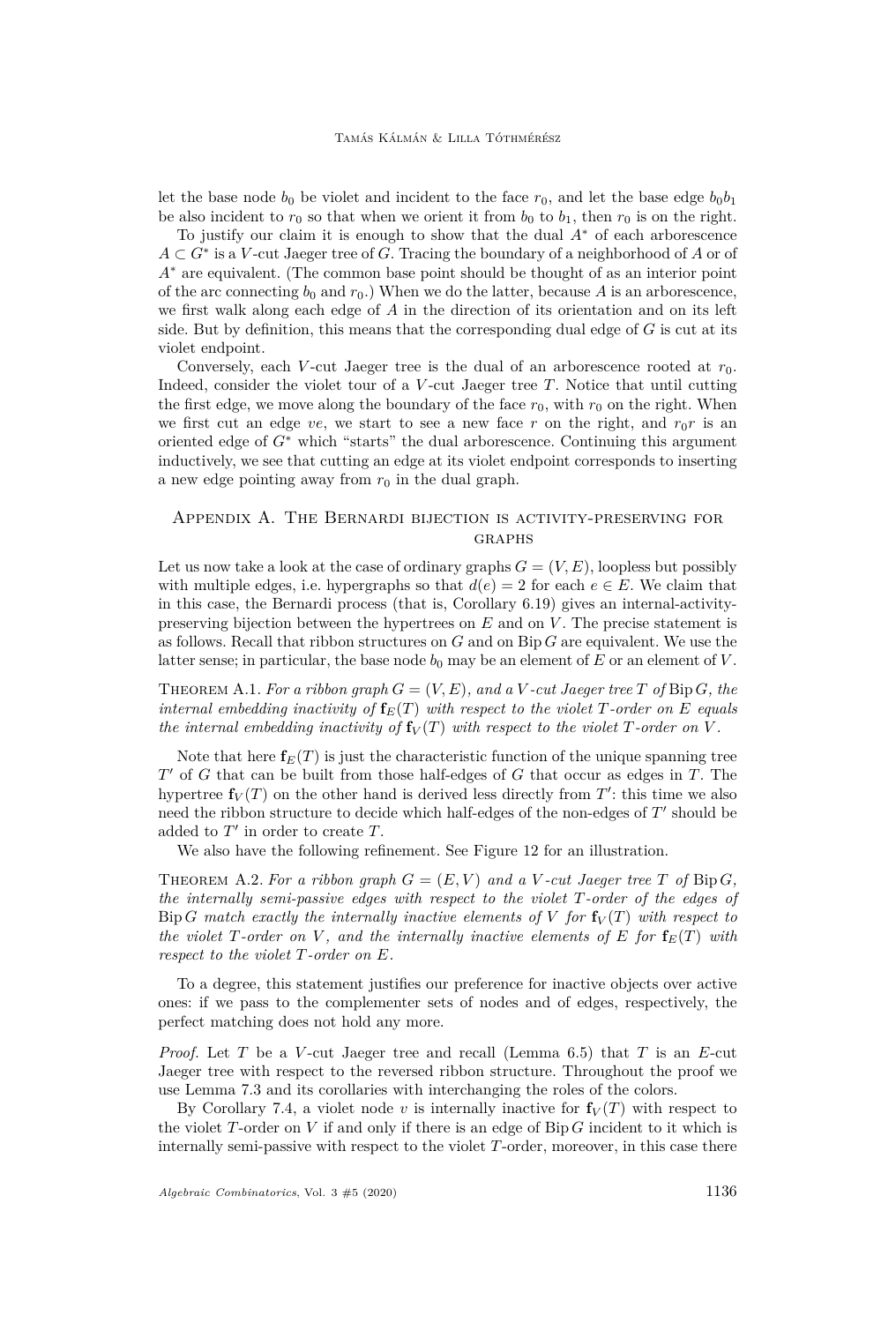

<span id="page-39-0"></span>FIGURE 12. The ribbon structure for the graph shown is the positive orientation of the plane at each node. The base point is to the left of the leftmost violet node. The thick edges form the *V* -cut Jaeger tree *T*. The numbers on the edges show the violet *T*-order. The circled nodes are the internally inactive elements with respect to the violet *T*-order on *E* and on *V* . The red edges are the internally semi-passive edges in *T* with respect to the violet *T*-order.

is exactly one such edge and it has its emerald endpoint (not *v*) in its base component with respect to *T*. Let us denote the collection of these edges by *S*.

What we need to show is that the emerald endpoints of the edges in *S* are all different, all internally inactive for  $f_E(T)$  with respect to the violet *T*-order, and that every other emerald node is internally active.

The first point is easy to check: If  $e \neq b_0$ , then *T* has at most one edge incident to *e* that has its emerald endpoint in the base component (defined by the edge), since for any  $e \in E$  there are at most two incident edges in T, and if  $e$  is not the base node, then one of them starts the path from  $e$  to  $b_0$ , making it have its violet endpoint in its base component. If  $e = b_0$ , then either the base edge  $b_0b_1$  is not in *T*, or by Lemma [6.14,](#page-25-1) every edge of the fundamental cut  $C^*(T, b_0b_1)$  has its emerald endpoint in the base component of  $T - b_0 b_1$ ; hence the base edge cannot be internally semipassive by part [\(v\)](#page-30-1) of Lemma [7.3.](#page-29-3) Thus, in either case there cannot be two internally semi-passive edges incident to  $b_0$ .

Now it suffices to show that an emerald node  $e \in E$  is internally inactive for  $f_E(T)$ with respect to the violet *T*-order on *E* if and only if there is an edge of *T* incident to *e* that is internally semi-passive with respect to the violet *T*-order.

If *e* is internally inactive then  $f_E(T)(e) > 0$ , i.e. both edges of Bip *G* incident to *e* are in *T*. Moreover, there is an emerald node  $e' \in E$  that comes before *e* in the violet *T*-order, and  $f_E(T)$  is such that a transfer of valence is possible from *e* to *e'*. Hence necessarily  $\mathbf{f}_E(T)(e') = 0$ , that is, *T* contains only one edge incident to *e'*. Let  $v'e'$  be the other edge, the one not in  $T$ . As the hypertrees on  $E$  in Bip  $G$  determine their realizing spanning trees at nodes  $x \in E$  with  $f(x) = 1$ , the transfer of valence from *e* to  $e'$  can be achieved by removing an edge incident to  $e$  from  $T$ , and adding  $v'e'$ . (Note that the new tree does not have to be Jaeger.) Therefore one of the edges incident to *e* is in the fundamental cycle  $C(T, v'e')$  – and thus both are. In other words,  $v'e'$  is in the fundamental cut of  $T$  with respect to both edges incident to  $e$  in Bip  $G$ .

If  $e = b_0$ , then we claim that  $b_0 b_1^-$  is internally semi-passive with respect to the violet *T*-order. Indeed,  $b_0 b_1^-$  is the first edge in the emerald tour of *T*, and since  $v'e'$ is also in its fundamental cut, this ensures that  $b_0b_1^-$  is not the largest element of  $C^*(T, b_0b_1^-)$  with respect to the emerald order of the edges of Bip H. Hence our claim follows by the [\(iv\)](#page-30-3)  $\Rightarrow$  [\(ii\)](#page-30-2) implication of Lemma [7.3.](#page-29-3)

When  $e \neq b_0$ , note that as *T* is a *V*-cut Jaeger tree,  $v'e'$  is smaller in the violet *T*-order than the other edge of Bip *G* incident to  $e'$ . Furthermore,  $v'e'$  is cut at  $v'$  and this happens before either edge of Bip *G* incident to *e* becomes current with its violet endpoint in the violet tour of *T*. As  $e \neq b_0$ , the first of the four traversals of the edges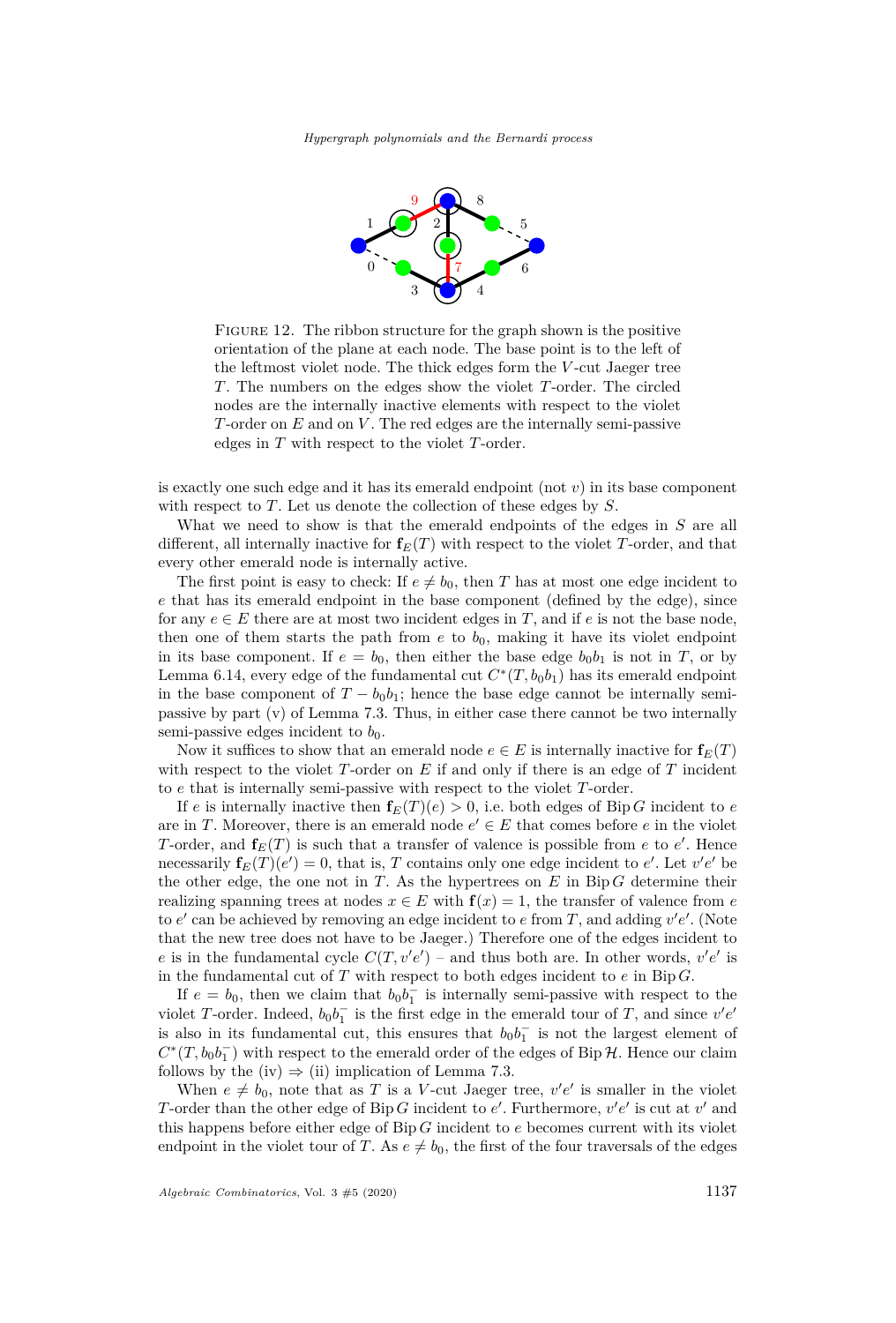incident to  $e$  is from the direction of the violet endpoint. Hence  $v'e'$  is cut before any edge incident to  $e$  gets traversed, in particular  $v'e'$  has its violet endpoint  $v'$  in the base component of the fundamental cut of *T* with respect to either edge incident to *e*. One of these edges has its emerald endpoint in its base component. Now by the  $(v) \Rightarrow$  $(v) \Rightarrow$ [\(ii\)](#page-30-2) implication in Lemma [7.3](#page-29-3) (and Lemma [6.5\)](#page-23-0), this edge is internally semi-passive with respect to the violet *T*-order.

Conversely, if an edge  $\varepsilon = ve$  is internally semi-passive in T with respect to the violet *T*-order, then *e* is internally inactive for  $f_E(T)$  with respect to the violet *T*-order on *E* for the following reason.

We may use the [\(ii\)](#page-30-2)  $\Rightarrow$  [\(v\)](#page-30-1) implication of Lemma [7.3](#page-29-3) to find an edge  $\varepsilon' = e'v' \in$  $C^*(T,\varepsilon)$  that has its violet endpoint in the base component of  $T-\varepsilon$  (which is the component containing  $e$ ). Hence by Lemma [6.14,](#page-25-1)  $\varepsilon'$  is cut in the violet tour of  $T$  before the traversal of  $\varepsilon$  from the direction of its emerald endpoint. Since there are only two edges in Bip *G* incident to *e*, the node *e* "receives its number" in the violet *T*-order immediately before the traversal of  $\varepsilon$  from the direction of its emerald endpoint. Thus, *e*<sup>*e*</sup> precedes *e* in the violet *T*-order on *E*. As  $\varepsilon' \in C^*(T, \varepsilon)$ , we may realize a transfer of valence from *e* to *e'* by replacing  $\varepsilon$  in *T* with  $\varepsilon'$ . This completes the proof of the theorem.  $\Box$ 

We note that Theorem [A.1](#page-38-0) is not true for all hypergraphs, as in general the internally semi-passive edges of a Jaeger tree do not necessarily form a matching.

*Acknowledgements.* We thank the anonymous referee for an exceptionally close reading of the manuscript and a number of suggestions for improvement.

#### **REFERENCES**

- <span id="page-40-8"></span>[1] Matthew Baker and Yao Wang, *The Bernardi process and torsor structures on spanning trees*, Int. Math. Res. Not. IMRN (2018), no. 16, 5120–5147.
- <span id="page-40-11"></span>[2] Olivier Bernardi, *A characterization of the Tutte polynomial via combinatorial embeddings*, Ann. Comb. **12** (2008), no. 2, 139–153.
- <span id="page-40-2"></span>[3] , *Tutte polynomial, subgraphs, orientations and sandpile model: new connections via embeddings*, Electron. J. Combin. **15** (2008), no. 1, Research Paper 109.
- <span id="page-40-4"></span>[4] Olivier Bernardi, Tamás Kálmán, and Alexander Postnikov, *Universal Tutte polynomial*, [https:](https://arxiv.org/pdf/2004.00683.pdf) [//arxiv.org/pdf/2004.00683.pdf](https://arxiv.org/pdf/2004.00683.pdf), 2020.
- <span id="page-40-3"></span>[5] Amanda Cameron and Alex Fink, *A lattice point counting generalisation of the Tutte polynomial*, <https://arxiv.org/pdf/1604.00962.pdf>, 2016.
- <span id="page-40-12"></span>[6] András Frank and Tamás Kálmán, *Root polytopes and strong orientations of bipartite graphs*, in preparation.
- <span id="page-40-9"></span>[7] Israel M. Gelfand, Mark I. Graev, and Alexander Postnikov, *Combinatorics of hypergeometric functions associated with positive roots*, in The Arnold–Gelfand mathematical seminars, Birkhäuser Boston, Boston, MA, 1997, pp. 205–221.
- <span id="page-40-7"></span>[8] François Jaeger, *A combinatorial model for the Homfly polynomial*, European J. Combin. **11** (1990), no. 6, 549–558.
- <span id="page-40-0"></span>[9] Tamás Kálmán, *A version of Tutte's polynomial for hypergraphs*, Adv. Math. **244** (2013), 823– 873.
- <span id="page-40-10"></span>[10] Tamás Kálmán and Hitoshi Murakami, *Root polytopes, parking functions, and the HOMFLY polynomial*, Quantum Topol. **8** (2017), no. 2, 205–248.
- <span id="page-40-5"></span>[11] Tamás Kálmán and Alexander Postnikov, *Root polytopes, Tutte polynomials, and a duality theorem for bipartite graphs*, Proc. Lond. Math. Soc. (3) **114** (2017), no. 3, 561–588.
- <span id="page-40-13"></span>[12] Keiju Kato, *Interior polynomial for signed bipartite graphs and the HOMFLY polynomial*, <https://arxiv.org/abs/1705.05063>.
- <span id="page-40-6"></span>[13] Hidefumi Ohsugi and Takayuki Hibi, *Normal polytopes arising from finite graphs*, J. Algebra **207** (1998), no. 2, 409–426.
- <span id="page-40-1"></span>[14] Alexander Postnikov, *Permutohedra, associahedra, and beyond*, Int. Math. Res. Not. IMRN (2009), no. 6, 1026–1106.